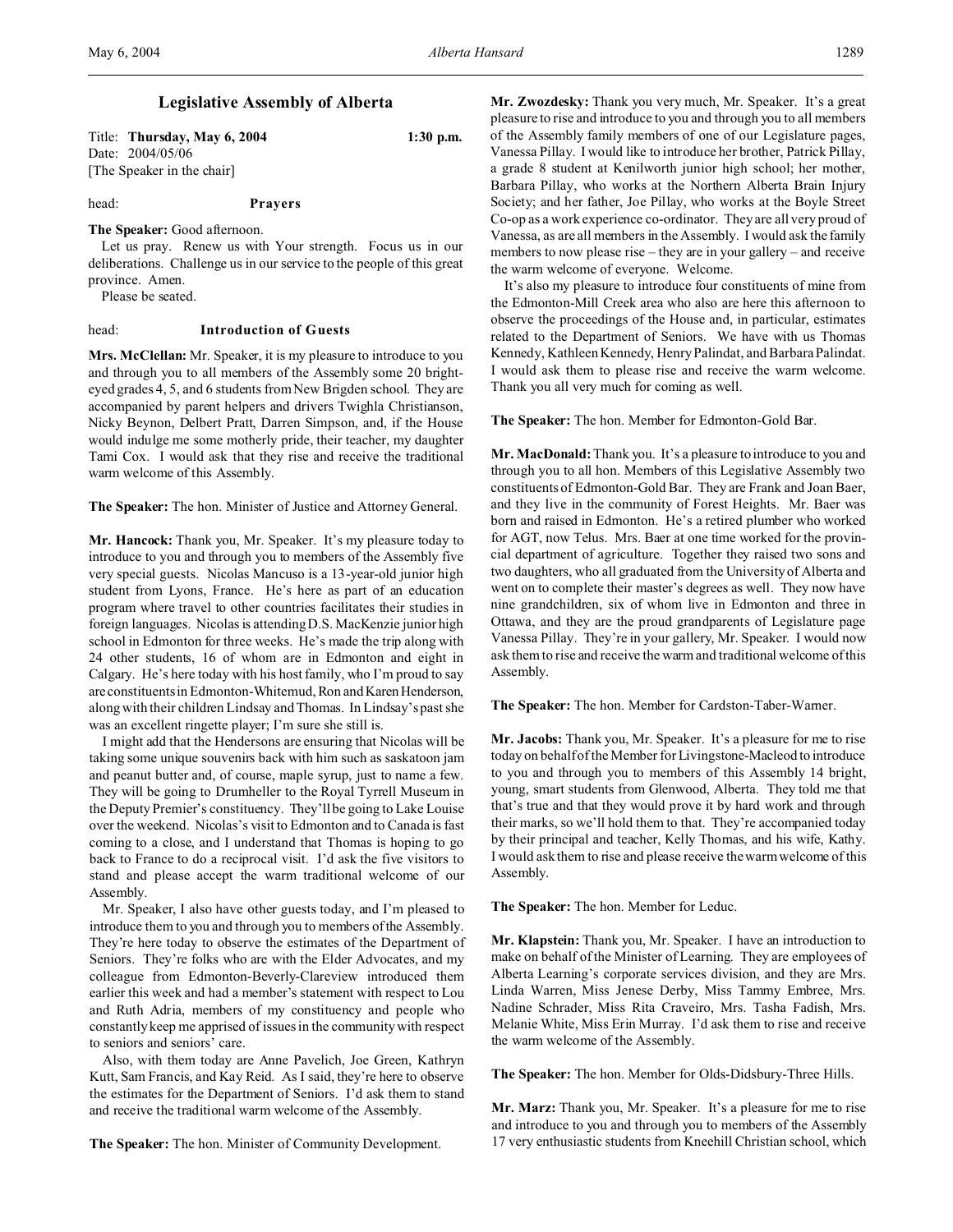is just outside Linden, Alberta, and as you know, it's not very far from my place. They're here today accompanied by 10 adults, and I'll read their names off: Miss Terri Miller, their teacher; Miss Becky Baerg, another teacher; and parent helpers Mr. and Mrs. Virgil Unruh, Mr. and Mrs. Gary Klassen, Mr. and Mrs. Ron Isaac, as well as Mrs. Wanda Unruh and Mrs. Rosalie Unruh. I would ask them all to rise in the public gallery and receive the warm welcome of this Assembly.

**The Speaker:** The hon. Member for Calgary-East.

**Mr. Amery:** Thank you, Mr. Speaker. It's indeed my pleasure to introduce to you and through you to members of the Assembly 21 very bright students from the Islamic school of Calgary. Among the students is my own niece, Samar Amery. The students are accompanied today by four adults: Rychelle Gibson, teacher; Chrefie Charanek, Hassan Ahmed, and Ryan Katchur. I'd like to ask them to rise and receive the traditional warm welcome of the Assembly.

**The Speaker:**The hon. Member for Edmonton-Beverly-Clareview.

**Mr. Yankowsky:** Thank you, Mr. Speaker. I rise to introduce to you and through you to this Assembly students from the Anne Fitzgerald school located in my constituency. They are of course studying politics as part of their curriculum and are here to observe the political process first-hand. I'd like to ask them to stand at this time. They're seated in the members' gallery. Along with the students are teacher Mr. Zenari and parents and helpers Mr. Ford and Mrs. Klassen. They should be standing, and I'd like the House to give them a very warm welcome at this time.

*1:40*

**The Speaker:** The hon. Member for Medicine Hat.

**Mr. Renner:** Well, thank you very much, Mr. Speaker. Today I'm pleased to introduce to you and to Members of the Legislative Assembly two guests from Tourism Medicine Hat. Tourism Medicine Hat operates two visitor information centres in southeastern Alberta, a year-round operation in Medicine Hat, as well as the Travel Alberta visitor information centre at Walsh on the Saskatchewan border. Serving as the gateway to Alberta, Canada's sunniest city welcomes travellers from across the continent and, indeed, around the world. Last year the Medicine Hat centre alone served nearly 50,000 visitors. In Edmonton to participate in training sessions to prepare for the upcoming tourist season, they are seated in the public gallery, and I would ask Dominique Hirsch, general manager, and Jennifer McKim, marketing manager, to rise and receive the traditional warm welcome of all members.

**The Speaker:** The hon. Member for Edmonton-Rutherford.

**Mr. McClelland:** Thank you, Mr. Speaker. To you and through you to members of the Assembly it's my great pleasure to introduce Luke Wilson. Luke attends Avalon junior high school in the city. He plays in the school band, he's a computer whiz, he's an honours and distinction student, and he is the brother of our page Natalie Wilson, who is profoundly proud of her younger brother. So we'd ask Luke to stand and receive the warm welcome of the Assembly.

**The Speaker:** The hon. Member for Lacombe-Stettler.

**Mrs. Gordon:** Thank you, Mr. Speaker. It is indeed my pleasure to introduce to you and through you four special guests that are with us

today. As indicated by the carnation that is on your desk, May is MS Awareness Month, and I have several people connected with the Multiple Sclerosis Society, Alberta division, Edmonton chapter, that are with us today.

Before I introduce them, they asked me what the best way was to extend an invitation to all Members of the Legislative Assembly to get involved in a Super Cities Walk or the bike tours that will be held through the months of May and June to raise needed funds for research and programs for MS. I'm that conduit, so I am inviting you, my colleagues, to get involved. Please participate.

With us today is Mr. David Andrews, who is a board member with the MS Society, Alberta division; Joan Ozirny, who is the vice-chair on the board of the MS Edmonton chapter. Joan went to school with the hon. Member for Vermilion-Lloydminster and was telling me some very interesting facts prior to question period. Marie Iwanow is the communications manager, Alberta division, and is responsible for the many hundreds and hundreds of carnations that will go out across the province this month, and Alison Hagan is the director of development, Alberta division. I would ask my guests to rise and please receive the warm welcome of the Assembly.

**The Speaker:** The hon. Member for Edmonton-Centre.

**Ms Blakeman:** Thank you very much, Mr. Speaker. I'd like to introduce to you and through you to all members of the Assembly a gentleman I have come to know well, particularly through his very fast typing fingers on the e-mail. I would like to ask Kevan Rhead to rise, please. He's in the public gallery today. Mr. Rhead is a seniors' advocate, and I'm sure that many of you have heard from him. So please join me in welcoming Mr. Rhead.

**The Speaker:** The hon. Member for Edmonton-Glengarry.

**Mr. Bonner:** Thank you, Mr. Speaker. It gives me a great deal of pleasure to rise this afternoon and introduce to you and through you to all members of the Assembly Mario Molinari and Teresa Molinari. They are seated in the public gallery, and with your permission I'd ask both of them to rise and receive the traditional warm welcome of the House.

Thank you.

**The Speaker:** The hon. Member for Edmonton-Strathcona.

**Dr. Pannu:** Thank you very much, Mr. Speaker. I'm pleased to rise and introduce to you and through you to all of my colleagues in the Assembly a number of seniors. They are here today to observe the debate on the Seniors' budget estimates and to take part in the seniors' rally outside on the Legislature steps this afternoon. My guests are seated in the public gallery. I'll identify them by their names and ask them to rise and wait until they receive the warm welcome of the Assembly: Alan Dane, Nadine Hooper, Geraldine Ennis, Gordon Steele. Would you please rise and receive the warm welcome of the Assembly.

**The Speaker:** The hon. Member for Edmonton-Highlands.

**Mr. Mason:** Thank you very much, Mr. Speaker. I'm pleased to introduce to you and through you to the Assembly a constituent of mine who has been doing business in and has resided in Edmonton-Highlands for over 25 years. He is here today to observe the proceedings of the Legislature. I would ask Mr. Leslie Sax to please rise and receive the warm welcome of the Assembly.

Mr. Speaker, I'm pleased to introduce to you and through you to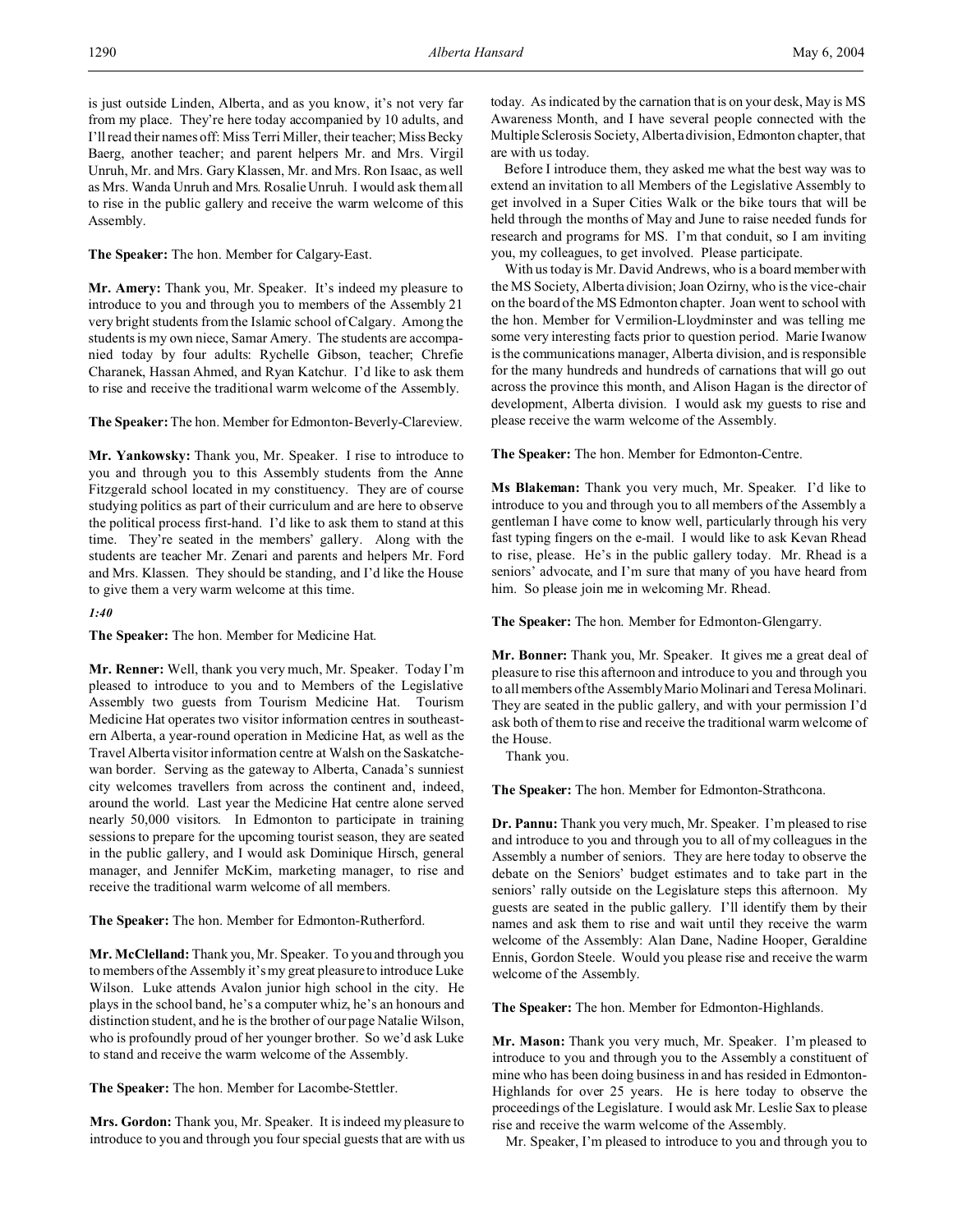members of the Assembly a group of seniors who are in the public gallery today. They are here to observe the debate on the estimates for the Department of Seniors, and I would ask them to rise as I read their names and then receive the warm welcome of the Assembly: Pauline Ricard, who is a constituent of mine, Olive Thorne, and Irene Krasowski. I'd ask them to please rise if they're here.

**The Speaker:** The hon. Member for Edmonton-Glenora.

**Mr. Hutton:** Thank you very much, Mr. Speaker. It is indeed a pleasure to rise today and introduce to you and through you to members of the Assembly two individuals from Toronto, Ontario, that are very special to our page Maya Gordon, who is also a constituent of mine. They are her aunt and uncle. I would ask Barbara Gordon, who is an actress in Ontario, and Doug Rodger, who is a playwright, to please rise and accept the traditional warm welcome of this Assembly.

#### head: **Oral Question Period**

**The Speaker:** First Official Opposition main question. The hon. Leader of the Official Opposition.

#### **Automobile Insurance Reform**

**Dr. Taft:** Thanks, Mr. Speaker. Earlier this week the Premier challenged me to compare my auto insurance costs in Alberta to those in other provinces and table the results. Well, consider it done, Mr. Premier, and the proof is clear. For coverage equivalent to my family's, auto insurance is \$1,200 to \$2,000 a year cheaper in provinces with public auto insurance than it is here in Alberta. To the Premier: will this government finally consider public auto insurance given that it could save countless Alberta families thousands of dollars a year?

**Mr. Klein:** Mr. Speaker, first of all, to address the preamble and the news release that was issued by the Liberals, the news release states, if you don't mind me using names, "Taft was challenged by Premier Klein yesterday in the legislature to prove that public auto insurance would reduce his premiums." That's not what I said at all, and if I recall, the challenge wasn't to this hon. member. It was to the hon. Member for Edmonton-Highlands. So that is not true and it's misleading.

Mr. Speaker, we are working through the process. No, we don't plan to go to socialized insurance like they have in Saskatchewan, the kind of insurance that the Liberals so adore. Our goals with auto insurance reform remain unchanged, and we're going to live up to our commitments. I'm not going to speculate about what the detailed regulations will involve and how they will impact drivers other than to say that we will fulfill our commitment that rates in Alberta will be comparable to those in other provinces. For the majority of drivers, including most members of the opposition, I'm sure that will be the case if it's not already the case.

Now, Mr. Speaker, I won't answer right now because I'm sure that there will be ample opportunity during the supplementaries to get into some of the details relative to his press release and his claims.

*1:50*

**The Speaker:** The hon. leader.

**Dr. Taft:** Thanks, Mr. Speaker. Well, does the Premier expect Albertans to be satisfied that under his government's plan premiums won't go up when under a public auto insurance plan like we're advocating, premiums could go down by thousands of dollars a year?

**Mr. Klein:** Mr. Speaker, maybe the hon. member will explain to the media outside the House – I know he won't here – how he plans to dismantle all of the insurance companies that exist here in Alberta and say: with the great hand of government the Liberals will now socialize all insurance.

It sounds like Allende in Chile, you know, when he took over all the copper mines and said: the Americans are out; the government now owns all the copper mines, all the minerals, all the resources, all the mining, all the newspapers. Pinochet came in, Mr. Speaker – and I'm not saying that Pinochet was any better, but because of the only elected communist in Chile, Allende, and the socialist reforms he put in, Pinochet was forced, I would say, to mount a coup. As a dictator he was no better than Allende. Of course, the debate still goes on. All you need to do is to go to the web site. As a matter of fact, I did a paper on it, and I'll give it to you.

**The Speaker:** Thank you very much.

# **Speaker's Ruling Oral Question Period Rules**

**The Speaker:** You know, answers in this Assembly are oftentimes the result of the question. Can I just again repeat *Beauchesne* 409. *Beauchesne* 409(3) says,

The question ought to seek information and, therefore, cannot be based upon a hypothesis, cannot seek an opinion, either legal or otherwise, and must not suggest its own answer, be argumentative or make representations." Now, these are the rules. The hon. leader.

# **Automobile Insurance Reform**

*(continued)*

**Dr. Taft:** Thank you, Mr. Speaker. I'll draw the Premier's attention to page 1210 in *Hansard* and the debate there.

My question: why won't the Premier concede that his current plan has gone way off the road and simply give Albertans public auto insurance now?

**Mr. Klein:** Mr. Speaker, I don't know if the hon. Leader of the Official Opposition can't understand or simply won't understand, refuses to listen. As I've said, the caucus of this government is currently developing regulations associated with this plan. Nothing has been finalized yet, but we do have some broad policy objectives to achieve. We want to make sure that good young male drivers are not penalized simply because they are male and between the ages of 16 and 25, we want to make sure that male seniors 65 years of age and over are not penalized simply because they are male and they are older, and we want to make sure that those in the mid-range are paying comparable rates.

Now, as much as the hon. Leader of the Opposition is trying to make a great deal out of this, there are all kinds of things that he misses in his press release. First of all, he fails to mention that there was a disclaimer on all three web sites from Manitoba, British Columbia, and Saskatchewan that his researchers researched, and those disclaimers clearly show that the figures may not be accurate and are provided as estimates only. In his news release he failed to mention that his wife had a speeding ticket and she is designated as a driver. We don't know if that information was included in the Saskatchewan, B.C., and Manitoba scenario.

**The Speaker:** I think we'll just go on to the second question. The Leader of the Official Opposition.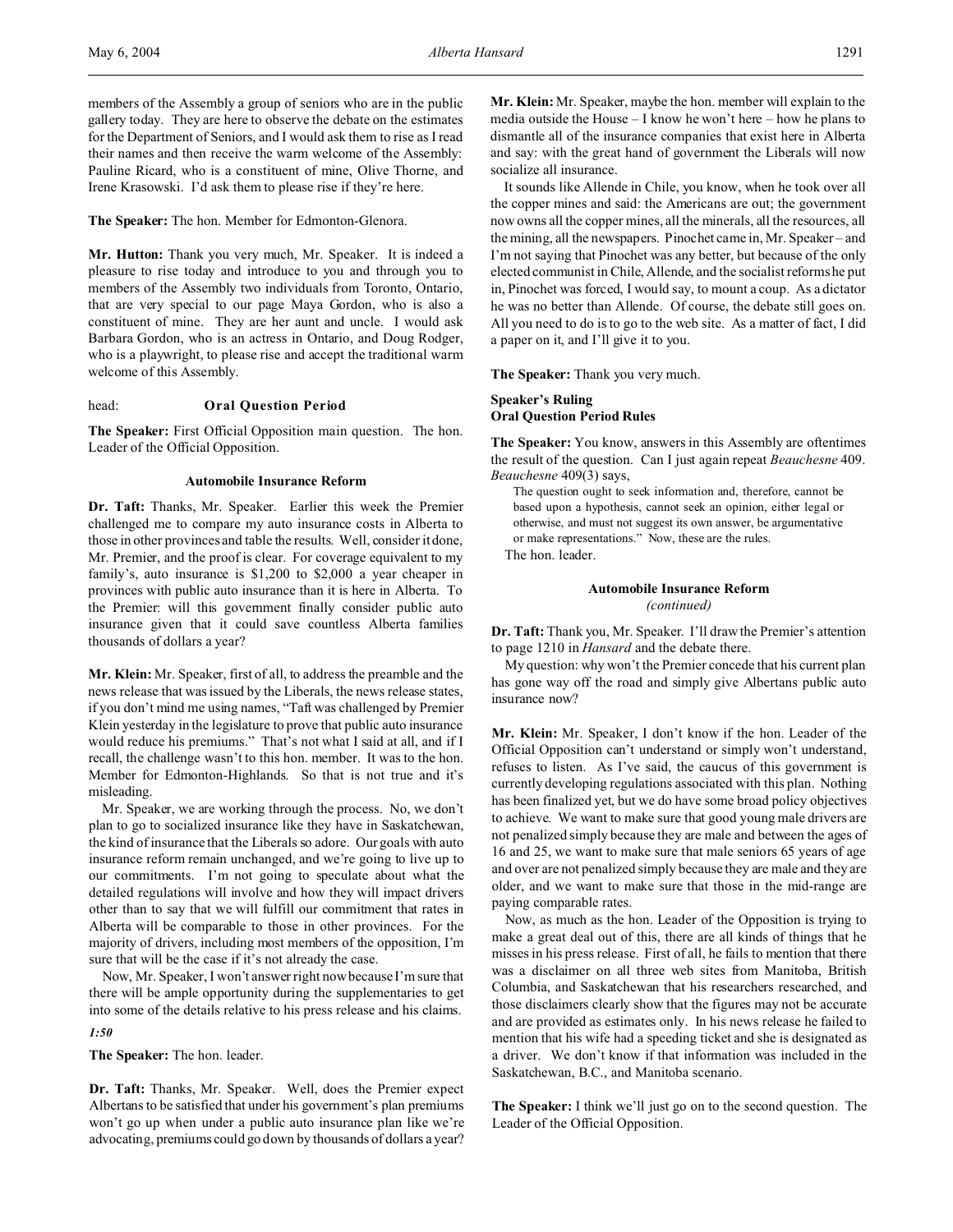# **Education Funding**

**Dr. Taft:** Thank you, Mr. Speaker. This government continues to send mixed messages about the actual dollars it allocates to public education, mixing past funding commitments with present and future commitments and leaving Albertans with the impression that the recommendations of the Learning Commission will be fully funded. Well, that's just not the case. Early indications show that school boards across the province will be carrying deficits this fall. My questions are to the Premier. Will the Premier fully fund the arbitrated teachers' settlement so that school boards like Calgary, Red Deer, and Edmonton do not have to start the school year this fall in the red?

**Mr. Klein:** Mr. Speaker, the hon. Minister of Learning, as you notice, is not here. I will take the question under advisement.

**The Speaker:** The hon. leader.

**Dr. Taft:** Thank you, Mr. Speaker. Well, again to the Premier: why haven't school boards like Edmonton public been able to hire back all the teachers that were laid off last year if not for the lack of government funding?

**Mr. Klein:** Mr. Speaker, all I can say is that there was an increase in the budget of some \$284 million. That is not peanuts. We're talking about a lot more money than a \$27.50 jug of orange juice, which they like to talk about.

Relative to the question I will take it under advisement for the hon. minister.

**The Speaker:** The hon. leader.

**Dr. Taft:** Thanks, Mr. Speaker. Again to the Premier: given that teachers in Calgary are on the verge of striking over classroom conditions, will the Premier admit that he's not keeping his promise to fully fund the recommendations of the Learning Commission?

**Mr. Klein:** Mr. Speaker, we're working through the recommendations of the Learning Commission.

Again, relative to the specifics I'll take the question under advisement.

**The Speaker:** The third Official Opposition main question. The hon. Member for Edmonton-Gold Bar.

# **Gasoline Prices**

**Mr. MacDonald:** Thank you, Mr. Speaker. It is very hard for the Premier to understand the impact on motorists of high gasoline prices when seven days a week, 24 hours a day an airplane taxi paid for by taxpayers is a phone call away. With gasoline prices around 80 cents a litre the Premier is now considering pre-election gasoline rebates, but in 2001 when gasoline was around 75 cents a litre, the Official Opposition called for an all-party committee from this House to study high retail gasoline prices and the Premier again waffled on the issue. My first question is to the Premier. After dropping the ball in 2001, will the Premier now immediately strike an all-party committee to investigate high retail gasoline prices here in this province?

**Mr. Klein:** Mr. Speaker, first of all, to address the preamble, the airplanes are not a taxi service. The Liberal opposition, of course, save for one, won't know about the use of aircraft or anything else because they're all from Edmonton. But I'll tell you that had the hon. Member for Edmonton-Gold Bar used taxicabs instead of his own vehicle, he would have saved the taxpayers probably thousands of dollars travelling around his constituency, incurring a cost last year of over \$10,000 to travel around a constituency that you could spit across.

Mr. Speaker, we will be visiting the whole situation of gasoline prices. You have to understand that this is not a phenomenon that is common to Alberta. I've just been advised by one of my colleagues that a friend of hers in British Columbia, in Nanaimo, was paying \$1.02 a litre. I'm advised by another colleague that of the price of gasoline approximately \$10, \$11 is in taxes, and almost \$7 of that goes to their federal cousins in Ottawa.

Having said all that, Mr. Speaker, we will be examining the whole issue of gasoline prices, and, no, we are not going to strike an allparty committee.

*2:00*

**The Speaker:** The hon. member.

**Mr. MacDonald:** Thank you. Again to the Premier: given that the Premier has struck committees on high electricity prices and high insurance rates – this hon. member travels across the province trying to find solutions to the problems you created – why won't you now strike an all-party committee to study high gasoline prices? What are you afraid of?

**Mr. Klein:** Mr. Speaker, that's very interesting. I'm wondering if during the course of his investigations he charged mileage to the government, if he used his own vehicle, at 37 cents a kilometre, or did he by chance use a government aircraft from time to time? I don't know. You know, maybe he can respond to that.

Mr. Speaker, we're going to look at this situation.

You know, it's amazing. I have to commend the *Edmonton Sun* because really it was a suggestion of one of the columnists, Neil Waugh. Of course, the Liberals either steal it from the NDs – right? – or they steal it from the *Edmonton Sun* or they do their research in the *Edmonton Journal*. In this case, they're following up on an *Edmonton Sun* story that was initiated by one of their columns. This is a good example for all Albertans to observe of how the Liberals do their research and how they develop policy.

**The Speaker:** The hon. member.

**Mr. MacDonald:** Thank you, Mr. Speaker. Again to the Premier: instead of throwing pre-election money at the problem, why not deal with sky-high gasoline prices directly? Why are you refusing to tackle the problem?

**Mr. Klein:** Mr. Speaker, to say that we are refusing to tackle the problem is not telling the truth again. I have indicated to the hon. member that we will be having a caucus, cabinet, perhaps Treasury Board discussion relative to this issue. I indicated to the columnist that while it may sound like a good idea, and certainly all Albertans would like to receive some money, we would have to examine the downsides as well. Like everything else, you weigh the pros and the cons. All the Liberals do is stand up and spout off and say whatever is politically right. In other words, they find out which way the wind is blowing one day, hold their finger up, and, well, if the wind changes the next day, they change their tune.

**The Speaker:** The hon. leader of the third party, followed by the hon. Member for St. Albert.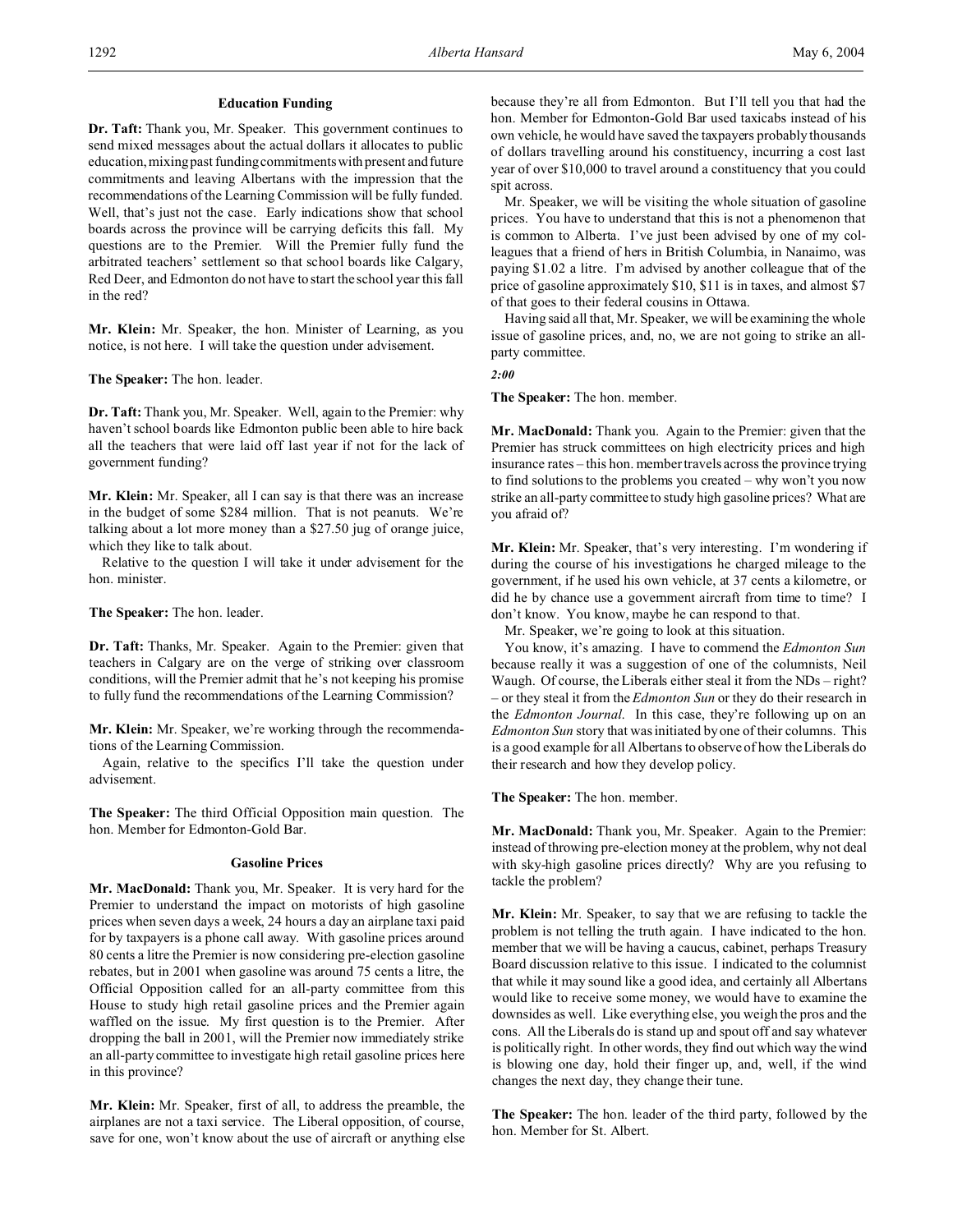## **Health Care Reforms**

**Dr. Pannu:** Thank you, Mr. Speaker. In the past few years the Tory government has hiked seniors' health care premiums 30 per cent, long-term care fees by over 50 per cent, and eliminated universal eye care and dental benefits, but this is small change compared to what the government has in store for seniors in its still-secret health care plan. At the recent Tory party convention the health minister unveiled a proposal to cap or eliminate provincial drug coverage outside of hospitals, a change that would take more than \$300 million out of the pockets of the province's seniors each year. My questions are to the Premier. Given that the government has already hiked copayments on the seniors' drug plan by 30 per cent, why would the government add to the financial misery of seniors by hatching a secret plan to either cap or even eliminate seniors' prescription drug coverage?

# **Speaker's Ruling Anticipation**

**The Speaker:** The hon. leader knows that the tradition in the House is that the day on which certain estimates are before the Assembly, questions will not be asked in the question period about the estimates of that particular department. As I understand, on the Order Paper, notice of which was given at least one week ago, this afternoon the main estimates consideration is the Department of Seniors. So if questions are dealing with that that will impact the budget or be a part of the budget, our tradition has been not to deal with it. If it's a question dealing with general policy, that's another matter.

If the Premier wishes to deal with this question, he can.

**Mr. Mason:** It's health care, Mr. Premier. It's health care. Nice dodge.

### **The Speaker:** No, no, no. Please. Sit down.

To the third party House leader: that last interjection is totally out of order. There is no dodge. We are dealing with the rules of this Assembly, rules which the member himself has agreed to and has been an author of. You cannot play the game both ways, hon. member. That was an unnecessary statement.

I'm prepared to accept and recognize the leader of the alternate party to proceed with his second question now.

### **Health Care Reforms** *(continued)*

**Dr. Pannu:** Thank you, Mr. Speaker. My questions relate to health

care. The second question to the Premier: given that seniors receive three-quarters of the \$400 million in provincially paid drug benefits, why won't the Premier admit that drug benefits can't be capped or eliminated without hurting seniors?

**Mr. Klein:** Mr. Speaker, this whole question relates to health and health reform although it does relate in some ways to seniors. As you know, we are working through the health reform package right now, and it will be tabled sometime in June for all to see. There will be a public consultation process, and vis-à-vis drug costs as they relate to seniors or any other segment of society, the hon. member will have ample opportunity at that time to comment on what the plan says.

**The Speaker:** The hon. leader.

**Dr. Pannu:** Thank you, Mr. Speaker. My final supplementary to the

Premier. I'll be certainly happy to wait for the Premier's unveiling of a new plan. In the meantime when will the government accept the New Democratic opposition's proposal to eliminate seniors' health care premiums, thereby saving seniors living on fixed incomes \$90 million?

**Mr. Klein:** Mr. Speaker, the hon. minister of health may wish to supplement, and with your permission I'll ask him to do that, but I want to point out that approximately 165,000 seniors, or 50 per cent of the total seniors population, those over 65 years of age in this province, pay absolutely no health insurance premiums at all. Another 6 per cent of the seniors pay partial premiums. I would say that the estimated forgone revenue of health care premium exemptions for low-income seniors in Alberta is approximately \$100 million annually.

Mr. Speaker, when we dealt with this issue, we had some difficulty. It's always difficult to deal with seniors' issues, but we as a government have a fundamental policy and philosophy that we offer a hand up rather than a handout and that those who can truly care for themselves in society shall do so, whether they're young people, middle-aged people, or elderly people. Those seniors who have high incomes and can afford to pay premiums pay premiums. Those seniors who are in the low-income range – and I mentioned that 50 per cent fall into that range – pay no premiums at all. People in the mid-range who have not reached the peak and are somewhere in between pay partial payments relative to their premiums.

**The Speaker:** The hon. Member for St. Albert, followed by the hon. Member for Edmonton-Centre.

#### **Gasoline Pricing**

**Mrs. O'Neill:** Thank you very much, Mr. Speaker. Residents of St. Albert recently and in particular in this past week were shocked, surprised, and somewhat alarmed to see the rising high price of gas at the pumps. I'd include myself in that. The argument and the question that has been posed to me by my constituents and which I pose to the Minister of Energy in this Assembly: if we provincially own the oil and gas rights here in this province, why is the price of gas at the pump not lower in Alberta than other places in Canada?

**Mr. Smith:** Well, in fact, Alberta does average the lowest price per litre of gas in Canada over an average piece of time. A barrel of oil goes into the refinery, and roughly around 160 litres of gas are produced from each barrel. That is then distributed throughout Alberta, western Canada. We ship gasoline as far east as Winnipeg and as far west as the island.

#### *2:10*

There are certain market factors that do impact on the price of gasoline. Those are switching over from winter stocks and moving to a different octane rating in the summer. There is also the increased demand. Any time there's such tremendous economic growth in a province like Alberta, it strains the supply lines. Mr. Speaker, as you well know, there have been no new refineries announced to refine more gasoline and bring it to the marketplace.

So our gasoline is a function of supply and demand. There have been countless studies put forward through the Competition Bureau, through federal bodies. They have found no collusion, no interference from the industries.

If you look at the price of gas, you can see a substantial amount of tax attached to the gas, Mr. Speaker. I have, for example, a Petro-Canada receipt in my hand here. It says: provincial fuel tax, \$4.06. But then I go on: federal excise tax, \$4.51, and GST, tax on a tax,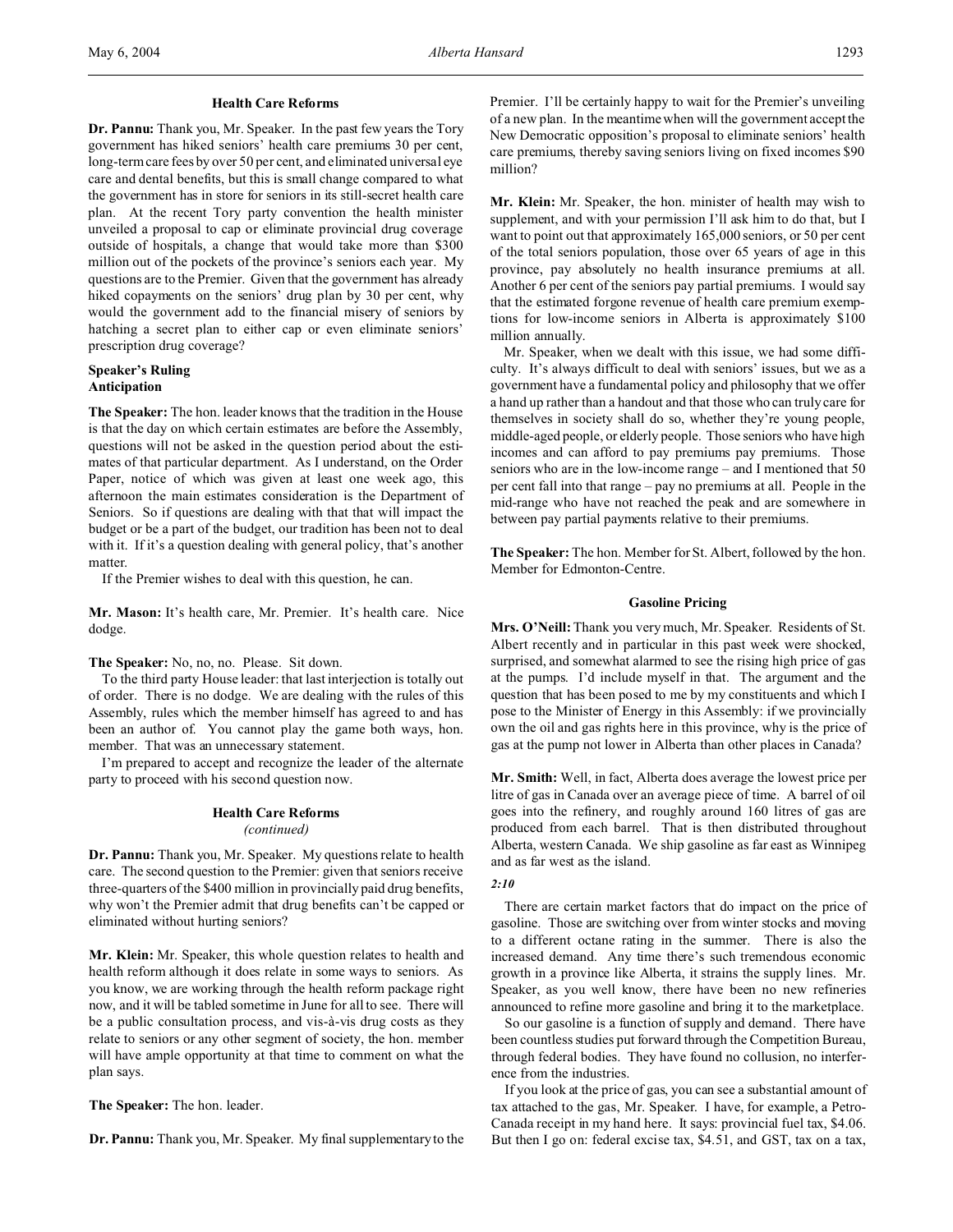\$2.43. Total taxes on a \$37 purchase: \$11. That's outrageous from a federal Liberal perspective.

**Mrs. O'Neill:** My one and only supplemental to the same minister: could you please tell this Assembly what the government has forecasted for the price of oil for the remainder of the current fiscal year and what assumptions the department has made for the price of oil for the remainder of this budget year?

**Mr. Smith:** Mr. Speaker, I would direct the member to pages 98 through 100 of the business plans and the document Economic Outlook: Budget 2004, which points out the process by which the Department of Energy makes its forecast, to find out that in fact we're on the low side. It's a conservative forecast yet still progressive in nature. I think that I would much rather be on the low side of the forecast than the high side. We do take a number of experts' forecasts into play, and then we do make the calculation.

But we have to remember, Mr. Speaker, that today there are terrorist threats against the major supplier on the North American continent. Eastern Canada buys its oil to refine into gasoline on the high seas. So as much as we can control prices here with the production in Alberta, it's a very small part of the overall cost of gasoline that's added across Canada and across North America, and that in itself leads to the pricing of a commodity in a fair market competitive situation.

**The Speaker:** Hon. Member for St. Albert, are you finished?

**Mrs. O'Neill:** No. I'd like to have a second supplemental. My question, then, zeroes in on the question of assumptions that were made by the department. I'll maybe even rephrase it into predictions or the future of the price of oil or gas.

**Mr. Smith:** Well, Mr. Speaker, I can tell you that the beaches are littered with those who have tried to make accurate oil forecasts. As early as three or four years ago oil was \$23 a barrel, and it stopped a great deal of exploration. The assumptions are that we try to forecast the orderly flow of supply from the Middle East. We try to forecast the demand, the amount that would go through refineries from the increased refinery base, and then, I guess, you stir it all together and you try to come up with an answer that fits the circumstances and world events of the day. Frankly, to see gasoline rise at this rate during the year of a presidential election is quite surprising. So there are a number of factors that go into it, some scientific and some just art.

**The Speaker:** The hon. Member for Edmonton-Centre, followed by the hon. Member for Peace River.

## **SuperNet**

**Ms Blakeman:** Thank you, Mr. Speaker. The Minister of Innovation and Science's analogy comparing the SuperNet to a firehose and regular Internet to a garden hose can also describe the flow of dollars from the taxpayers' pocket. With the garden hose taxpayers paid one charge for the Internet. The firehose, or SuperNet, involves a hookup charge, a service charge, and a separate Internet provider charge. What started as a trickle has now become a flood. My questions are to the Minister of Innovation and Science. Given that the minister hasn't been able to tell us what the SuperNet is going to cost over the next 10 years, how do we know that taxpayers aren't going to be on the hook for another NovAtel?

**Mr. Doerksen:** Mr. Speaker, as I've discussed many times in this Assembly, the SuperNet is an infrastructure development that takes a data transmission network right across Alberta. Bell West as part of their commitment is investing a minimum of \$100 million into the base network. The Alberta government is investing \$193 million into the extended network, which completes the infrastructure build. That number has been the number that we've used when the contract was signed, has been used when we gave our estimates, and continues to be used today.

**Ms Blakeman:** Can the minister tell us who is going to pay for the equipment needed, such as new computers, video cameras, software, et cetera, for libraries and others to take advantage of the SuperNet and perform high-speed data transfers? Who's supposed to pay for that?

**Mr. Doerksen:** Mr. Speaker, businesses, companies, governments, and individuals have been buying computer equipment, software for years and years. That's no change from today. With the advent of technology – and I'm sure the hon. member would not want to go back to the days of eight-track – we can deliver more bandwidth, better services at efficient prices.

**The Speaker:** The hon. member.

**Ms Blakeman:** Thank you. Again to the same minister: when will the service contract between Axia and the government end? Is it 10 years after the 2002 signing or 10 years after the build is complete?

**Mr. Doerksen:** Well, Mr. Speaker, with respect to the specifics of that question I don't know the exact answer. It is a 10-year contract, and we can provide more of the exact details that she has asked for in writing to the hon. member, and we will do that.

**The Speaker:** The hon. Member for Peace River, followed by the hon. Member for Edmonton-Riverview.

# **Peace River/Fort McMurray Connector Highway**

**Mr. Friedel:** Thank you, Mr. Speaker. My questions are to the Minister of Transportation. We've heard a lot in the past months about using the P3 concept to facilitate capital projects in this province. A group of municipalities and industry stakeholders and consultants have expressed an interest in developing an east/west connector highway between Fort McMurray and Peace River using this concept. These folks have met with the minister on several occasions and have been received with interest and even some encouragement. They tell me, however, that when they approach department officials on this project, the responses are somewhat vague and that they feel they're getting a mixed message. I'm wondering if the minister could advise us whether this east/west connector highway is a reasonable candidate for a P3 project.

**The Speaker:** The hon. minister.

**Mr. Stelmach:** Well, thank you, Mr. Speaker. This particular stretch of road was studied this past year. The anticipated cost is about \$90 million. It is an important stretch of road to shorten trips to Fort McMurray from Peace River by many hours. In discussing whether the proposal of a P3 would be applicable to this particular project, I would say that the kind of public/private partnership that would apply to this will be similar to the Brazeau bridge, where a number of private-sector companies, mostly oil and gas, some forestry, came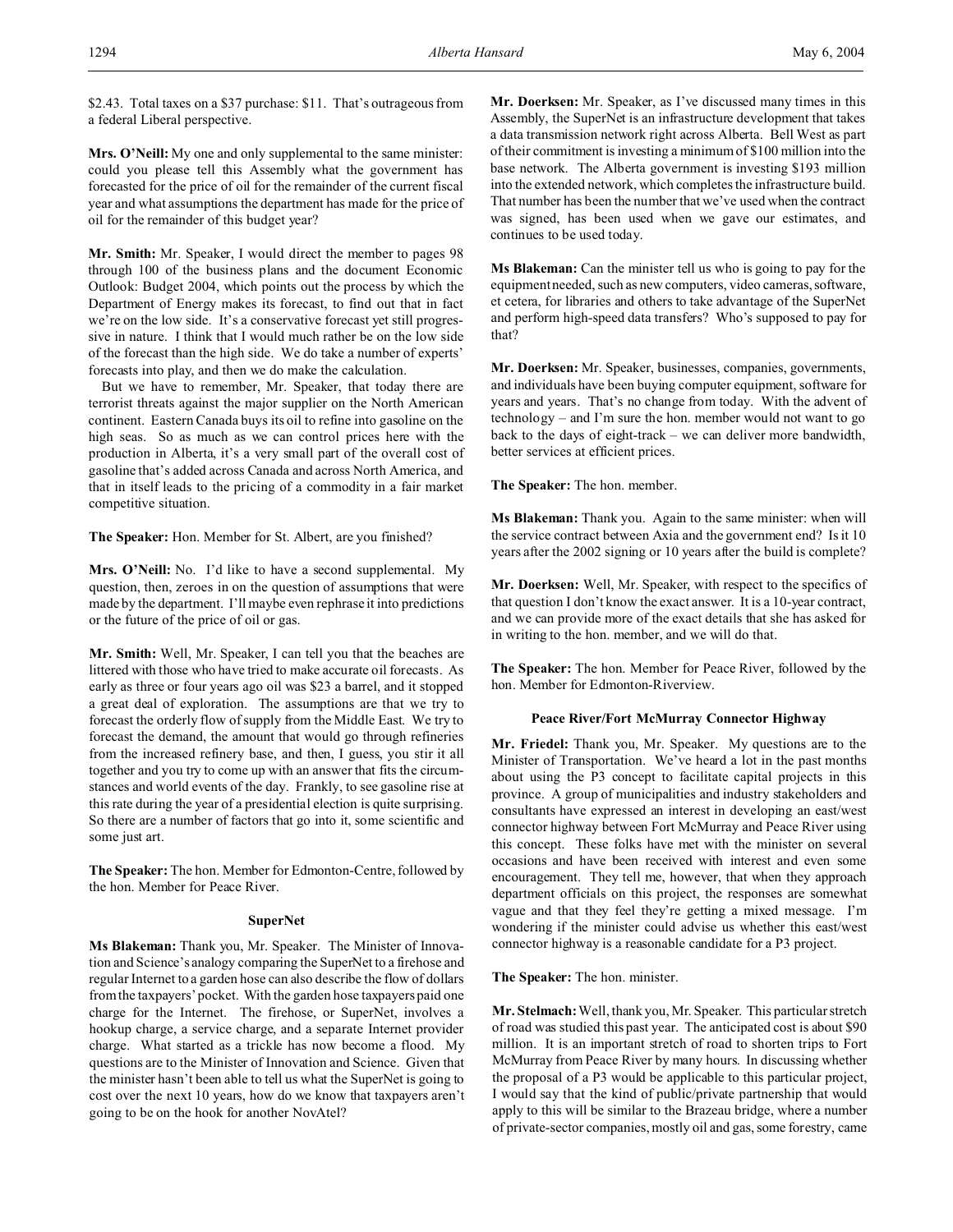**Mr. Friedel:** To the same minister, Mr. Speaker, and following up on his last remark: could he tell us more specifically, maybe, what this group could do to advance this project to a higher priority within the department and the overall capital budget?

# *2:20*

**Mr. Stelmach:** Mr. Speaker, perhaps I should use an example of what's presently happening on highway 2. There's a new interchange being built at Airdrie, and it's to deal with an ever-increasing amount of traffic because of a new subdivision. It would have been some time before a new interchange or an enhanced interchange would have been done on our capital plan, but with the developer coming forward and offering a million dollars toward the total construction of the enhancement of this interchange, certainly that moved it up significantly on the capital plan.

My suggestion is that we work together with private-sector companies and move this project on that kind of basis.

**Mr. Friedel:** My final supplemental to the same minister, Mr. Speaker: considering that P3s are somewhat innovative and depend on the private sector for a significant financial contribution, could the minister tell us what he's doing to ensure that the private sector is adequately involved in the development of the procedural guidelines for P3s?

**Mr. Stelmach:** The only project that we are proceeding with in a public/private partnership is the southeast leg of Anthony Henday Drive. Certainly, in developing the request for qualification, the request for a proposal, all those companies involved, whether it be in design, financing, maintenance, were involved in developing the proposal. I would suggest that the same holds true here.

This road would be not only good for industry but also an opportunity for the people living in that part of the province, the Peace River area, to get to Fort McMurray much sooner and, of course, participate in the excellent job opportunities that exist there today.

**The Speaker:** The hon. Leader of the Official Opposition, followed by the hon. Member for Lac La Biche-St. Paul.

## **Prescription Drug Coverage**

**Dr. Taft:** Thanks, Mr. Speaker. Today Albertans learned about Kiernan Lang, a 22-year-old Alberta university student who is struggling with paying out of pocket for expensive cancer treatment drugs. It is this government's policy of making middle-income Albertans pay for medically necessary drugs that may leave Kiernan without enough money to attend university next year. This is not universal coverage. My questions are to the Minister of Health and Wellness. What is this minister prepared to do to help Albertans like Kiernan Lang who are being burdened by paying out of pocket for expensive, medically necessary drugs?

**Mr. Mar:** Mr. Speaker, I can advise the hon. member, although he probably does know already, that eligible drugs that are used in the direct treatment of cancer are provided by the Alberta Cancer Board

at no cost to the patient. However, Albertans are responsible for the costs of prescription drugs that are used outside of hospitals.

Now, I'm not going to comment on the particular circumstances surrounding this individual. However, one of the things that is not covered entirely is the types of drugs that are associated with nausea, for example, while getting treatment for cancer, and as a result, Mr. Speaker, people who have the need for such drugs are generally covered by a person's supplementary health coverage.

Now, for Albertans without supplementary health coverage, Mr. Speaker, the Alberta government does offer nongroup coverage through Alberta Blue Cross to make sure that Albertans have access to an economical supplementary health benefits program. For a relatively modest monthly premium plan subscribers are covered for 3,700 different drugs under the Alberta drug benefit list. For individuals who are at lower incomes, there are subsidies for nongroup coverage available to those groups of people as well.

### **The Speaker:** The hon. leader.

**Dr. Taft:** Thank you, Mr. Speaker. Why is this government continuing with a policy that too often drives middle-income Albertans into poverty simply because they need medicallynecessary medication?

**Mr. Mar:** Mr. Speaker, I've already outlined for the hon. member what program is in place for coverage of drugs. Those individuals that are subscribers under Alberta Blue Cross only pay 30 per cent of any eligible drug's cost up to a maximum payment of \$25 per prescription. That strikes me as being very good value indeed, sir.

**Dr. Taft:** To the same minister: can the minister indicate whether that plan is available to people who are diagnosed with a condition before they have the plan? Can they then get on the plan or not?

**Mr. Mar:** Mr. Speaker, I'll take that question under advice.

**The Speaker:**The hon. Member for Lac La Biche-St. Paul, followed by the hon. Member for Edmonton-Riverview.

#### **Beef Exports to the United States**

**Mr. Danyluk:** Thank you very much, Mr. Speaker. All cattle producers were very pleased and relieved to hear about the April 19, 2004, USDA announcement that removed all restrictions on the import of beef from cattle less than 30 months of age. However, that relief was short-lived after R-CALF, a U.S. protectionist lobbyist organization, filed a court challenge and received a temporary restraining order against the April 16 decision. Recent stories claim that the USDA and R-CALF have reached a decision to keep the restraining order in place. My question is to the Minister of Agriculture, Food and Rural Development. Can she explain how this decision affects Alberta's beef trade with the United States?

**Mrs. McClellan:** Well, Mr. Speaker, the April 19 announcement would have allowed bone-in beef and ground beef to move into the U.S. market. In fact, an easy way to identify what could move would be all edible parts, in essence, with the April 19 announcement.

The R-CALF request for an injunction, which was granted, was a huge disappointment to I think cattlemen on both sides of the border. R-CALF is a cattlemen's organization. They tended to be a litigious organization. Their name is cattlemen's legal defence fund, and we've experienced their litigation practices in the past. I think the largest disappointment is that this does nothing to further the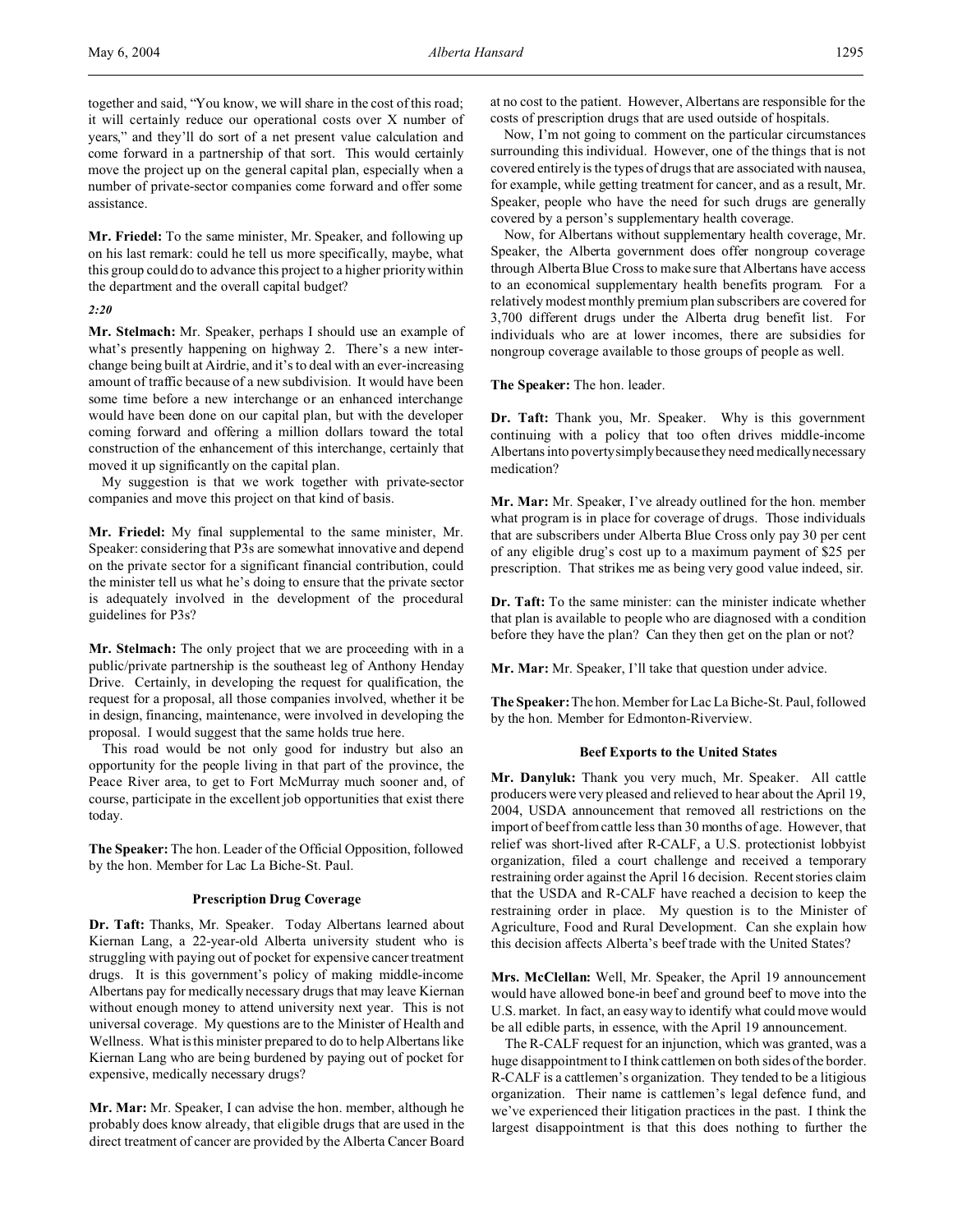economic interests of the industry on either side of the border. However, having said that, Mr. Speaker, we live with the fact that this has happened.

The USDA apparently has come to an agreement with this group that they will not continue the plan to move bone-in beef into the U.S. Having said that, the USDA has also committed to putting out the final rule on the movement of live cattle and product from over-30-month cattle as soon as possible.

# **The Speaker:** The hon. member.

**Mr. Danyluk:** Thank you very much, Mr. Speaker. To the same minister: can the minister tell us what the trade experts in her department are telling her about why and how R-CALF was able to get a temporary restraining order?

**The Speaker:** Well, hon. member and hon. Deputy Premier, this is an item that occurred before, I guess, a quasi-judicial grouping in the United States. What we're talking about now is a very subjective view about something here. So if the hon. Deputy Premier has a specific answer, give one, but if not, we'll move on.

# **Beef Exports to the United States** *(continued)*

**Mrs. McClellan:** Yes. Well, Mr. Speaker, all I would say is that R-CALF successfully argued that the USDA did not follow its own administrative procedures. That was the argument.

Of course, what the USDA have told us repeatedly in our quest to have the border opened was that it was important through this rulemaking process that they do follow their administrative procedures, which I believe is why they've been very careful to go through the comment period and to review the comments and follow those procedures to avoid this happening again. Of course, Mr. Speaker, that rule is what we're all very anxiously waiting for.

We've had some optimistic comments from the visit of our Prime Minister with the President. The President has said that they want to see the border open as quickly as possible. The President has stated publicly that the opening of the border will be based on sound science, and, Mr. Speaker, we are confident from our analysis that sound science would dictate that that border should open to live cattle immediately.

**The Speaker:** The hon. member.

**Mr. Danyluk:** Thank you, Mr. Speaker. To the same minister: Madam Minister, can you tell us what the next steps would be or how we as a government can help our producers to overcome this last hurdle?

### *2:30*

**Mrs. McClellan:** Well, Mr. Speaker, my understanding is that the temporary restraining order will stay in place until the U.S. publishes the final rule. We're working with our federal government, with the Canadian Food Inspection Agency, with the Canadian embassy to resolve, of course, this troubling issue and to clarify how this restraining order affects our facilities in Canada, our slaughterhouses. But the ultimate answer in this is a final publication of a rule of a border opening based on science, and we hope that that'll happen very soon.

**The Speaker:** The hon. Leader of the Official Opposition, followed by the hon. Member for Edmonton-Highlands.

# **Ophthalmology Services in Calgary**

**Dr. Taft:** Thank you, Mr. Speaker. In 2002 the Minister of Health and Wellness approved an order to bring a pediatric ophthalmologist from Colombia to work in Calgary because there were no Canadian pediatric ophthalmologists available. However, the Liberal opposition has learned that not only were Canadians available; at least one of these pediatric ophthalmologists actually approached the Calgary health region to work in Calgary. My questions are to the Minister of Health and Wellness. How does the minister explain approving a part 5 designation to bring in Dr. Castro and her husband to work in Calgary when not only were Canadian pediatric ophthalmologists available; they were actually approaching, writing letters to the Calgary health region to work in Calgary?

**Mr. Mar:** Mr. Speaker, I did answer this question in some detail on an earlier occasion with respect to the process of how part 5 designations are approved. If regional health authorities, through their heads of various departments, believe that there is a need to hire a physician with particular qualifications or a specialist designation, they give their best effort to go through a process by which they come up with the best person available for the job. They do seek to fill that position from among other Canadians, but should they not find a suitable candidate, then they make their best effort to find that individual from elsewhere.

In this case, Mr. Speaker, details elude me at this time. I'm caught by surprise by this hon. member's question, he having asked it before so long ago. Dr. Castro has come through a part 5 designation to provide important services to the regional health authority. Dr. Castro is also married to another Dr. Castro, who is also providing services to our public health system. I would refer the hon. member to my earlier responses, which provide more detail, he having advised me that he was going to ask the question in advance. I'd refer him to *Hansard* for a review of a more complete answer.

**The Speaker:** The hon. leader.

**Dr. Taft:** Thank you, Mr. Speaker. I appreciate the minister's answer.

Will the minister investigate the potential conflict of interest that exists when foreign ophthalmologists are brought in to work at a private facility owned by the chief of ophthalmology for the Calgary health region while Canadian ophthalmologists are turned away?

**Mr. Mar:** Mr. Speaker, that's virtually the same question that he asked before, and I refer him to the same source of *Hansard*.

**Dr. Taft:** It's not at all the same question. We'll try differently. To the same minister: given that the minister has said in this House, quote, I have heard nothing but praise for the work that is being done by doctors Maria and Alberto Castro, end quote, will the minister release the results of a review undertaken by the health region into the work of Dr. Alberto Castro at the Holy Cross facility?

**Mr. Mar:** Mr. Speaker, I'm not aware of any such report.

**The Speaker:** The hon. Member for Edmonton-Highlands, followed by the hon. Member for Calgary-Shaw.

# **Beef Industry**

**Mr. Mason:** Thank you very much, Mr. Speaker. Earlier today the House of Commons standing committee on agriculture recommended to the Canadian Parliament that Cargill foods and Lakeside Packers, as well as another packer, be found in contempt of Parlia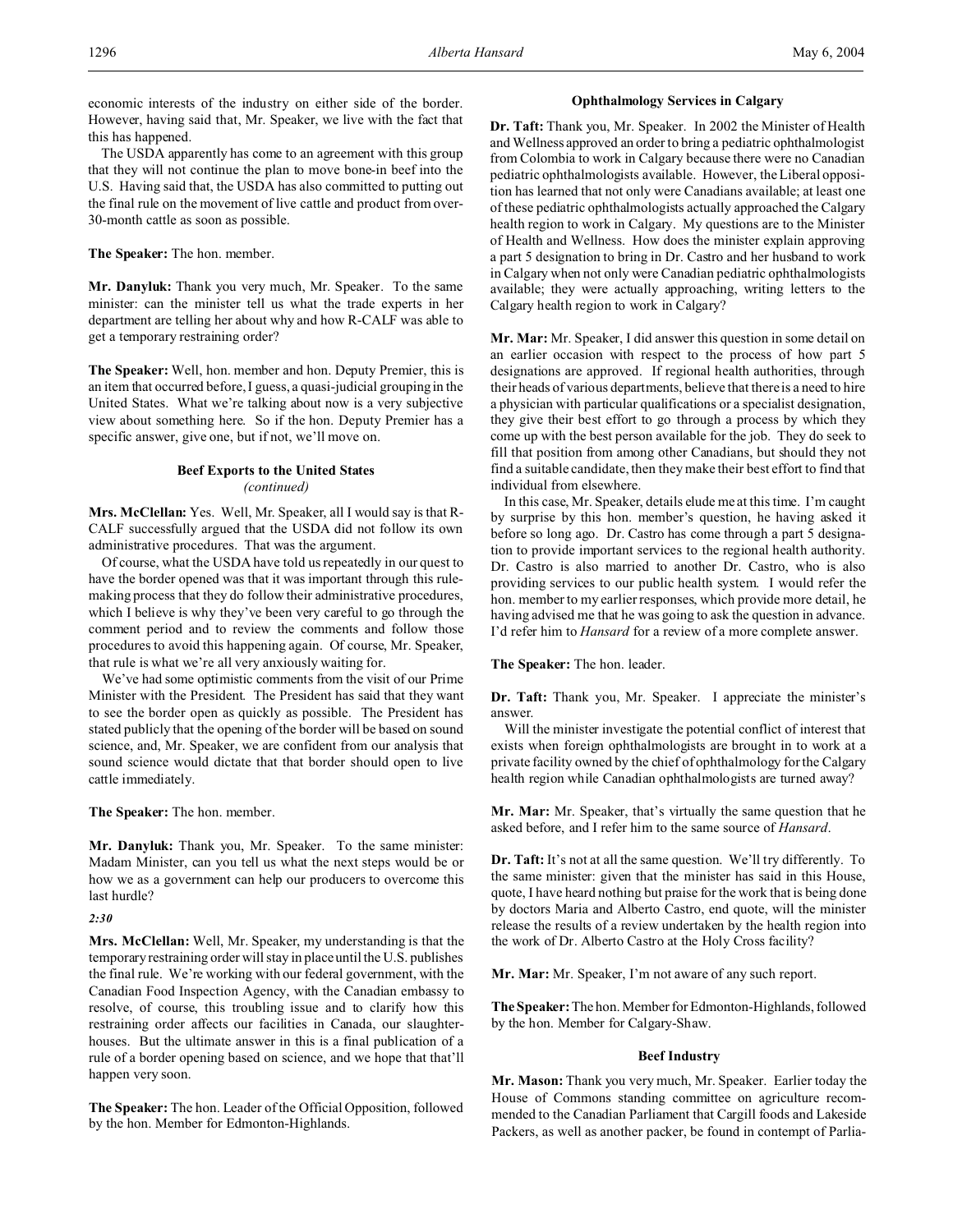ment for failing to open their books so that Canadians would know whether or not they profited unfairly from the BSE crisis at the same time that cattle producers were going broke. My question is to the Deputy Premier and Minister of Agriculture, Food and Rural Development. Does the minister still believe, as she reported on March 11, 2004, that Alberta meat packers did not profit unfairly from the bovine spongiform encephalopathy crisis? If she does not, why not?

**Mrs. McClellan:** Well, Mr. Speaker, what we reported in the release of a document which was a review of pricing was that we did not find evidence that would suggest that there were undue profits made.

However, if the hon. member will just take his recollection a little bit further, what we did do and say was that the Auditor General was reviewing all of the programs that we provided, the \$400 million, 90 per cent of which went directly to producers, to ensure that those funds were indeed put out to the people that the program intended them for.

I was surprised this morning to hear on one of the newscasts that we had avoided telling people where the \$400 million went. I mean, nothing could be further from the truth. We have said consistently since the beginning of this that there will be a record of every cheque that was written to every recipient with the amount on it. However, I have resisted doing this before the program was completed, and as soon as that is completed, that will be delivered. Then people can see the facts and draw their conclusions.

As far as the issue with the packers and their information before the House of Commons committee, that is clearly outside of my jurisdiction and none of my business.

**The Speaker:** The hon. member.

**Mr. Mason:** Thank you very much, Mr. Speaker. If the packers indeed refuse to open their books for the Auditor General in his investigation, will the government support the Auditor General and take action to force the packers to open their books?

**Mrs. McClellan:** Mr. Speaker, you know, that is the difficulty with questions from this hon. member. That's speculative, hypothetical. There is absolutely no indication at all that the Auditor General has had any concern about getting information.

You know, it's bad enough when you raise questions about issues that you have some basis for knowledge, but to put that out there is totally, totally wrong and unfair. If the hon. member can show me that the Auditor General has said or indicated in any way that he is having difficulty in obtaining information and that that is hampering his investigation, bring it to this House. But to put that suggestion out there in the public with no basis in fact is absolutely wrong. It's irresponsible. However, it is in the manner that I have become accustomed to from that hon. member.

Mr. Speaker, this does no service to this Legislature or to the industry that is suffering from the worst devastation it has ever experienced in its history.

**The Speaker:** I'm going to recognize the hon. member for his third question, but it should be noted as well that the Auditor General is a servant of the Legislative Assembly of the province of Alberta, not the government.

The hon. member.

**Mr. Mason:** I appreciate that, Mr. Speaker.

Will the minister or will the minister not commit to encouraging meat packers like Lakeside and Cargill to open their books so that Albertans can find out whether or not they have unduly profited by the BSE crisis?

**Mrs. McClellan:** Mr. Speaker, as you have clearly laid out, the Auditor General is an officer of this Assembly. The Auditor General is quite capable of managing his affairs, and he does not need interference, interjection, or assistance from me. If he does, if by chance he would want something, he would contact me, which he has not done. I am astounded by this line of questioning unless the Auditor General has contacted the hon. House leader for the third party. If he has, bring it forward. I'd be happy to deal with it.

Again, Mr. Speaker, the Auditor General is an officer of this Assembly. He will conduct the investigation in the manner that he should, and we will co-operate with him in any way we can to move this forward.

*2:40*

**The Speaker:** The hon. Minister of Health and Wellness to supplement an answer given earlier. Our rules are that once you do that, there's an opportunity for the individual who raised the question to you to ask another one.

**Mr. Mar:** Yes, sir.

**The Speaker:** Please proceed.

# **Prescription Drug Coverage** *(continued)*

**Mr. Mar:** Mr. Speaker, I took an earlier question from the hon. Leader of the Opposition. To the best of my recollection his question was: is this Blue Cross coverage available to individuals with a pre-existing condition? I'm advised that the answer is yes.

In further supplement, Mr. Speaker, with respect to copayment for nonhospital pharmaceuticals, I wish to indicate that there are copayments in the following countries for nonhospital pharmaceuticals: Australia, Austria, Belgium, Denmark, Finland, France, Germany, Greece, Hungary, Iceland, Ireland, Italy, Japan, Korea, Luxembourg, Norway, Poland, Portugal, Slovak republic, Spain, Sweden, Switzerland, and also the United Kingdom, sir.

**Dr. Taft:** That's fine. Thank you.

**The Speaker:** Hon. members, before I call on the first of four hon. members to participate today, might we revert briefly to Introduction of Guests?

[Unanimous consent granted]

head: **Introduction of Guests**

*(reversion)*

**The Speaker:** The hon. Member for Edmonton-Strathcona.

**Dr. Pannu:** Thank you very much, Mr. Speaker. It's my pleasure to rise and introduce to you and through you to Members of the Assembly a family visiting from Botswana, Africa. Their names are Virendra and Poonam Miglani and their daughter Paawan. They're accompanied by Mrs. Prem Khurana, a friend of the family. I would now ask these guests, who are seated in the public gallery, to please rise and receive the warm welcome of the Assembly.

head: **Members' Statements**

**The Speaker:** The hon. Member for Lacombe-Stettler.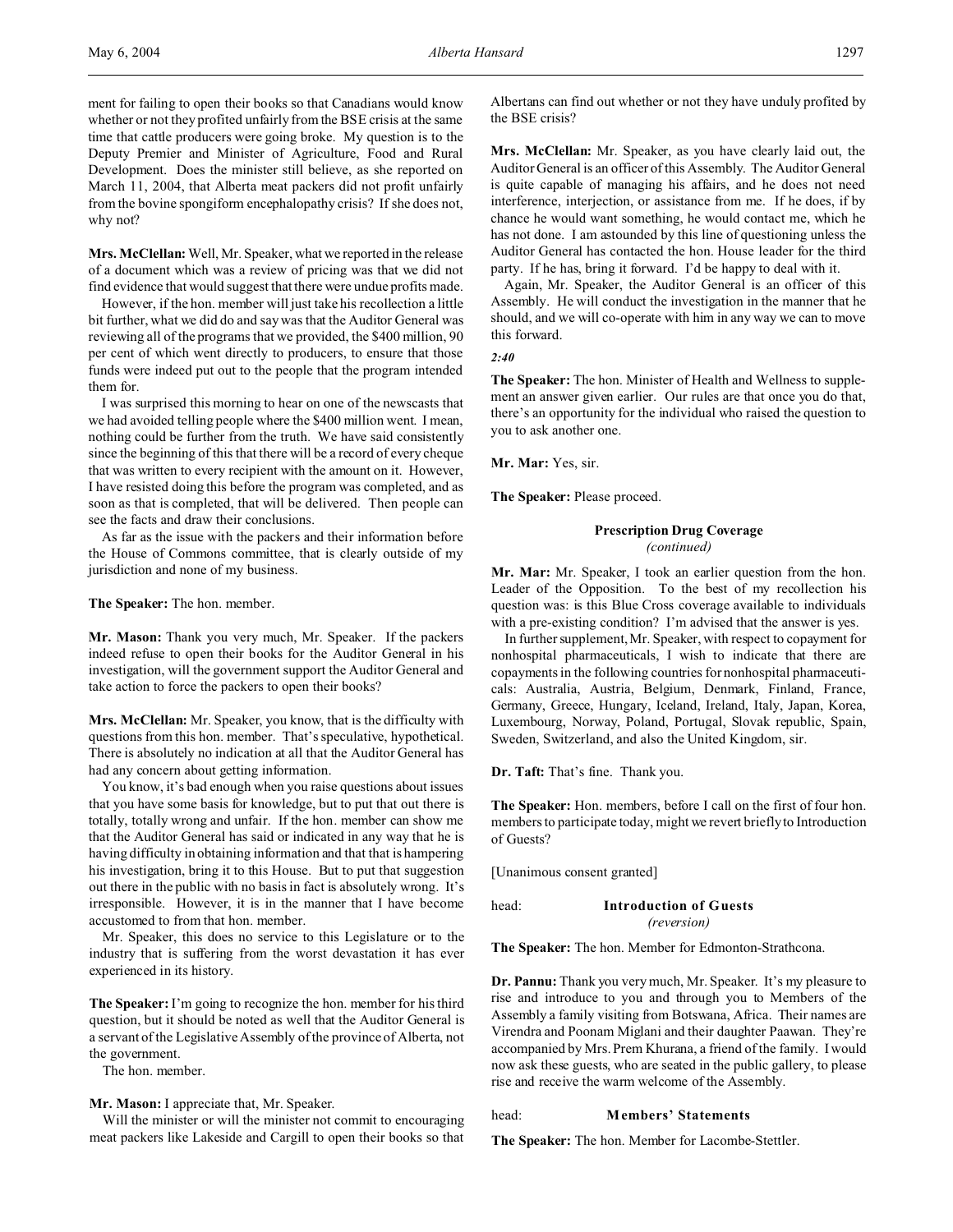# **MS Awareness Month**

**Mrs. Gordon:** Thank you, Mr. Speaker. May is MS Awareness Month. In 1998, much to my chagrin, I was diagnosed as having MS. Family history, none. However, MS is very prevalent in certain areas or pockets within the province. Two come to mind, one being Lacombe, the other Barrhead, and I happen to live in Lacombe.

Known as the mystery disease, MS manifests itself differently in each and every person. The cause is still unknown. As such, finding a cure remains our number one goal.

I am more fortunate than some as I have what is referred to as relapsing/remitting MS; 97.8 per cent of the time with medication my disease is manageable. However, on occasion, when I least expect it or want it to happen, I wake up knowing that today is going to be an MS day or days. This is a time when I very much need the support, understanding, and co-operation of family, friends, and my employer. Not giving in only worsens the condition.

I have long been an advocate for those with MS or those living with someone who has MS. Presently I'm honoured to be serving as a member on the MS Society of Canada, Alberta division board.

I would like to praise the good work of the MS Society, Alberta division and the many local chapters, and I extend a huge bouquet to my wonderful, knowledgeable, hard-working neurologist, Dr. Mary Lou Myles, for all her good work related to MS and MS research.

Also, special thanks and kudos to our Minister of Health and Wellness as this will be year 3 that Gary, Nancy, and wee Mackenzie have willingly participated. Our minister will once again be biking on June 13 from Lacombe to Sylvan Lake for those with MS. All pledges on his behalf will be gratefully accepted.

This month and next there will be numerous Super Cities walks for MS as well as bike tours throughout the province. As honorary spokesperson for the Red Deer Cities Walk I urge you to participate. Monies raised will go to needed research and programs.

Like the increase in incidence of diabetes, the numbers for MS are also on the rise. Please help us in the fight against multiple sclerosis. Only by working together can we make a difference.

Thank you.

**The Speaker:** As the hon. member had mentioned the name Barrhead in her particular statement, I would like to advise all Members of the Legislative Assembly of Alberta that the volunteers in the Barrhead area have an annual horse ride and in recent years have raised over \$250,000.

# **Energy Deregulation**

**Mr. MacDonald:** Energy deregulation has been an absolute and catastrophic failure. Not only has it cost Albertans \$8 billion; it has also deprived children of swimming pools, left seniors out in the cold, and robbed many small business owners of their livelihoods.

The indoor pool in Ryley was forced to close its doors to children in September because utility costs soared by 175 per cent. Two Hills closed its pool in August because its energy bills rose from \$1,500 per month to \$5,000. Fortunately, the pool has since reopened.

The Caslan community hall is on the verge of closing because skyhigh utility bills have zapped all of the hall's extra funds. The Lac La Biche Regional Recreational Board posted a deficit of \$30,000 last year, 80 per cent of which was directly due to huge energy costs. The curling club in Elmworth was forced to close after its utility bills skyrocketed from \$4,000 per year to \$12,000. The same worries have plagued a twin hockey arena in Edmonton whose power bills have doubled to \$2,400 thanks to electricity deregulation.

An employee at the Grande Prairie Salvation Army has publicly stated that there are seniors who are, quote, sitting out there right now who have had their gas and power cut off because they can't afford to pay the high rates, end of quote.

A business owner from Vulcan had to close one of his two businesses because he couldn't afford the \$1,200 utility bill each month.

A number of businesses in Pincher Creek have closed their doors because they could not meet the cost of lighting and heating their stores. Several of these owners found a lawyer to discuss the idea of a class-action lawsuit against the Alberta government. Their lawyer believes such a lawsuit may have merit, stating, quote: this whole deregulation has been such a disaster, and people have suffered, end of quote.

Thank you very much.

**The Speaker:** The hon. Member for Calgary-West.

### **New School Initiative**

**Ms Kryczka:** Thank you, Mr. Speaker. Over the past five years intense residential development has been occurring in my constituency of Calgary-West, as in many periphery areas of Calgary and other locations in Alberta. The schools in the western new growth area of Calgary-West are and were very overcrowded while many in the eastern older part were very underutilized, resulting in a low utilization rate for my sector, far below the 85 per cent average required before new capital funding would be granted by the province for the construction of new schools. Sixty per cent of K to 12 students were and are daily leaving the new growth area to attend schools in the underutilized area and beyond.

Feeling the frustration of many parents, I started the New Schools Initiative, or NSI, Committee in October 2002, inviting key stakeholders – my alderman, CBE trustee, Calgary Catholic trustee, parents, the private sector, and the Department of Infrastructure – and they all attended regularly. They came because they cared about the needs of students.

All the committee work was focused on how to acquire many new schools as soon as possible using approaches other than the traditional. It focused on all sources of funding, the minimum physical infrastructure to ensure a quality learning environment, life cycle of infrastructure, public/private partnerships, and the model school as a cornerstone of the community, incorporating compatible facilities and services.

Mr. Speaker, there were many learnings because of NSI: that key stakeholders need to work with each other, that each key stakeholder brings a valid perspective to the table, that we all need to acknowledge roadblocks we create, and that we need to be flexible to bring about good change. The NSI has recently concluded its formal life, but its learnings and new relationships will carry on with each member of the committee.

Thank you to the Premier and the ministers of Infrastructure and Learning for their support and to the committee members, being Shelley Allchurch, Doug Balsden, Lawrence Bortoluzzi, Ellen Breen, Guy Buchanan, Lois Burke-Gaffney, Craig Burrows, Barry Day, Mike Irving, Mary Lou Mendyk, Dave Michie, Darlene Nyegaard, Carole Oliver, Stephen Stewart, and Lisa Hofmeister, my assistant in the Calgary-West office.

Thank you.

**The Speaker:** The hon. Member for Edmonton-Centre.

#### **Comprehensive Arts Ticketing Service**

**Ms Blakeman:** Thank you, Mr. Speaker. I would like to recognize a new initiative for not-for-profit arts groups developed by Pumphouse Theatres Society in Calgary. What started as a way to improve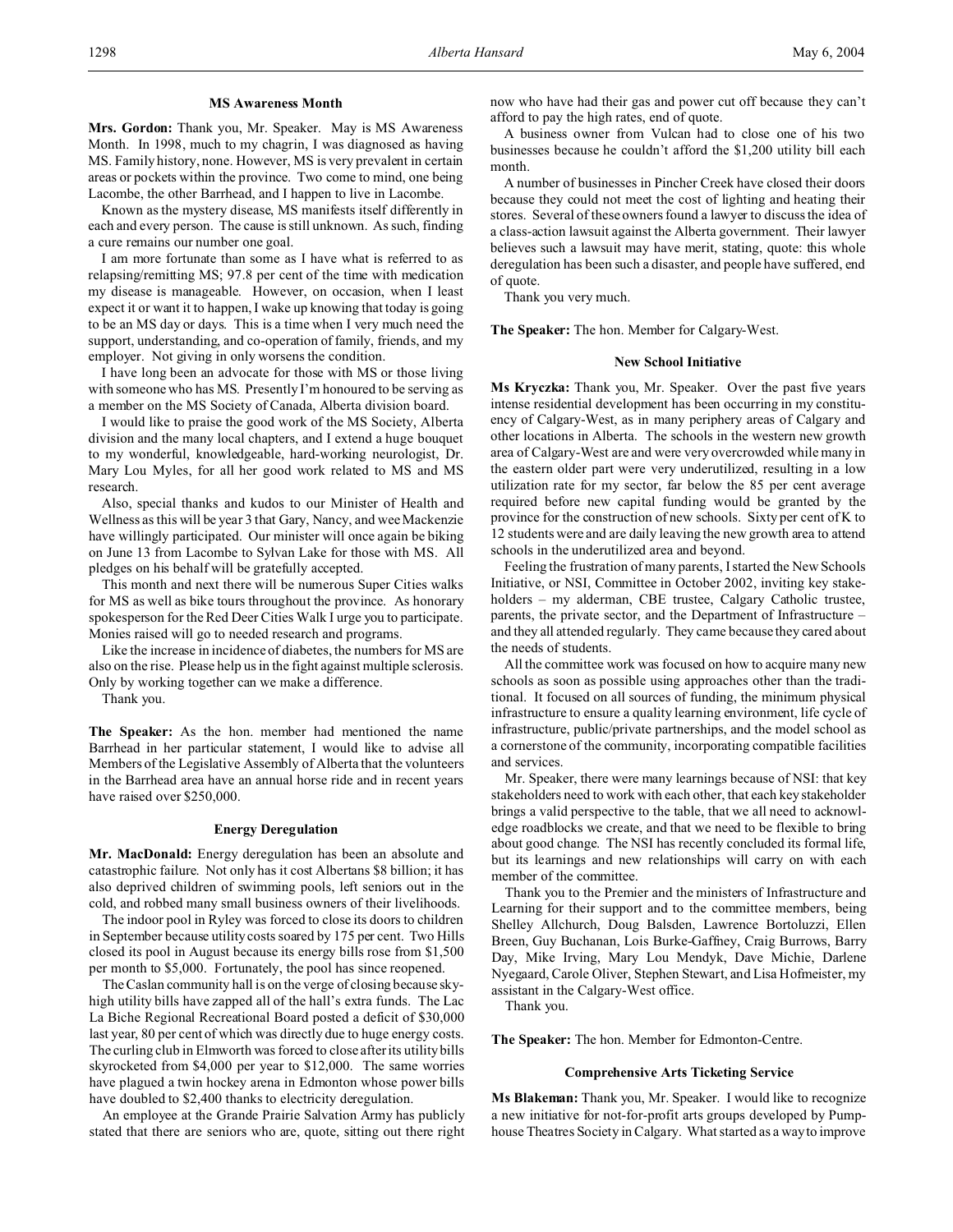Pumphouse's own ticketing service grew into a bigger vision for the Calgary arts community.

Making use of traditional ticketing providers has always been too expensive for small and medium-sized arts groups. Pumphouse was able to strike a deal with RepeatSeat, a Calgary-based global entertainment company, to implement a comprehensive ticketing service system for the benefit of the arts community at large. As part of the free service groups will also enjoy 35 hours per week of telephone sales and 24/7 Internet sales as well as full event reporting and data management.

# *2:50*

Traditional ticket services frequently charge both the patron and the presenting group a fee for their services. Pumphouse Theatres will provide this service on a cost recovery basis with the cost passed down to the arts patron in a reasonable per ticket service fee.

The program developed by Pumphouse is a way for arts organizations to invest their limited financial resources into their art, where it belongs. We applaud the leadership and spirit of community demonstrated by Pumphouse Theatres.

Thank you.

## head: **Presenting Petitions**

**The Speaker:** The hon. Member for Edmonton-Castle Downs.

**Mr. Lukaszuk:** Thank you, Mr. Speaker. I'd like to present a petition signed by 76 members from the Lethbridge Firefighters Union No. 237 petitioning this Legislative Assembly to support Bill 204, the Blood Samples Act.

**The Speaker:** The hon. Member for Edmonton-Highlands.

**Mr. Mason:** Thank you, Mr. Speaker. I'm presenting today a petition signed by 116 Albertans petitioning the Legislative Assembly to "pass legislation that eliminates health care premiums." Thank you.

# head: **Notices of Motions**

**The Speaker:** The hon. Deputy Government House Leader.

**Mr. Zwozdesky:** Thank you. Mr. Speaker, I rise pursuant to Standing Order 34(2)(a) to give notice that on Monday I will move that written questions 67, 70, 74, 82 through 88 be dealt with on that day. There being no further written questions at this time, there are none to stand and retain their places.

Secondly, I'm also giving notice that on Monday I will move that motions for returns appearing on the Order Paper do stand and retain their places with the exception of motions for returns 88 through 105, 108 through 123, 128, 134 through 143, 146 through 162, 164 through 168, 174 through 180, 183 through 205, and 207 through 210.

Thank you.

### head: **Introduction of Bills**

**The Speaker:** The hon. Minister of Justice and Attorney General.

#### **Bill 33**

## **Miscellaneous Statutes Amendment Act, 2004**

**Mr. Hancock:** Thank you, Mr. Speaker. I beg leave today to introduce Bill 33, the Miscellaneous Statutes Amendment Act, 2004.

[Motion carried; Bill 33 read a first time]

# **Bill 34 Income Trusts Liability Act**

**Mr. Hlady:** Mr. Speaker, I request leave to introduce Bill 34, the Income Trusts Liability Act.

In the past few years there's been significant growth in the area of income trusts. As this type of investment becomes increasingly popular, the need to protect investors also grows.

Mr. Speaker, Alberta is leading the way with providing legislation that will protect investors of income trusts. Without this legislation there is the potential for an investor in an income trust to be held personally liable beyond their initial investment. This makes it a particular challenge for income trusts to attract smaller investors and some institutional investors that have restrictions relating to liability.

Mr. Speaker, this bill will help stimulate further investment in income trusts in our province and will have a positive effect on our economic growth.

Thank you.

[Motion carried; Bill 34 read a first time]

**The Speaker:** The hon. Government House Leader.

**Mr. Hancock:** Thank you, Mr. Speaker. I'd move that Bill 34 be moved onto the Order Paper under Government Bills and Orders.

[Motion carried]

**The Speaker:** The hon. Member for Edmonton-Glenora.

# **Bill 35**

# **Companies Amendment Act, 2004**

**Mr. Hutton:** Thank you very much, Mr. Speaker. I request leave to introduce Bill 35, being the Companies Amendment Act, 2004. Thank you, Mr. Speaker.

[Motion carried; Bill 35 read a first time]

**The Speaker:** The hon. Government House Leader.

**Mr. Hancock:** Thank you, Mr. Speaker. I'd move that Bill 35 be moved onto the Order Paper under Government Bills and Orders.

[Motion carried]

### head: **Tabling Returns and Reports**

**Mrs. McClellan:** Mr. Speaker, I'm pleased to table today responses to written questions 1, 4, 5, 15, and motions for returns 21 and 43.

Additionally, it is a pleasure to table responses to questions raised during Agriculture, Food and Rural Development's budget estimates in Committee of Supply on April 21, 2004. Mr. Speaker, I have forwarded those responses to the individual members prior to this tabling.

Thank you.

**The Speaker:** The hon. Minister of Municipal Affairs.

**Mr. Boutilier:** Thank you, Mr. Speaker. I'm pleased to table with the Assembly today the requisite copies of the special areas trust account audited financial statements as of December 31, 2003.

**The Speaker:** The hon. Minister of Aboriginal Affairs and Northern Development.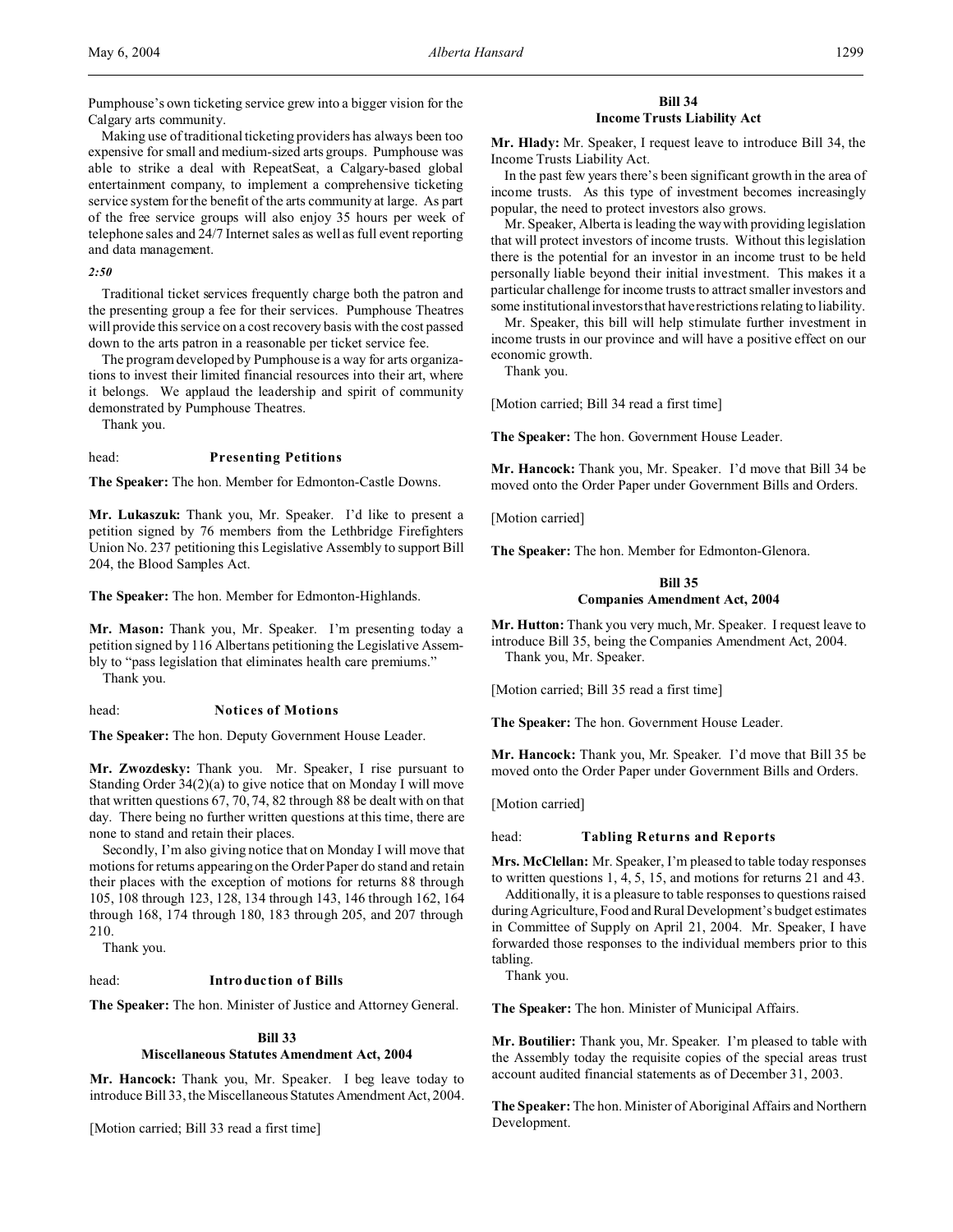**Ms Calahasen:** Yes, Mr. Speaker. Today I have to table five copies of the 2003 Métis Settlements Appeal Tribunal's annual report. The Métis Settlements Appeal Tribunal is an effective dispute resolution mechanism for the Métis settlements of Alberta, and this annual report demonstrates the good work the board accomplished in 2003.

**The Speaker:** The hon. Member for Calgary-West.

**Ms Kryczka:** Thank you, Mr. Speaker. I am very pleased to table the required number of copies of the agendas and summaries of discussions from the meetings of the New Schools Initiative Committee for Calgary-West for the period of November 4, 2002, to April 8, 2004. The committee was comprised of many key stakeholders including my alderman, public and Catholic school board trustees and their planning representatives, parents, private-sector developers, and Infrastructure officials, all committed to addressing the need for new schools in high-growth areas.

Thank you, Mr. Speaker.

**The Speaker:** The hon. Member for Calgary-Currie.

**Mr. Lord:** Thank you, Mr. Speaker. Two tablings today. The requisite number of copies of results of studies of 19 million U.S. teleworkers in the teleworking industry. Two quick highlights include AT & T savings of \$550 million due to reduced office expenses while seeing major productivity increases. Also, a finding important to Albertans, every single day now 590,000 tons of carbon monoxide, 31,000 tons of nitrogen oxide, and 39,000 tons of hydrocarbons are kept out of the air by telecommuters not driving to work any more in the U.S. That much every single day.

My second tabling is the requisite number of copies of a parking ticket which I got last Sunday. The parking rate was \$2 an hour from a machine. I was a few minutes late. The ticket is for \$37.45 if paid within seven days but \$69.55 if paid on the eighth day or thereafter, which strikes me as just under 100 per cent interest per week. I'm not sure if these parking tickets are legally enforceable or not, but they are being handed out to Alberta citizens.

**The Speaker:** The hon. Member for Edmonton-Centre.

**Ms Blakeman:** Thank you very much, Mr. Speaker. Further to the questions asked in question period by the Leader of the Official Opposition, I'm tabling the appropriate number of copies of automobile insurance quotes for a 1997 Dodge and a 2002 Volkswagen owned by the Member for Edmonton-Riverview and his family. This includes quotes from a private company in Alberta and also from the Manitoba, ICBC, and Saskatchewan public auto insurance schemes.

Thank you very much.

**The Speaker:** The hon. Member for Edmonton-Gold Bar.

**Mr. MacDonald:** Thank you very much, Mr. Speaker. I would like to table for the information of all hon. members of the Assembly The King's University College graduation program from May 1 of 2004. This is The King's University College's annual graduation ceremony. It is a vital institution in the community of Edmonton-Gold Bar. This year's convocation address was delivered by Dr. S. Keith Ward, vice-president academic, who in two-months' time is retiring after 25 years teaching there.

Thank you.

**The Speaker:** Are there others? Well, then, hon. members, let's sit back, relax, and enjoy the hon. Deputy Government House Leader.

**Mr. Zwozdesky:** Thank you very much, Mr. Speaker. It is truly an historic day today. I'm very pleased to stand before you and, as required by the Alberta Official Song Act, table with you and all members of the Assembly the report of the Alberta Official Song Committee.

Before I make the tabling of that report, which includes the committee's recommendation, I wish to introduce the composer of the song that has been selected. May I therefore ask you, Mr. Speaker, to ask for unanimous consent to . . .

*3:00*

**The Speaker:** Just proceed.

**Mr. Zwozdesky:** Thank you, sir. I am very excited to introduce to you and through you, Mr. Speaker, to all members of the Assembly the composer extraordinaire from Rivière Qui Barre, Alberta, Mary Kieftenbeld. If she would please stand. Mary, of course, has the honour of being the composer of the song that has been selected by the Official Song Committee. She's joined today by her husband, Ed, and by their children Jeremy, age 10; Kagen, age 8; Haley, age 6; and Emma, age 5, who are probably just as excited as Mom. I would ask all of them to please rise and receive our warm thanks. Thank you.

Mr. Speaker, as part of this historic tabling all members should be reminded that we had 335 entries for the Alberta official song contest, and that represented over 100 communities throughout the province of Alberta.

Our Official Song Committee members need to be briefly thanked. In particular, I'd like to thank the MLA for Calgary-Fort, whose idea it was to have an official song. Also, I'd like to thank other members who served on the committee: the MLA for Edmonton-Centre, the MLA for Calgary-Bow, the MLA for Edmonton-Meadowlark, and the MLA for Barrhead-Westlock, that being yourself, Mr. Speaker, who was an ex officio member of the committee.

Other members included Barry Allen from the Alberta Recording Industries Association; Carol Dand from the Arts Touring Alliance of Alberta; Kelly Jerrott from Music Alberta; Neil MacGonigill from the Society of Composers, Authors and Music Publishers of Canada; Gary McDonall from the Alberta Recording Industries Association; Gladys Odegard from Music Alberta; Judy Reeds from Arts Touring Alliance of Alberta; and Wayne Saunders from the Society of Composers, Authors and Music Publishers of Canada. They did a great job and a very difficult task indeed.

Now, Mr. Speaker, the act requires me to table the lyrics and music of the song recommended by this illustrious committee. The lyrics, of course, are contained in the report, but the music only exists on a CD as submitted by the composer. Therefore, I'd like permission to play that CD, which is of course the demo version of the song as submitted by the composer. I need to remind individuals that this is not necessarily the final version, obviously; it is the demo version only. Other forms of the song will be professionally produced and made available in sheet music to suit a variety of purposes including choirs and bands and orchestras and small combos, reflecting different genres and styles. Nonetheless, today with the kind agreement and permission of the song's composer I'm privileged to play for you an excerpt from the song selected by the Alberta Official Song Committee.

Mr. Speaker, on behalf of all Albertans may I say thank you to the committee, and congratulations to the composer, once again. Here now is a sample of a song called *Alberta*, as recommended by the committee and which the Legislative Assembly will be asked to endorse as Alberta's official song to be used in conjunction with centennial celebrations in 2005.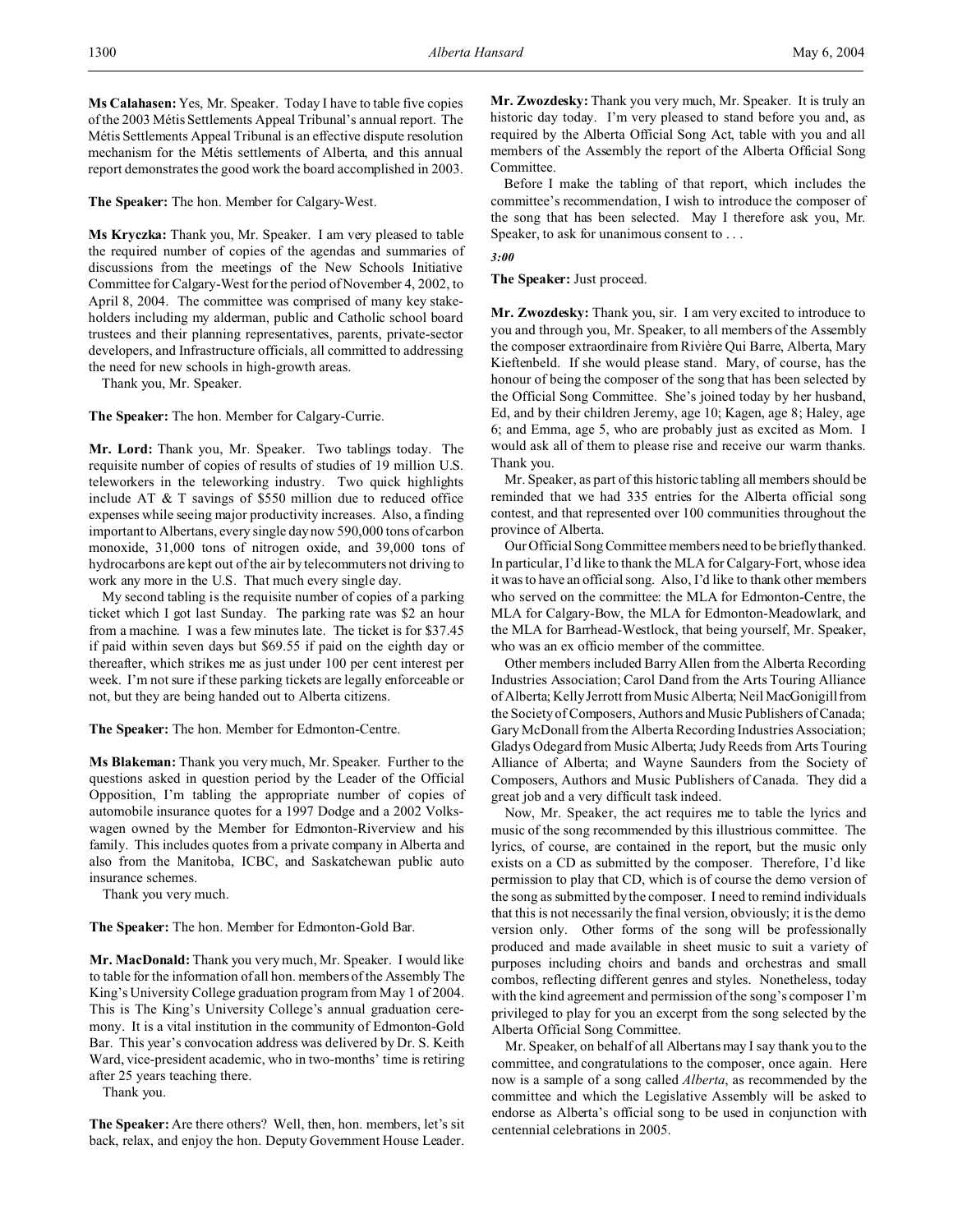[An excerpt was played from the song *Alberta*, recommended to become Alberta's official song]

**Mr. Zwozdesky:** And there's just a brief sample.

[Applause]

#### head: **Projected Government Business**

**Ms Blakeman:** According to Standing Order 7(5), I would ask the Deputy Government House Leader to please share the projected government House business for the week of May 10 to May 13, 2004.

Thank you.

**The Speaker:** The hon. Deputy Government House Leader.

**Mr. Zwozdesky:** Thank you, Mr. Speaker. On Monday, May 10, in the afternoon under Introduction of Bills we'll deal with Bill 32, the Appropriation Act, 2004, then we'll be following that with Written Questions and Motions for Returns and private members' public bills. In the evening we'll deal with motions other than government motions, followed by second reading of Bill 31, Highways Development and Protection Act; Bill 33, Miscellaneous Statutes Amendment Act, 2004; Bill 34, Income Trusts Liability Act; Bill 35, Companies Amendment Act, 2004; and otherwise as per the Order Paper.

On Tuesday afternoon under Government Bills and Orders under second reading we'll deal with Bill 32; Government Motion 17, the Alberta official song motion; Committee of the Whole for bills 31, 33, 34, 35. Tuesday evening under Government Bills and Orders under second reading we anticipate dealing with Bill 32 and Committee of the Whole and/or third reading with bills 31, 33, 34, 35, and otherwise as per the Order Paper.

On Wednesday, May 12, in the afternoon in Committee of the Whole we anticipate dealing with Bill 32 and otherwise as per the Order Paper. On Wednesday evening under Government Bills and Orders, Committee of the Whole, we anticipate dealing with Bill 32.

On Thursday afternoon under Government Bills and Orders, third reading of Bill 32. We're expected to deal with Government Motion 7, that was agreed to on February 18, regarding the spring sitting duration of the House, and otherwise as per the Order Paper.

Thank you.

head: **Orders of the Day**

# head: **Committee of Supply**

[Mr. Shariff in the chair]

**The Deputy Chair:** Hon. members, we'll call the committee to order. Before we proceed, may we briefly revert to Introduction of Guests?

[Unanimous consent granted]

# head: **Introduction of Guests** *(reversion)*

**The Deputy Chair:** The hon. Member for Edmonton-Centre.

**Ms Blakeman:** Thank you very much, Mr. Chairman. I'm delighted to see the turnout of people that has joined us in the public and the members' galleries today. There are a few people representing organizations that I would like to introduce. I'm assuming that

they've joined us. If they have, please rise when I say your name. Otherwise, I know that they'll be joining us within minutes.

Pat Brownlee is here representing COSA, the Coalition of Seniors Advocates. Pat would have come from Calgary. I see her standing. Sandy Reid is here from the Alberta Council on Aging. If she could please rise. I believe Ron Ellis, who is the new chairperson of SUN, Seniors United Now, is also here. Albert Opstad, who is the former chairperson of SUN, Seniors United Now, is here, and I think that Hilda Campbell, chairperson of the Seniors' Committee of the Canadian Hard of Hearing Association, Edmonton branch, is also joining us. I would ask the Assembly to please welcome those people representing those organizations.

Thank you very much.

#### head: **Main Estimates 2004-05**

### **Seniors**

**The Deputy Chair:** Hon. members, as per our Standing Orders the first hour will be dedicated between the hon. minister and members of the opposition, following which any other member may participate.

The hon. Minister of Seniors.

#### *3:10*

**Mr. Woloshyn:** Thank you very much, Mr. Chairman. I'm extremely pleased to be here doing the estimates on the last day of estimates and very pleased to see the galleries full. We haven't had that for any department yet, so thank you very much, each and every one of you, for attending. On that note, Mr. Chairman, I would like to ask all of the seniors who are here for the estimates to rise and receive the warm welcome of the Assembly so that the members can have a good chance to have a look at you folks who are interested enough in the estimates. Could you all please rise and receive the welcome of the Assembly. Thank you very much for coming.

I have some department staff here also whom I would like to publicly thank, but I won't go through the process of introducing them individually. They, as we all know, are responsible for the functioning and the good management of the government.

The 2004-07 business plan will see the ministry continue to develop and deliver services, programs, and information that contribute to the well-being and independence of low-income seniors, persons in need of housing supports, and clients of the office of the Public Guardian. Last year, Mr. Chairman, Alberta Seniors' mandate was expanded to include the office of the Public Guardian, homeless shelters, and the room-and-board and housekeeping portion of long-term care facilities. Our 2004-07 business plan reflects the full integration.

In 2004-05 our ministry business plan budget is \$470 million. That's an increase of \$73 million from 2003-04. This includes funding for the Seniors department and the Alberta Social Housing Corporation. This increase will enable us to enhance benefits for low-income seniors and accelerate the development of more affordable housing in the province. I'll go into more detail on these initiatives later in the presentation.

The 2004-05 operating budget for the Seniors department is \$406 million; \$377 million, representing 93 per cent of the department's budget, is being targeted in the form of grants and programs to assist low-income seniors and low-income Albertans in need of housing supports.

My ministry's business plan supports the fourth pillar of the government's strategic plan: "Making Alberta the best place to live, work and visit." We work to achieve this by providing supports to those people who are in greatest need, including low-income seniors,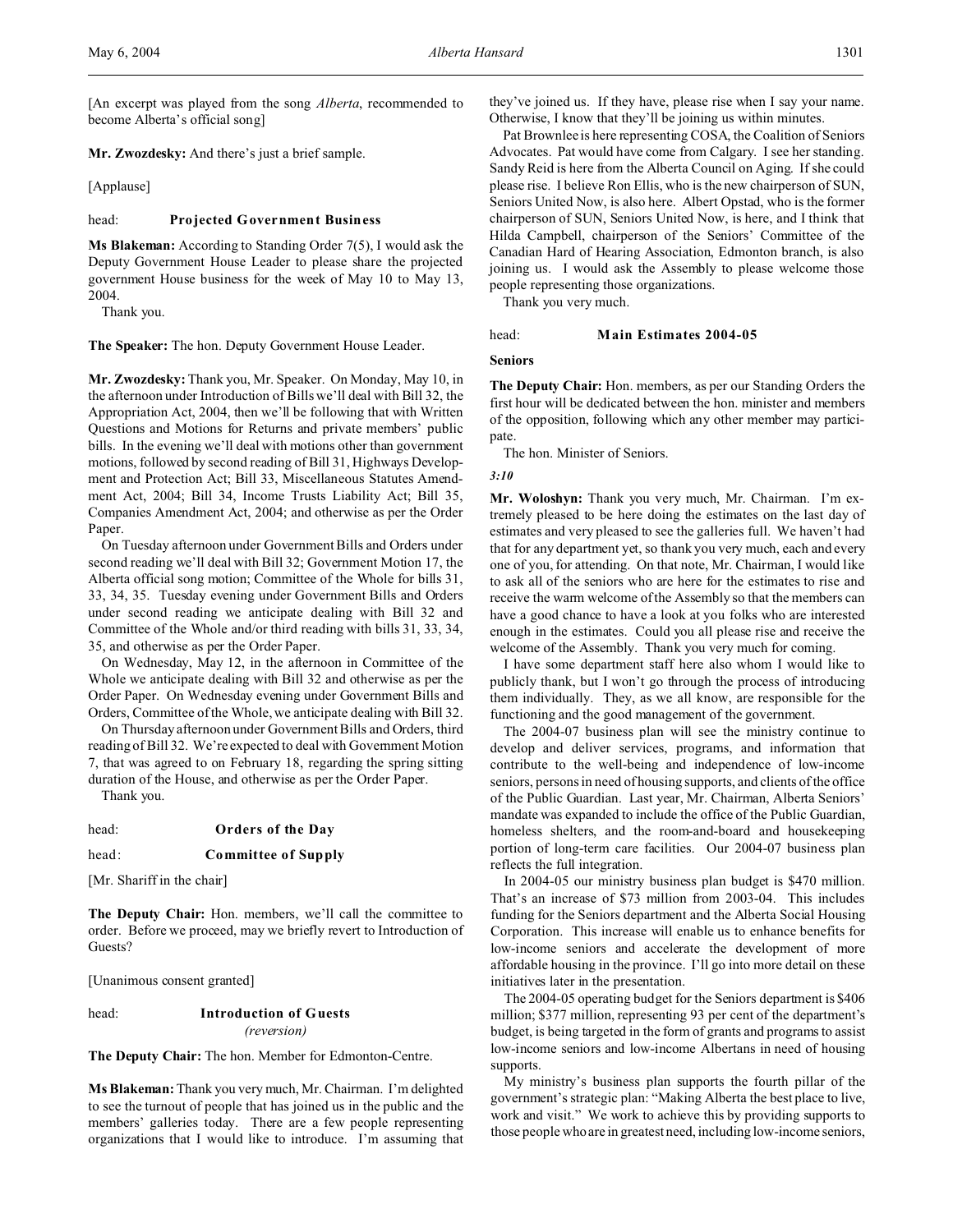people in need of housing supports, homeless people, and people who are unable to make their own decisions. By doing so, we can ensure that Albertans will be self-reliant to the greatest possible extent and that those unable to provide for their basic needs will receive help.

As we work towards that vision for Albertans, my ministry will ensure that the programs, services, and planning initiatives we deliver are effective and, most importantly, sustainable. We envision a vibrant province where Albertans live with dignity as full participants in society and experience the best possible well-being and independence.

We're working towards fulfilling this vision through the administration of three core businesses: firstly, providing services, programs, and planning for seniors and the aging population; supporting the provision and ongoing management of basic housing and emergency shelter for lower income Albertans; and thirdly, providing programs, services, and supports to enable appropriate substitute decisionmaking. For each core business we have identified several goals to ensure effective and sustainable program delivery.

Our 2004-05 budget identifies the resources to deliver the programs. Under our first core business \$245 million has been identified to provide services, programs, and planning for seniors and the aging population. We have three goals. The first is to ensure that "seniors in need have access to financial supports that enable them to live in a secure and dignified way." The ministry has two major financial assistance programs that support this goal: the Alberta seniors' benefits and the special-needs assistance for seniors.

The Alberta seniors' benefit is an income-based program that provides low-income seniors with monthly financial benefits and calculates Alberta health care insurance exemptions. Approximately 185,000 seniors, or 56 per cent of the 331,000 seniors, receive benefits under the Alberta seniors' benefit program. Of those seniors, cash benefits are paid out to over 126,000. Approximately 165,000 seniors in Alberta, or roughly half, pay no health insurance premiums, and 20,000 pay partial health premiums. The average annual cash benefit through Alberta seniors' benefit is \$1,248 per senior and \$1,512 per couple.

The budget for Alberta's seniors' benefit program has been increased from \$155.6 million in 2003-04 to \$198.8 million in 2004- 05, an increase of some \$43.2 million. This increase will be used to assist low-income seniors residing in long-term care facilities and to address volume increases in our program. Ten million dollars of the increased funding will be used to provide further assistance to seniors most in need. We're finalizing details on how this funding will be used. An announcement will be made prior to commencement of the new seniors' benefit year on July 1.

The special needs assistance for seniors program is an incometested program that provides lump sum cash payments to help lowincome seniors who do not have the financial resources to fund onetime or extraordinary expenses. The program helps seniors meet the costs associated with special needs such as medical, optical, dental, and the cost of essential minor home repairs. Last year this program provided assistance to some 36,000 seniors. In 2004-05 the special needs assistance budget totals \$33 million and includes a \$6 million base budget increase.

The reality is that we are committed to ensuring that the financial needs of Alberta's low-income seniors are met. Our maximum Alberta seniors' cash benefit of \$2,820 is available to seniors living in apartments and lodges and is the highest in Canada. We provided funding in addition to this to seniors living in long-term care facilities. Our income eligibility thresholds for single seniors and senior couples are also the highest in Canada. The special needs assistance program for seniors is the only one of its kind in Canada.

Mr. Chairman, my ministry's second goal is to ensure that information on our programs, services, and initiatives for seniors is accessible, accurate, and consistent. This information is provided in several ways, including telephone information services, the seniors' information services offices, publications, and the ministry web site. In 2003-04 the Alberta Seniors web site received almost 1.1 million visitors, almost 300,000 more than in the previous year.

An information package is mailed to all Albertans three months before their 65th birthday. This package includes an application form for the ASB program and informs the senior of the availability of the Programs for Seniors information booklet. This booklet contains information on all programs that are available to seniors. In addition, if seniors have not applied for the ASB program by the third month after their 65th birthday, we follow up to ensure that they are aware of their eligibility to apply.

Last year the seniors division responded to approximately 153,000 calls, and the eight program support officers had more than 55,000 personal visits. Information is also provided through publications such as the Seniors Programs and Services Information Guide as well as through participation in cross-ministry and external planning and program initiatives. Seniors already contribute significantly to the Alberta economy. As this sector of the population continues to grow, seniors' contributions will become even more important to the provincial economy.

#### *3:20*

### [Mr. Tannas in the chair]

The third goal of our business is to ensure that "government policies, programs, and plans effectively anticipate and respond to the needs of current and future seniors." As noted earlier, my ministry is now responsible for the accommodations component of long-term care. Since taking over this responsibility, we have established good working relationships with long-term care operators, regional health authorities, and Alberta Health and Wellness to ensure that operators remain accountable for the services that they are providing. We are also working towards the development of a fair spectrum of room and board support options ranging from lodges through supportive living to long-term care. This will help ensure a balanced distribution of financial support throughout the system.

Our second core business is housing services. Two hundred and twenty million dollars have been identified to fund the ministry's second core business, which is to "support the provision and ongoing management of basic housing and emergency shelter for lower-income Albertans." This \$220 million is used for programs and services such as the lodge assistance program at \$15.7 million; grants to seniors and community housing providers, \$16.9 million; rent supplement, \$15 million; the Canada affordable housing agreement, \$51.2 million; special needs housing and home adaptation program, \$5.9 million; support to the homeless, \$17.1 million; operation of the Gunn centre, \$2 million; and debt servicing costs of the mortgages we have on our portfolio applied about \$41.3 million.

Our housing portfolio provides emergency shelter for the homeless and subsidized housing for low-income families and individuals and persons with special needs as well as affordable housing. For low-income seniors we offer affordable and appropriate apartments and supportive housing facilities that provide additional services such as meals and laundry.

Currently the ministry supports 40,000 housing units that house approximately 68,000 Albertans who need assistance in accessing appropriate and affordable housing. As our first goal we work to ensure that our housing portfolio is efficiently and effectively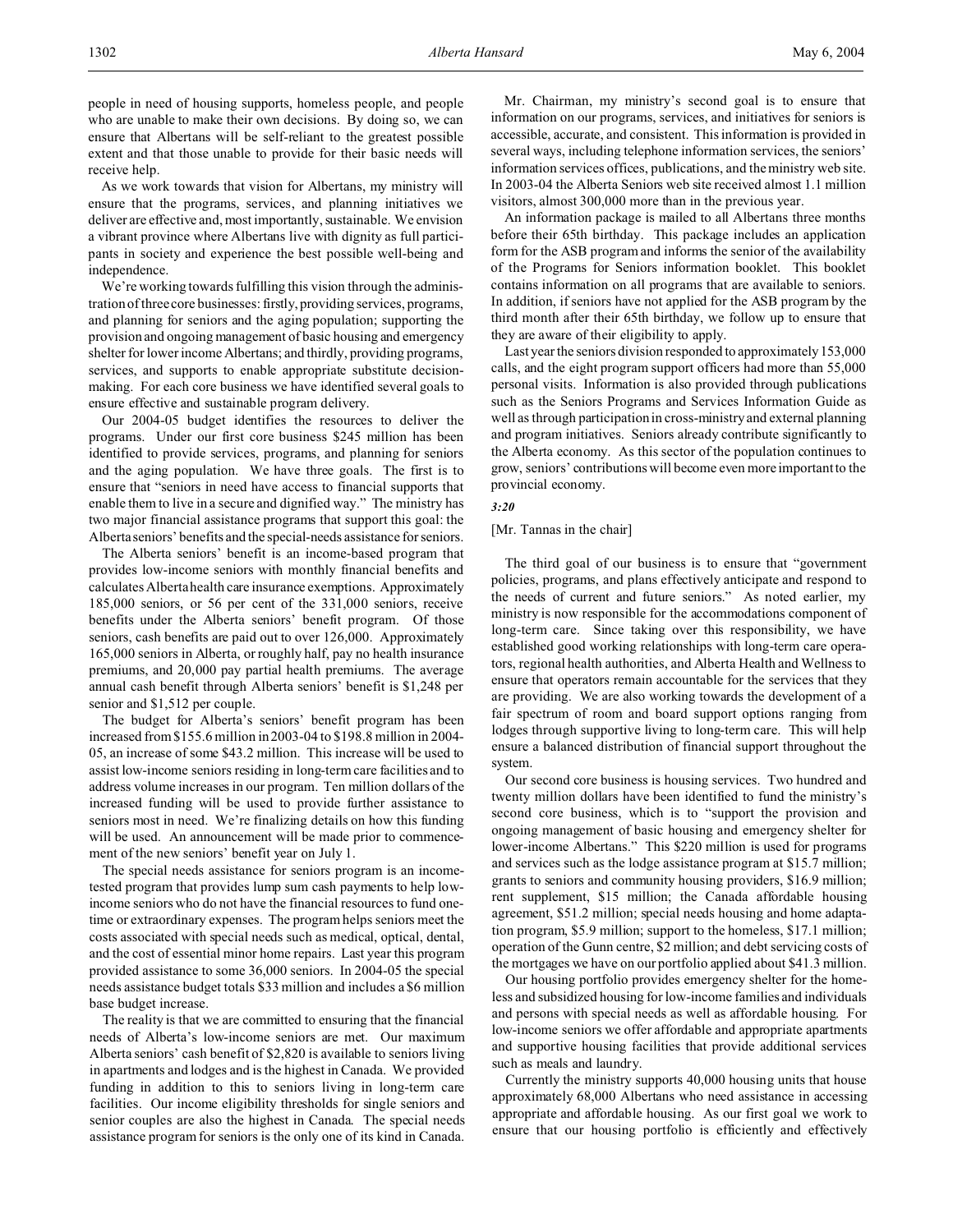managed and appropriately utilized. To achieve that, we are working on a number of initiatives, which include targeting our systems to those in greatest need and fostering community-based solutions.

Alberta Seniors provides support to over 10,000 community housing units that provide low-income families with safe and affordable housing. In recent years operators have been faced with increasing operating deficits due to increased costs associated with utilities, taxes, maintenance, operations, and administration. In 2004-05 we're allocating an additional \$1.9 million to community housing providers and seniors housing providers to assist with the increasing costs. With these funding increases a total budget for community and seniors housing providers will be some \$16.9 million.

Last year we introduced a new way of allocating the funding for the lodge assistance program. The new formula provides management bodies with a per diem grant of \$5.50 for each low- and moderate-income resident in a lodge unit. An additional subsidy of \$7 per unit per day is provided to existing lodges with 33 or fewer units. This new formula enables us to more effectively target and increase our assistance to low-income seniors in need of housing supports. At this time about 87 per cent of the 8,800 lodge units are occupied by lower income seniors. We're allocating an additional \$1.5 million to the lodge assistance program to accommodate an increasing number of low-income seniors in the lodge system. The additional dollars will bring the total budget for lodge assistance grants to \$15.7 million.

As I mentioned earlier, my ministry now provides grants to assist homeless shelters. In 1997-98 provincial funding to homeless shelters amounted to \$6.9 million. Provincial funding now totals \$17.1 million for homeless shelters and homeless initiatives. An additional \$2 million is allocated to the Gunn centre shelter for men with mental health/addiction problems. Yet, even with an increase of almost 150 per cent in funding over the last six years, capacity pressures on the homeless shelters continue to increase. We are undertaking a review of the emergency homeless shelter system to ensure that our shelter system is most appropriately and effectively targeted. We're also working to foster independence among homeless people by creating long-term solutions such as transitional and affordable housing.

The second goal of this core business is to ensure that the "development of a range of housing for lower-income Albertans is supported by the ministry." To address Albertans in need of housing, my ministry works in partnership with housing organizations, community organizations, and other levels of government to identify local housing solutions.

Alberta Seniors signed a bilateral agreement with the federal government in 2002 to fund the development of affordable housing in Alberta. We are currently on track to provide \$134 million in total funding under the Canada/Alberta affordable housing agreement. To date \$58 million has been allocated by the provincial and federal governments for development of approximately 1,300 affordable housing units in Edmonton, Calgary, Fort McMurray, Fort Chipewyan, Grande Prairie, Lethbridge, Red Deer, Cochrane, Brooks, Leduc, Rocky Mountain House, and other northern remote communities.

**An Hon. Member:** Rocky is not a remote community.

**Mr. Woloshyn:** Rocky is not remote, but it's one of the ones we helped.

Some of these units, Mr. Chairman, are directed at seniors. For 2004-05 provincial and federal governments have committed a further \$51.2 million. With that I can assure you that Alberta's commitment to the creation of affordable housing for low-income people is unparalleled anywhere in Canada. As a matter of fact, Mr. Chairman, I understand that we are the first province to have units occupied under that program.

We are also recognized for our efforts to direct our program at a broad range of Albertans in need. The federal government has announced an extension of their support for the affordable housing program. We're currently having discussions with the federal government about extending the Canada/Alberta affordable housing agreement and providing additional funding beyond 2005-06. Mr. Chairman, if you can believe it, we are doing such a job of this that the federal government actually approached us to extend that agreement.

The third and final core business is to provide services and supports to enable appropriate substitute decision-making for those unable to do so for themselves. We do this through the Public Guardian program. Over \$5 million has been allocated to support this goal to ensure that the best interests and well-being of Albertans unable to make decisions are served through appropriate and timely substitute decision-making.

In carrying out my ministry's mandate in 2004-05, I can assure you that my ministry will continue to do an excellent job, and we will ensure that anything we can do will result in programs that will be efficient, effective, and sustainable in the future.

With that, Mr. Chairman, I will entertain questions regarding the budget estimates, and if I don't answer all of the questions – the ones that are relevant to the budget – I will have staff reply to them from *Hansard* in the future.

Thank you, Mr. Chairman.

**The Chair:** The hon. Member for Edmonton-Centre.

**Ms Blakeman:** Thank you very much, Mr. Chairman. I don't know that anyone has noted it, but today there has been accommodation made in the members' gallery for captioning for those that are hard of hearing, also called hearing impaired. I wanted to particularly note the assistance of one of my staff members, who went to work on trying to organize this when it was brought to her attention, and that's my constituency manager, Penny Craig. Penny, at my suggestion, contacted the Speaker's office and the Clerk's office, and it went from there. When I walked in today, the Clerk informed me that in fact it was all happening, and I can see them joining us in the gallery. So thank you to the Speaker's office and to the Clerk's office, and, I'm sure, visitor services. I wanted to make special note of my staff's effort to accommodate. In fact, it was possible to do, and I'm glad to see it.

### *3:30*

Now, I have a number of issues that have been brought to my attention by various seniors' organizations in the province, Mr. Minister. What I'd like to do is sort of go through those comments and get your reaction to them, and in some cases I have specific questions that are arising from that. I also have a series of very specific financial questions and then some more general questions, and then I'd like to go on to the homeless and housing section at the end. So I'll probably have to get two or maybe three at-bats to get this all in, and hopefully I'm pitching strikes.

The first group that I have on my list here is CARP, the Canadian Association of Retired Persons. What I did was send an e-mail out to all of the seniors' groups, and I said: "This is the day that the debates are going to take place. Please come if you would like to hear them, and if you have questions you would like me to raise or concerns you want to put on the record through me, please corre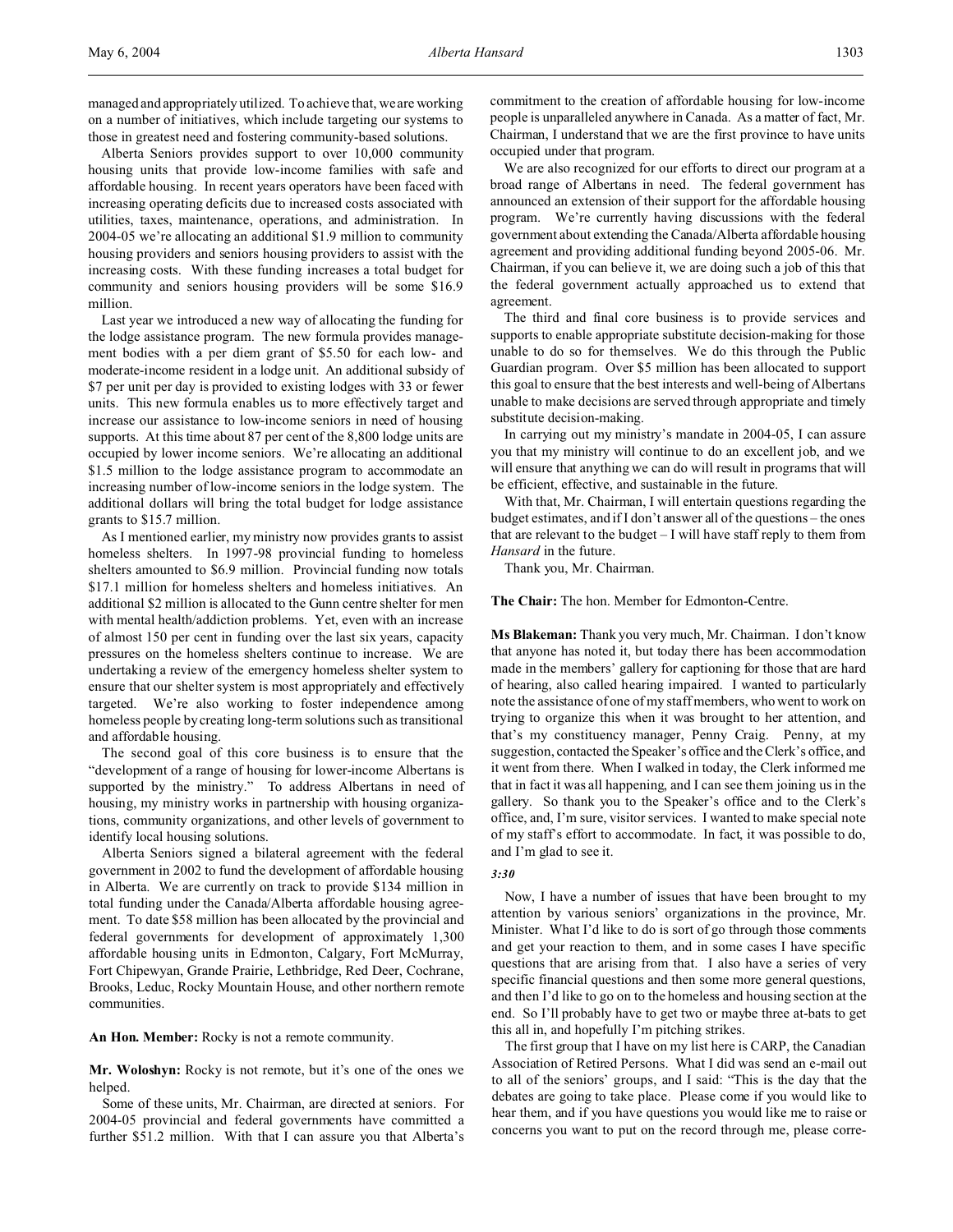spond." They did. So that's where this is coming from. They're fairly recent concerns that are being raised for the minister, just so he doesn't think I've dug back into my dusty files to two or three years ago. This should all be within about the last six weeks.

The issues raised by CARP in particular were around health care premiums and when they could expect to see the elimination of health care premiums for seniors. Of course, the minister is well aware that the Liberal opposition's stance on that has been to eliminate health care premiums for seniors and indeed for all Albertans; that's an unnecessary tax for us.

I'm aware that the minister has been on the record saying that he's in favour of that as well, and a number of the organizations and I are wondering what we can do to assist the minister. Are there particular ones among his colleagues that could do with some helpful phone calls to move them down the path of supporting this initiative to eliminate health care premiums? Would a letter or cards or e-mails be helpful? What could we do to help move your more recalcitrant colleagues along? The minister is on record as saying that he'd like to see it, but we don't see any movement. So it's not him; it must be somebody else. Who can we lean on here?

Also raised was the elimination of the seniors' extended health care. Now, the minister will respond that, in fact, for low-income seniors they did move some money from that program into the special-needs benefit, and I will come back to some more specific questions on that a little later on.

There were issues raised around long-term health care costs. Of course, we all know that last June, just about a month after the House rose, there was an announcement that long-term care rates would increase between 42 and 48 per cent. This has in fact caused hardship to a number of seniors. I'm interested in whether the government has done any studies or follow-through to determine whether in fact this did, as the minister claimed, turn out not to be harmful to people. I'm seeing the opposite, and I'm wondering if the minister, with his larger resources, has done anything to study this in a way that we could have a look at. So if he could share that with us.

Also, concerns raised about threats to Blue Cross benefits. Now, over 65 there is a special Blue Cross package which is provided to seniors, but for those senior couples where one spouse is under 65, then you have one of them paying, usually cash, for their Blue Cross coverage, but the partner who is over 65 is not. So eliminating the nonprofit tax exemption for Blue Cross and having those rates go up is going to affect senior couples because it's going to affect the one that isn't a senior. What's the minister's comment to that? Has he looked at it? Does he understand what the repercussions of that could be for seniors in Alberta?

SALT is the Seniors' Action and Liaison Team, a very active seniors' advocacy group, and their mandate flows beyond seniors. They have a reaction to the budget that was announced in late March. Just a couple of their concerns are around the government continuing to say that health care is not sustainable. They quote a number of other studies back, noting that spending on health care has actually decreased over the past 10 years: 5.3 per cent of GDP in '93-94 and 4.9 per cent of GDP in '03-04. They're using information from the Canadian Institute for Health Information and information from the government of Alberta.

They continue to be concerned about using the pretence of unsustainability to argue for curtailment of services and for greater public-sector involvement. They have concerns around private, forprofit surgical facilities, P3s to build hospitals and other public facilities, and private, for-profit insurance companies.

They also raised the issue of automobile insurance and its effect on seniors. I would like to have the minister comment on what work his department has done. What was his presentation to the all-party government committee that looked at automobile insurance rates and setting that grid? What was his input on behalf of seniors in Alberta to that committee? What effect of the institution of the government's policy on automobile insurance does he expect to flow back to seniors? I'll come later to some more pointed statements about that, but I'd like to know what work his department did.

SALT also raises the issue about failing to eliminate health care premiums. They also raise some social justice issues.

Seniors United Now raises the concern about exemption from health care premiums.

They also raise the loss of the program that seniors used to be able to apply for around a credit or a reduction in school property taxes. That continues to be a real concern for seniors that are trying to stay in their own homes. With the increase in electricity rates and other utility rates, including telephone interestingly  $-$  it's also gone up  $$ as well as heating costs and the increase in the property tax rate, more and more seniors are finding it difficult to age in place, which is supposedly one of the goals or aims of the government, to facilitate that. So the government appears to be working against itself in helping seniors or creating conditions where seniors can stay in their own homes and continue to have independent lifestyles.

Seniors United Now also raises the concerns around reimbursements for prescription drugs, eyeglasses, hearing aids, and the cost of dental. Again, that's around the extended health benefit program, particularly optical and dental benefits.

They also raise the loss of the renters' assistance program, which essentially was the other side of the coin, the equivalent to the property tax rebate available for homeowners. The renters' assistance applied to those that were renting their accommodation.

SUN notes that the cost of living since '93-94 has gone up by 25 per cent and that the cost of health care premiums has increased by 37.5 per cent. They also raise the question of what we can do to help the minister lobby his colleagues to get them on-line.

In '92-93 seniors' benefits paid by the government were 7.7 per cent of total revenue collected by the government. Eleven years later the seniors' benefits paid by the government were 5.9 per cent of total revenue collected. That's significant because we're doing significantly better than we were then, but they note that seniors are worse off in the actual dollars and the value of those dollars has decreased. So it's a double whammy for them.

They raise concerns about seniors liquidating their assets to be able to have enough money to continue. So that's part of that issue around: they can't stay in their own home because of all of the costs.

# *3:40*

Now, the Alberta Council on Aging is not specifically an advocacy organization. Well, they're not an advocacy organization; they provide information and programs and services to seniors. But they did do a very good study which was released on March 8, 2004 – International Women's Day, I might note – and that survey looked at a number of things including the cost of utilities and what people were paying, how many of them were paying more, less, or the same, and raised the issue of insurance and also long-term care and caregiving.

What really struck me was the section about what was affected. In order, starting from the most to the least, of the things that seniors had to forgo, the most was social activities. So at the very time in their lives when they think they might be able to have more leisure time and more fun and catch a movie, maybe go on a trip and visit the grandkids, treat themselves to a round of golf or a facial or whatever, the very first thing they've got to cut out is social activities, and a significant number of the people responding did in fact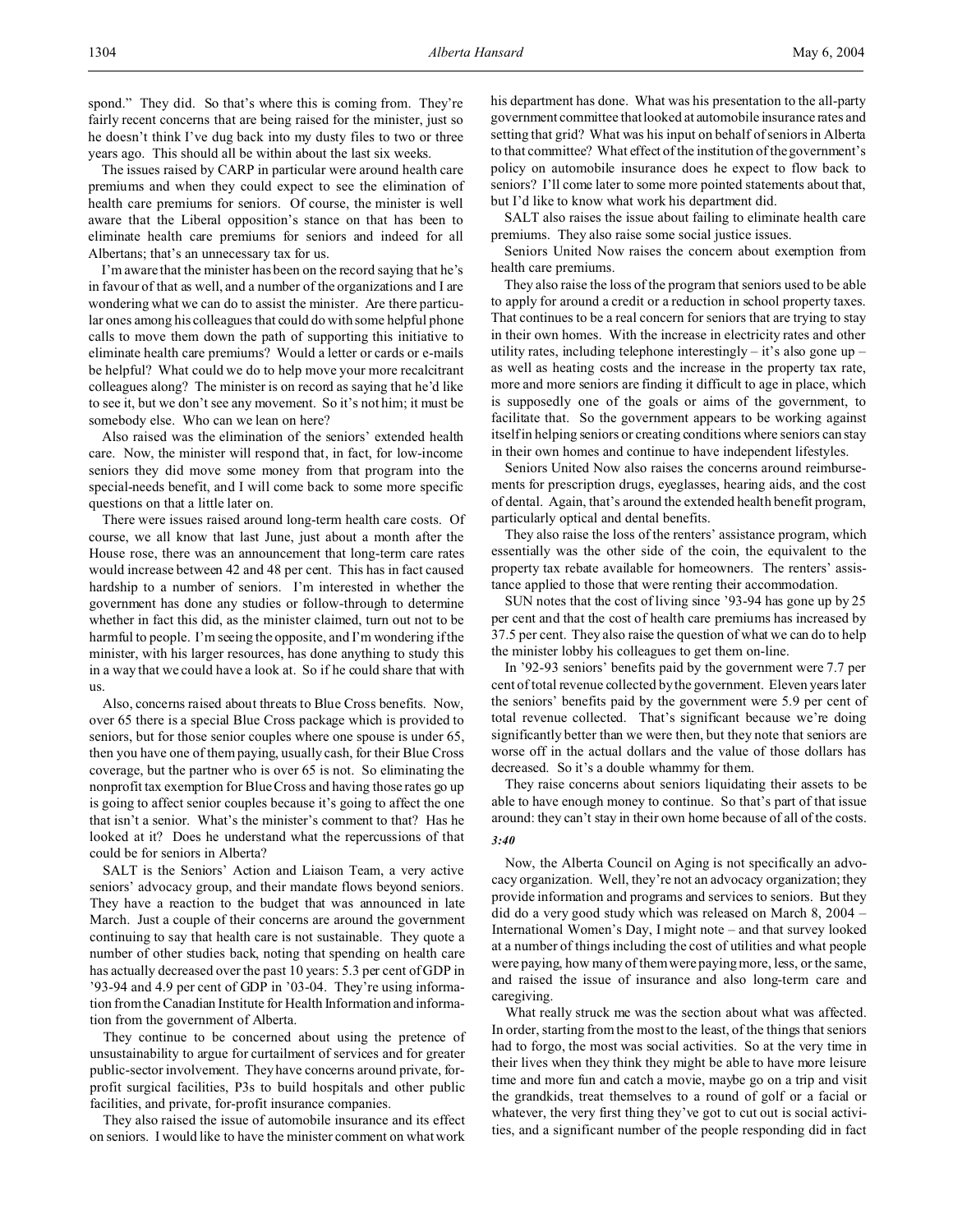drop their memberships in various social clubs and that kind of thing.

The second thing affected was transportation, followed by food, followed by health care. Now, what does that mean? Well, it means that where there were supplements that had been recommended by a doctor that are not prescription and therefore aren't covered, those would be taken out. Maybe somebody delays getting newer, betterfitting dentures or getting their prescription for their eyeglasses updated. Well, what does that matter? That's just good thinking to put that kind of stuff off.

Well, I would argue that it isn't, in fact, and that it has a long-term cost effect on our health care system. People that can't see as well are more likely to trip or misstep and fall and cause injuries which would end them up in the hospital. If you don't have properly fitting dentures or your teeth aren't good, you're not going to be eating the kind of healthy fresh fruit and vegetables that we are told every day we should be eating. Well, all of a sudden you're not; you're looking at day after day after day of oatmeal and things like that because you can't handle the other kinds of food any more. So this is not contributing to an independent lifestyle that's full of choices and health.

Another thing that I found very useful from the survey from the Alberta Council on Aging was the comments that came back from people that were recorded. I'm not going to mention any of them, but I just did pull out a couple of them where they're talking about accommodations. Comments made: "My house needs repairs but I can't afford it." "Sharing a house with family." "Older home, needs insulation. Very cold in winter." "The cost of utilities is going to limit our time in our own home."

Why does this matter? Because eventually they're likely to end up in a facility that is subsidized or completely paid for by the government's budget, so we're better off all the way around keeping people independent and in their own homes. Having comments like, "This is going to limit their time in their own home," is not a positive mood.

Here's one about the property taxes: "A \$400 school tax increase in one year with no one in school. These tax increases will cause many seniors to lose their homes."

Around the utilities they say, "Privatization of utilities affects lowincome pensioners the most." "It's a shame that we have to bundle up in our own homes and live in dread of the utility bills." "The cost of power itself is not so bad; it's . . . the extra charges they put on." Someone else has taken in a boarder to help reduce the costs.

Car insurance. This is where I was asking: what was the minister's contribution to the automobile insurance debate? Was he advocating for senior drivers, and how was he advocating for senior drivers? This is one of the issues where I'm getting maybe a phone call a month from a senior – but that's representing a lot more seniors that aren't calling – that are saying: "You know, I had one little accident, and now I'm cut off. What gives here? I was a perfect driver. I'm in good health. I've got a car in good repair that isn't too old. One fender-bender in the shopping mall and that's it; I'm out." So there's a question here of what's happening with insurance companies that are looking, I think, to dump older drivers, and that's why I'm interested in what the minister has done to advocate here.

This jeopardizes in a couple of ways. I think it jeopardizes seniors' independence. You know, they're using their vehicle to go out and go shopping, to get to doctors' appointments, but a few other things, Mr. Minister, things like volunteering in the community, from which we all benefit. Maybe they're going out and looking after a neighbour or a friend. Again, we all benefit from that.

There is a cost to giving up that transportation and having to rely

on others. Perhaps they have to change doctors that they've had for a long time because they have now got to get one on a bus route. It's different choices like that that you don't want to have to be making in your senior years. Not that seniors aren't vital and able to make all of these decisions, but it's not what they were expecting when they got to retirement.

Here are comments on car insurance. "Don't know why, I have a clean driving record, never any claim or traffic ticket." "Can't really afford it but need my car for shopping and doctor's appointments." "Have no choice; I need my car to go to work." "Have to pay it there is no other transportation in rural areas." "They are punishing us seniors – give us a break!" So those are the issues raised around that.

Long-term care. "The 40% increase in the cost of [long-term care] is too much – our pension has gone up only 2 or 3%." This is another comment: "[Long-term care] is a big burden. My husband has Alzheimer's and I do not get any pension for 2 more years." So there's an example of a couple with one senior in care and one who's not a senior yet.

Can he update us, please, on the status of involuntary separation? The federal government was very up front. It was on their web site what the deal was to qualify for that. In other words, that's a program where you point out your circumstances, that one of the couple is now in care somewhere and that it's not voluntary, that you didn't want to be separated, that the other one is still at home, and that's going to cause a financial burden, especially if they continue to be considered as a couple with the limits that are in place for a couple's income rather than looking at it as one person's income.

I'm also interested in how someone in Alberta finds out about that program or whether they can apply and have effect through Alberta? I know that the feds were very up front about it. It was easy to find the information. I haven't found that so, but I'll admit that the last time I looked would have been in the fall, so six months ago. Can he give us an update on where we're at with that involuntary separation program?

I'll note that at the minister's party's convention there were resolutions to take actions on seniors. Do we have any indication from the minister on how that resolution from his party is going to flow through into government policy, whether we can expect to see any action that's taken in the fiscal year that's been presented to us as a result of those resolutions?

As an update from last year's estimates, Mr. Minister . . . [Ms Blakeman's speaking time expired] I'll have to come back. I'm sorry.

# **The Chair:** The hon. minister.

**Mr. Woloshyn:** Thank you very much, Mr. Chairman. I'll try as best I can to answer these concerns. I'll start with long-term care. I'd like to point out that when the long-term care rates were reviewed and changed, at about that same time, the housing portion that we're dealing with, what portion the individual pays, was transferred over to my department. We agreed on the rates, and, yes, they were significant increases.

However, as part of the process there were some things that were made mandatory by the providers as a part of these rates. One was cable television, another one was wander bracelets, a third one was all incontinent supplies, and the fourth one was bathing as required. The hon. member I'm sure at one time would have had concerns in these areas. As a part of it we didn't get into the discussion of whether it was health or housekeeping, if you will. We said that these things must be done, and that was a part of the whole process.

*3:50*

Along with that – and I think this is extremely significant – two or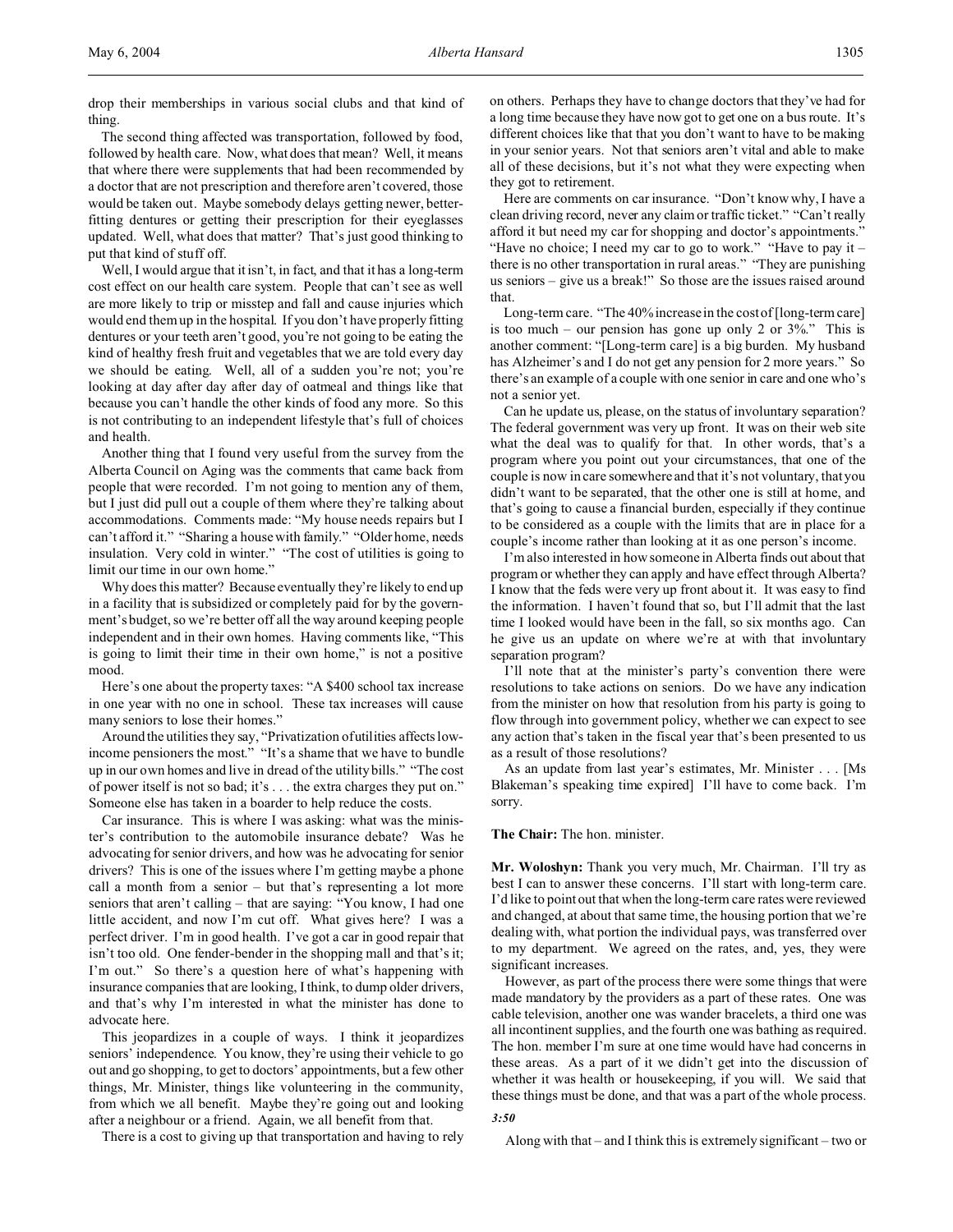three other things happened that improved it for all folks in longterm care. Number one, seniors on the seniors' benefits program for the most part – I'd like to say each and every one, but there's always an exception somewhere. Not only was the increase in the cost absorbed by our increase in supports to them, but we also ensured that they would have \$265 of income left, the same as if they were in a lodge. The rate at \$42 a day may sound excessive, but it fits us in at about the second lowest or third lowest in the country. That's significant.

The significant thing about how we operate the programs is that they are all income tested as opposed to asset tested. So if a person owns a home or has other properties, we don't ask to delve into that. That is not the case in Atlantic Canada, where it's all asset based.

However, there is the concern that was identified by some of the comments, and that is when you have couples split between the two facilities. We do within our program whatever we can to treat them as singles to maximize their benefits, but in addition to that, we have had very good success by having the people with problems go directly to the operators, and then we'd work out solutions, and very frequently Alberta Seniors staff would get involved.

There are some that we haven't been able to capture that weren't necessarily seniors. You pointed out the one there, for example, not on pension yet. If that particular individual has not contacted Seniors, please have them do so. We may be able to help them, and if we can, we certainly will. That's just a comment. I can't tell you where that will go.

What has happened in there is that we've ensured that the people know what they're getting and we know what the rates are. What I think we have to keep in mind is that what the tenant pays is only a portion of the cost. The average care cost, I believe, in addition to this is some \$95 to \$100, which is paid for by Alberta Health, and it flows through, obviously, the various health authorities.

That number in and of itself, I believe, translates into some \$650 million annually for health care for people in these facilities. As you know, even though they have the same residual income as in a lodge, they get all their drugs and whatnot covered while they're in the facility. But, again, we do have a concern over the people who on an individual basis don't meet the system, and those we want to hear about to see what we can do to assist them.

The long-term care one I think has worked out extremely well. We are also putting in a monitoring process, working with other departments, to ensure that we can get some consistency, as I indicated in my comments, in the overall operations.

The other part. To avoid a catch-up jump – and that's what this was. We can quote percentages wherever we want, but this increase was necessary as a matter of catch-up. We were having some notfor-profits, if you will, that were on the verge of closing their doors if they weren't able to access some funding from somewhere, and the majority of that funding flowed from my department through to the individuals. It also goes to our philosophy of helping the individuals as opposed to doing the block dumping into the building. So as it shakes down, that will work out I think very well.

The whole area of insurance is one of concern. It's a concern on liabilities, it's a concern on volunteer groups, it's a concern on minor hockey groups, and it's a big concern in car insurance. I will say this much to you: the seniors as they pertain to that and as you heard in question period here earlier, when the Premier made a reference to seniors and that whole insurance package – I don't want to comment on that too much until it plays its way through. We'll see what we have. At that time we'll go.

Certainly, my people have been working with them to identify the needs of seniors, and there are other things to do with seniors. How often should they have medical tests? How do you get a disability

sticker? All these other things that work into a part of being a senior and a driver. I certainly advocate very strongly on behalf of all seniors, and we want the ones who are able to and can to drive for as long as possible for the very concerns that you listed there.

One of the other themes that you brought forward was property taxes. That certainly is a concern. If you add up the 2 and 3 per cent a year over 10 years, there has been a significant jump, far more perhaps than what the program before could be.

We are currently looking at  $-$  and I don't know our outcome because we have to get some co-operation from the municipalities. I want to look at some way of stabilizing, freezing, looking at assistance for senior homeowners, and that would be applicable across the board. So that's in the works, if you will.

With respect to some of the other assertions, I have to point out something here. I'm sure you're familiar with our card on the programs that we have. When you look at a renter or person in a long-term care centre and in a lodge, one is supplemented far beyond what shows on the card here. A couple that is renting a home, if they are at the bottom end of the income and the maximum seniors' benefits, could get somewhere in the neighbourhood of \$4,200 a year plus their premium exemption plus they have, if they are eligible, special-needs assistance.

I think it's important to note that Alberta seniors do not pay for Blue Cross premiums  $-$  it's premium-free  $-$  and in that you have drug coverage. People quickly say, "Oh, it's 30 per cent," but I think it's important to note that that 30 per cent is a maximum of \$25 per prescription. Some of the prescriptions are in the hundreds of dollars. People on low incomes can also apply for assistance through special needs if they can't afford these \$25 ones, if you know what I mean. Also, there are a couple of other little coverages in there.

The cost to Alberta Health, I believe, on Blue Cross payouts, on the premium-free portion last year was some \$365 million. That doesn't show up in my budget. That would show up in the health line as one of the supports for seniors. You add to that the \$650 million that is paid for long-term care and then the home care and the others.

On the health side of it, yes, we'd like to see improvements. I'm certainly a strong advocate for it. We're tossing ideas around in the department on how we can address the issue of glasses and dental specifically. What you pointed out in your comments with respect to having good dentures and having good eyeglasses is a health issue; I certainly agree with you one hundred per cent. That's something that we would want to see happen, and we'll be working on these kinds of things. Whether it will come to fruition or not, I don't know.

I think the important thing to note in here is that we do focus on the people who are most in need, which brings us to the whole idea of thresholds and where they cut in. Would I like to see them go higher? Yes. We've been able since I've been in charge of this portfolio to lift them quite significantly from time to time, but if you look at where we cut in, for example, for a partial premium exemption, a senior couple, if you will, who earn less than \$37,881 pay no health care premium. That's quite generous if you compare it to other parts of society where we deal with thresholds and whatnot.

The other comments that you made with respect to sustainability of health care and that. As you well know, we're looking at that, and hopefully we can make it sustainable. We're not going to go after and wholesale hurt seniors' programs. I don't think any of my colleagues would be willing to support anything like that.

#### *4:00*

I believe, for the most part, that answers, in general terms, most of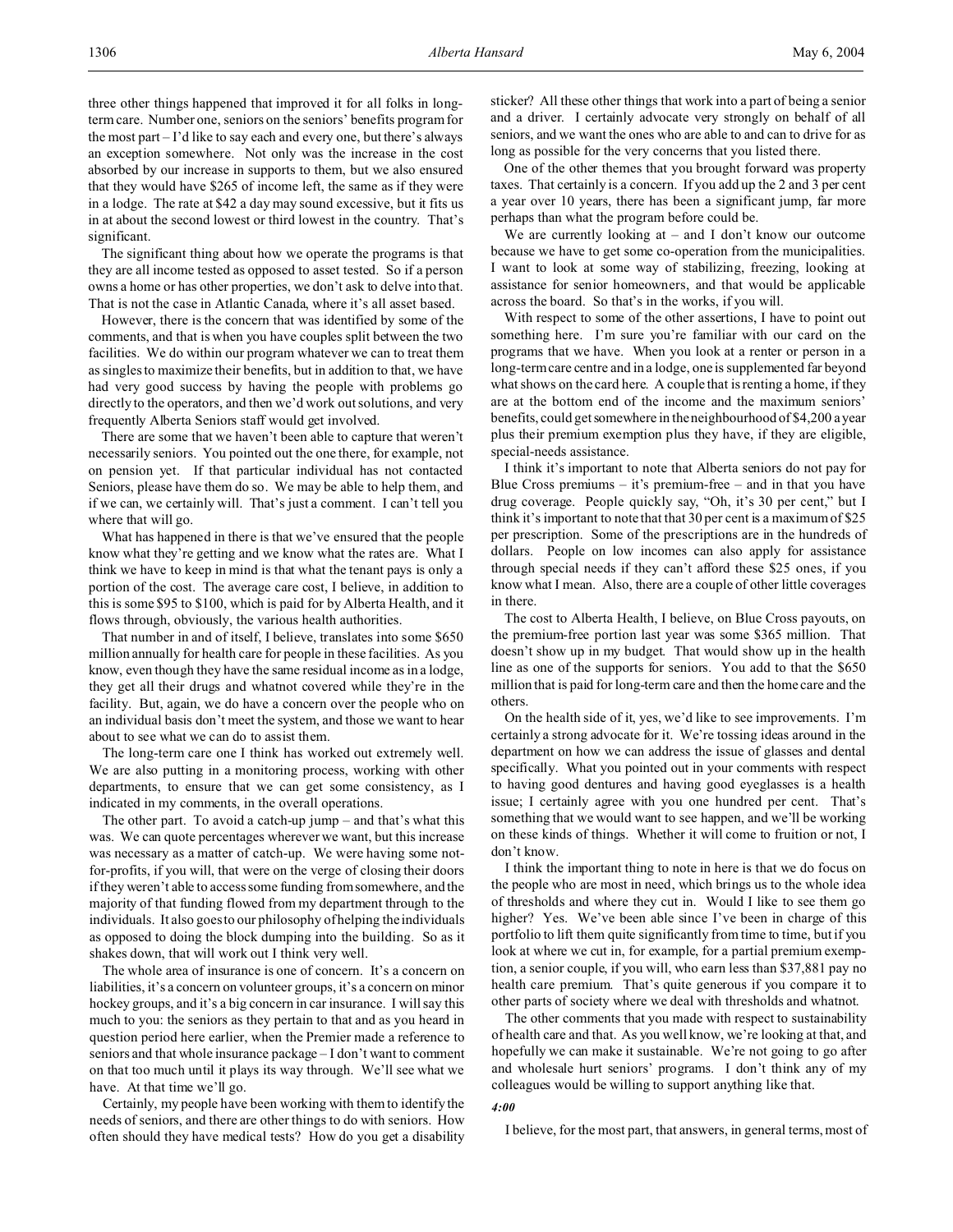the issues that you brought forward. If I have missed some there, you may repeat them.

The thing that I'd like all people to understand: our programs are income, not asset, based, and that's very significant. That means that we're not asking people who have the hard assets to liquidate in order to pay their way. So I would say that, overall, if we can deal with things like property taxes, utilities, insurance rates – yes, those are problems. We're trying to address all those issues. Hopefully, with respect to the seniors end of it, I'll be able to do something more with respect to the property tax issue as it comes.

Certainly, you're right: I'm advocating on behalf of the seniors with respect to health care premiums. We have a process that we have to go through, and I'm just going to keep on pushing, and if you can help me push, I'll thank you for it.

Thank you.

**The Chair:** The hon. Member for Edmonton-Centre.

**Ms Blakeman:** Okay. Thanks very much. Thanks, Mr. Minister. I'm going to just launch into the next round of questions.

Is there sufficient information now available to establish a baseline for the percentage of eligible seniors receiving Alberta seniors' benefits? That was what the minister put in a letter in response to a question from me during last year's debate, and the reasoning was that there wasn't sufficient information that had been gathered to establish the baseline. Do you now have it? And has the ministry been able to assess the extent to which Albertans in need of low-cost housing are able to access it?

I'd like to look at some specific questions about line items in the budget, so I'll refer the minister to page 322 of the estimates book, vote 2.2.3. The special needs assistance grants have dropped this year. They're almost \$6 million less. Can the minister give us a reason as to why that's happened? Are there fewer people requesting it, or was there something being offered that's no longer being offered? Could I have the details, please, on what's been reduced or what's been eliminated?

Under vote 3.5.2, which is on page 323, there's a million dollars less for homeless support there. Again, could I get the details on why that's dropped from \$18.134 million to \$17.109 million? A million dollars less. Why? I think the minister has heard from me enough that there needs to be more support for the homeless. Maybe he's moving money between line items. I don't know, but I'd like the explanation, please.

Still on page 323, vote 3.5.3, could I get an explanation about what the other grants are. They're receiving \$7 million less than they were last year. What are those other grants that are no longer there? It just says "other grants" and doesn't give us any description, but that program is basically gone. It has gone from \$7,860,000 down to \$410,000, so it's gone. What was it? Could I get the details on that, please?

Vote 3.5.5, still on page 323. There's a quarter of a million dollars less for the home adaptation program. Now, this is one, I'm assuming, that seniors could have accessed specifically. Could I get some details, please, on why money has been reduced there? It was \$1,025,000, and it's gone to \$765,000, so a quarter of a million is gone. Why? I would've thought that that program would be in even greater demand these days, not less demand, so why have those gone down?

On page 330 in the estimates book I note that we've got six more full-time equivalents, six more staff in the department. Could the minister tell me what those staff are doing, please, and describe which program they're allocated to?

I also would like to look now at the business plan, page 377, the

performance measurements. This is part of the question that I started with. Under the performance measurements we've got a new baseline, and then the targets for everything, '04-05, '05-06, are to be determined. So how is this a useful performance measurement?

You know, I'm getting frustrated. The government actually did do a good thing with their financial program and particularly with the performance measurements. This is the eighth budget that I've now debated. What I see is that the departments tend to not build upon their performance measurements so that they're a useful management tool and a useful tool for the opposition and for members of the public in evaluating the performance of the department. What happens is that either we've got satisfaction polls that are used as performance measurements, which are not useful at all; we get performance measurements that are a hundred per cent achievable, which aren't useful; or we get what I'm seeing here, which is a constant renewal – or a constant jettisoning is more accurate – of the performance measurements.

So it's always: well, we're working on a new baseline, and we haven't established the targets yet. Then the next time I look, well, now they're developing a new one. So you hardly get it into place before it's been dumped. Its usefulness as the tool it's meant to be is not there. That one is specific to the "percentage of seniors provided with the opportunity to apply for Alberta Seniors Benefit." What are you trying to achieve there, and when is it going to be a useful measurement for us?

You know, with the performance measurement further under goal 2, "satisfaction with information services," you're at 90 per cent right across the board, so is that giving you useful management information?

A couple of other things that arose out of comments that the minister made, one that came from a note that has come into my hands, a reminder to remember Jennie Nelson's death in continuing care. Now, that doesn't fall under the minister's jurisdiction except that she was a senior and he is the delegated minister in charge of seniors. What programs or changes has the minister's department looked at as a result of the death of Jennie Nelson in care?

There were also some issues around the facilities review committee of Bethany care in Calgary. I acknowledge that this is not the minister'sresponsibility; nonetheless, I'm expecting that the minister is doing some work with his staff to look at what can be done to make it safer. Or how is he advising his colleagues? There are always intergovernmental, interministry committees that are all working together on something, so what work is this minister doing to try to address the care of seniors in nursing homes and long-term care facilities?

I've got some rebuttal for the minister. I always find it interesting because the minister gets up and goes, "we've got the best program in Canada." But I've heard from others that go, "we've got the best program in Canada," particularly in the north. So I'm wondering if the minister has ever done an apples-to-apples comparison of exactly what programs and services are offered and done a direct comparison between those things, and if they're not the same, then they get cut out of the mix. I suspect that Alberta may well do some things better or offer more benefits but that they may not be offering the whole package that others are offering.

# *4:10*

Some things to make note of. Seniors' benefits in British Columbia, for example – they have a property tax reduction: \$450 for those under age 65, \$745 for those over age 65. Although B.C. is the only other province that charges health care premiums – tsk, tsk; for shame, for shame – their health care premiums are lower. Finally, a senior's driver's licence: in British Columbia, again, \$17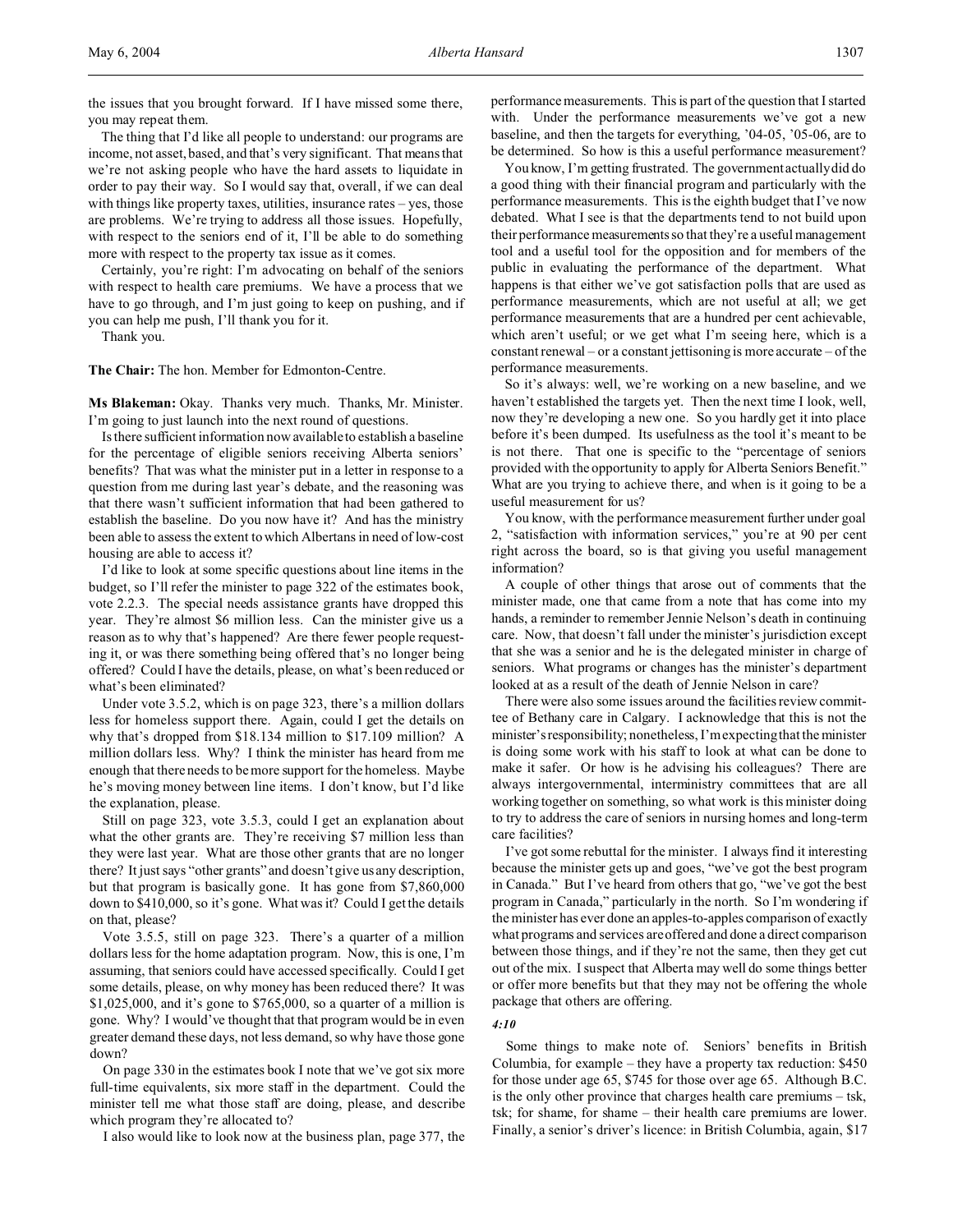This was in your opening comments, Mr. Minister. You talked about that you were looking at room and board situations and trying to be balanced and fair. I'm wondering: could you give us some more details on what you are working toward here or what you're looking at? I'm hoping that I'm not going to have to deal with another summer where there's a whopping increase in rates somewhere. It certainly made my summer more exciting than I was expecting it to be; let me put it to you that way. I'm looking for the details on what that statement you made actually means and how it shakes down.

I have a question as well on specific funding for shelters for abused seniors. Now, there's a specific shelter attached to the Kerby Centre in Calgary. I'm checking on whether their funding is remaining the same, going up, or going down. Can I get an answer on that? Also, in Edmonton I believe the Society for the Retired and Semi-Retired funds some spaces. It's not a specific shelter; it's some apartments, I think, or spaces where abused seniors can find temporary shelter. That funding always seems to be in jeopardy or comes up when they've run out and they're looking for assistance again. Can I get something from the minister that indicates that that funding is secure and that that group doesn't have to keep going to the media to try to get assistance?

Can I get a specific breakdown, please, on the \$134 million that he mentioned regarding the new housing? He said \$134 million. Then he talked about \$58 million that has already been allocated, and it gave us 1,300 units. The \$58 million: is that both pieces, the feds and the province together? He's saying yes to me. So the province's piece of that is actually \$29 million. He's talking about another \$51.2 million in '04-05 , so I'm assuming then that the province's piece of that is going to be about 25 and a half million dollars. If I can just get confirmation on that.

Finally, the issue around property taxes. I think this has put seniors in a difficult position. There are two issues here: one is the property tax issue, and one is the school tax issue. I hear from a lot of seniors that talk about: why are we paying a school tax when we don't have any kids any more? I will argue back against them and go: because it's a societal responsibility. If we want, you know, children in our society and if we want people to have families, we all pitch in on that; we all accept some responsibility, particularly around educating children. I'm more than happy to pay my school property tax in order to have children well educated in this province.

But the property taxes themselves put the municipalities in a squeeze because they're the only ones that have to keep actually raising their property taxes to get enough money to cover what they need. There's a huge infrastructure deficit that's been created by this government, the provincial government, in reducing all of the grants that went to the municipalities in the last 10 years. That created that infrastructure deficit that the cities are now left with, so they have to raise their property taxes. The school property tax is the provincial government's piece of that. I'm aware that it puts the squeeze on seniors, but I also have to point out that the municipalities are doing the best they can there with a rather lousy hand that they've been dealt by the province, plus the school property taxes are entirely flowing through from the province, so it's a squeeze, but it's not the municipalities' fault.

The increase to the Alberta seniors' benefits. We went from \$177.4 million to \$198.8 for Alberta seniors' benefits. I think that this is a volume increase, that you're expecting more people to be subscribing to this. He's shaking his head. Okay. He's going to

give me the numbers then. I would also like to know how many seniors the ministry is forecasting will receive a partial health care premium subsidy, how many seniors the ministry is forecasting will receive a full health care premium subsidy, and how many seniors the ministry is forecasting will receive full health care and the cash? So how does that break down by the numbers? I'd like to get that information, please.

I'm going to move on to the homeless shelter questions. Last year the minister initiated a shelter intake form for homeless shelters to track people using their facilities. Now, the forms were taken out of use very quickly, but I'm wondering: how much did the development and introduction of these forms cost, and what is happening with the project? I note that I do have a written question on this, but I'm trying all possible avenues open to me, and this one came open first, so I'm going to ask it through this venue.

The minister admitted at a government standing policy committee meeting last year that the progress the province has made to address remote housing issues wasn't as good as he would have liked. On February 18 of this year the province allocated \$2.5 million to remote housing. Does this contribution fully address the problem as the minister would have liked, or is there additional work that can be done here, and what is it specifically?

I'd like to know how much the ministry has paid for its department to be hooked up to the SuperNet or any other SuperNet fees, connections, hookup services, Internet provider service fees that this ministry has been involved in paying. I'm also interested in how much the ministry is going to pay to the SuperNet service provider, Axia, to maintain any connections that they have.

Last fall the Minister of Seniors proposed charging homeless people a fee of up to one-third of their income, if they had one, to stay at a homeless shelter. The proposal also suggested that money would be saved for the client in order to pay for a damage deposit on an apartment down the road. Well, my question to the minister is: what made the minister believe that withholding funds from an individual would magically create skills and abilities that they did not previously possess? The minister was quoted at the time as saying that this was going to encourage responsibility, and a few other things were on the list. I'm wondering: what made him think that? What had you looked at that made you believe that this was going to help these people achieve these things? Was there a study he looked at? What?

Also, the minister released on July 6 last summer a news release about the Sunalta Shelter. He talked about an accountability component for shelter operators and clients. Can the minister please expand on what he was talking about there? I believe that the Sunalta Shelter is again slated for closure. Can I get some background on that, please? Why is it closing? Can we get a cost-benefit analysis? Why is the province choosing to close that down?

#### *4:20*

Finally, what is the minister doing with regard to housing mentally ill people? I know that there are some that receive some accommodation, but I'm wondering whether there's anything upcoming that we can look forward to for housing of the mentally ill.

I think I've just about used up my second 20 minutes. I appreciate the opportunity, and I look forward to the responses from the minister.

Thank you.

**The Chair:** The hon. Minister of Seniors.

**Mr. Woloshyn:** Thank you very much. Again, I'm going to have a hard time getting all this in, but I'll do the best I can. I'll start at the back and work upwards.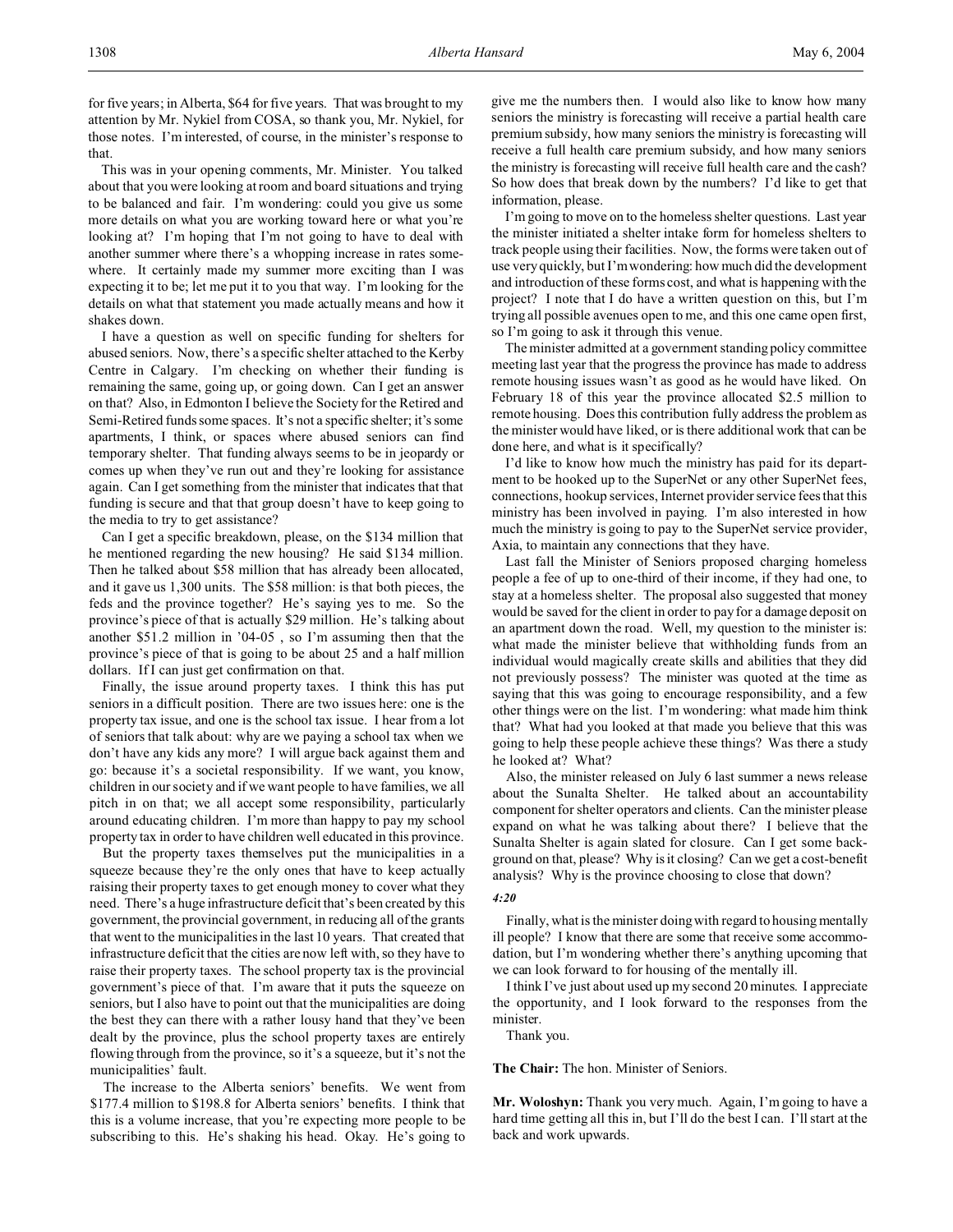With respect to Sunalta Shelter, that thing is going to close whether I like it or not. There's a permit from the city that expires in about a year or so. The shelter, in my mind, is not appropriate. It's an emergency shelter. It's not appropriate because it's a room this size. It's got good showers, and they treat the people well there, but there are mats on the floor; lines and lines of mats. It is indeed what it's called, an emergency shelter.

I still believe – and I was hoping that I would get better cooperation from shelter operators – that if you want to get an individual to become self-sufficient, one of the pitfalls they run into on leaving a shelter, if they have some small source of income, is that they go from paying zero for room and board to having to hit a damage deposit and the first month's rent. That becomes a big impediment.

Remember this: that suggestion is not novel. Mustard Seed in Calgary charges; the Salvation Army charges. So the idea isn't novel, and I'm saying to the operators: where people have the money, why shouldn't all the operators charge it? Not to cut down our costs but to help the individual in some way, to move them through. At the same time, as you're aware, through our programs we've been working with the federal government on transitional housing. Some of it has been successful; some not so successful.

Moving now to the accountability of the shelters. We have to determine how much support should be coming for a shelter and who should be paying for program support. If you look at the variety of services provided and the variety of costs, it's virtually everywhere. What we want to get is something that we can put a finger on. We have not been successful in lowering the demand. I was pleased last winter that in Edmonton we never hit a crisis point. In Calgary we didn't, but Calgary went ahead and contracted a few more temporary spaces.

One of the problems we have is that every time there are spaces that are temporary, suddenly people want to make them permanent. There would be no end to the number of spots we would have. We have to work some way to get these people out of the shelters. Maybe some will never be able to leave – I don't know – and we'll have to deal with those differently. Certainly, that whole business of the shelters is something we're going to continue to look at.

With respect to the form that was there, it was a good form. It was run by FOIP and everybody. The only reason I cancelled it is because we were getting the information in an alternate way. The cost of it was staff time. The actual cost was zero. A couple of staff put it together and ran it by the proper processes. So whatever the staff time would have been in terms of a portion of their day: I don't know what that is. I couldn't even give you an answer. The actual cost expended to develop a form out of a budget line is zero. Did some staff work on it? Yes. It was just a simple kind of thing, because a lot of the questions asked were already being asked. It wasn't a great big revelation. So the cost of the form was quite frankly a bit of staff time and not very much at that. Remember, we got into these shelters April 1, and that form issue was in May, June.

One of the issues surrounding the shelters, from the minister's point of view, was simply the reporting back to government. Some operators were reluctant to do so. They chose to try to give us numbers three months old through other bodies that dealt with them. I felt that if we were going to be responsible, we had to ensure that we knew what we were doing. I was very pleased this year. Virtually all of the shelters have been very good on their daily reporting, as I indicated to you a couple of times in the House in question period. So we'll continue to work on that.

There wasn't actually a decrease in the allocation for the homeless shelters; a slight increase, as a matter of fact. What you're seeing, the difference in the spending: we had Westgate; we had a couple of other costs in there that I hope won't be there. I'll be very honest with you. I don't intend on increasing the homeless shelter budget. I don't intend an increase in the budget. Whether I will be able to stick with that or not, I don't know, but when we're spending more on homeless shelters within a five- or six-year period than we are on our whole lodge assistance program, there's something out of balance socially here. We want to find out what it is, and we want to find a way to help these folks end up in homes so that they aren't in the shelters.

Part of the affordable housing program is now being directed more and more at getting sizes of rooms that people on low incomes can afford and are happy with. As you're probably aware, there's one converted restaurant for sure that was done on 95th Street, I believe, that was targeted at very, very low income. So that's sort of more or less what's happening there.

The low-cost housing accessibility is variable. We've worked the program, and it seems to be working very well to where the communities determine. For example, an affordable level of rent may be different in Fort McMurray than it is in Brooks.

The projects have been going very well. I gave you the numbers of what they were, but I would like to point out something that's rather interesting. Edmonton has had the most projects and the most amount of money by far. That wasn't because of any kind of effort from the department's or the minister's side. They came forward with the projects, and I have to commend the various groups that did that. As you know, some of those were directed at people who needed extra help, and whether the programming came from the Mental Health Association or somewhere else, the whole idea is that we want to get a housing stock there that becomes, as I said, sustainable.

What I didn't mention in my opening comments was the fact that the federal program is a 10-year program for affordability. Alberta's program is 20 years. We are double the timeline on it, in other words, before any kind of funding goes into these projects, whether it be municipal, not-for-profit, or private developers, some of which are doing a very good job, incidentally. Some of the lowest rents coming up in the next cut of Edmonton projects are with a private developer. But those things must remain affordable for 20 years. I think that that's reasonable. By then properties depreciate, and you have a lot of other things to look at.

What we're trying to do with the room and board – you have a variety of levels of need. You have your basic lodge, and you have supportive housing, assisted living, designated assisted living, longterm care facilities. We want to establish a room and board pattern that makes sense, that doesn't arbitrarily go here, there, or elsewhere. The Alberta Senior Citizens' Housing Association, ASCHA, has done quite a bit of work with us on that. We'll see. There may be some little variances in rent depending upon the services you get.

Then it opens up the debate of how much an individual is responsible for. One of the ways we're addressing that, as I indicated in my comments, is that we've switched our funding from bricks and mortar to individuals, which means that the support follows the individuals, so depending on where they go, the money goes with them, which is also looking to the future. Hopefully the day comes, as more people with private incomes come on the market and less support is required, if you will, when these lodges will then be able to rent at whatever is a reasonable rate and the government would not be supplementing in lodges people who don't need supplements. I don't think anybody can argue with that.

You made reference to performance measures. I'm frankly of the mind that if you have a performance measure, you should make it work. We were having difficulty with those, so rather than trying to put a smoke and mirrors thing, my staff put the facts down. We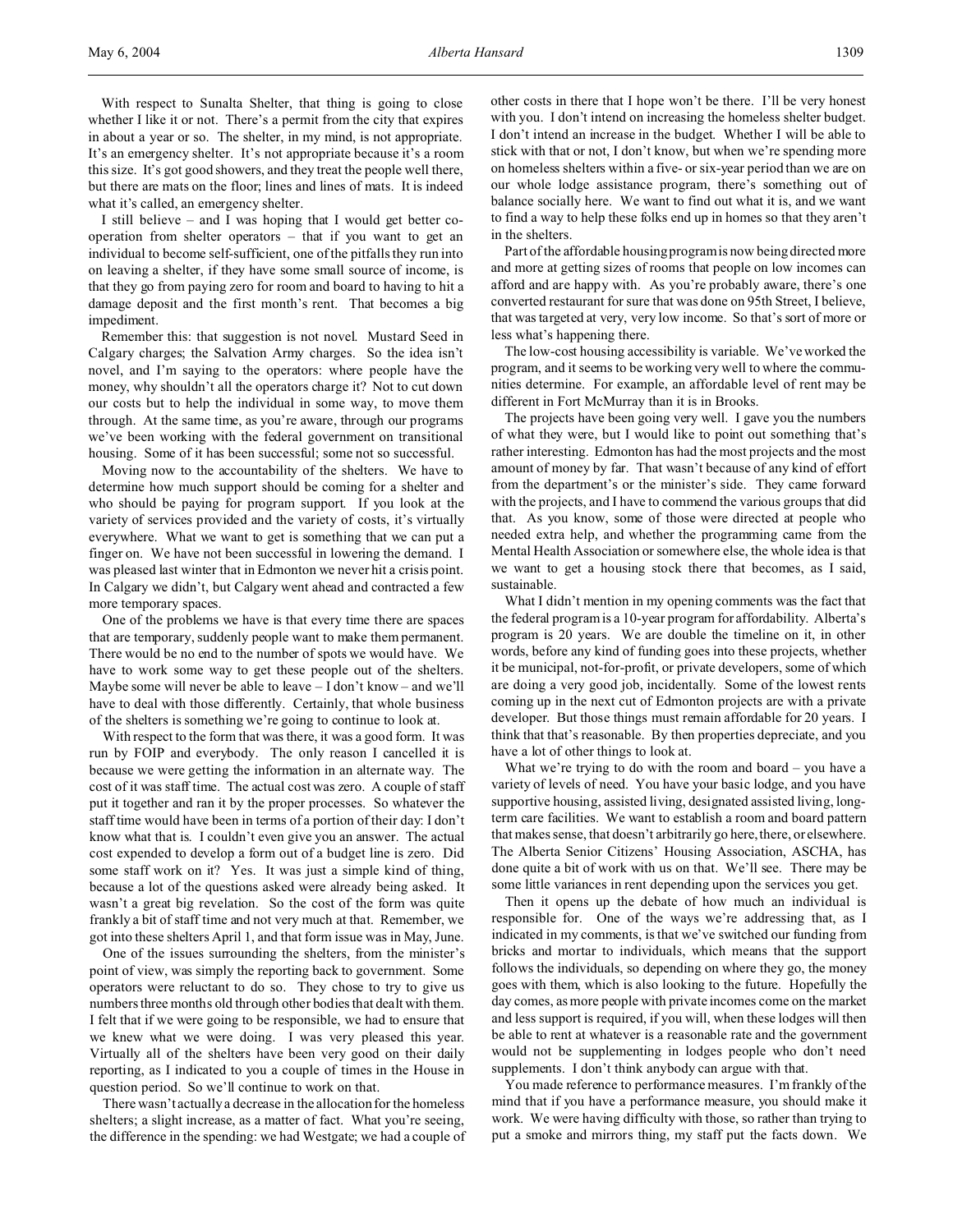haven't figured it out yet. When we figure out a good measure that will work, we'll have it down there. Until then, I'm not going to have something on there just for the sake of having it there.

*4:30*

With percentages it gets to be difficult. Some things measure themselves, if you will, and there are some areas that are very difficult. Satisfaction: if it's under a hundred per cent, I'm not happy. Am I ever going to get to a hundred per cent? No. But the idea is to push and push and push as close as you can get.

So when you see that the performance measures are not in there, we're not slacking off; we're just trying to find a better system. When the better system comes in, it will be brought through there. I would imagine that you could go with that one.

You made reference to the tragedy in the nursing home, and I'd say this. In any private home, institution of any kind, whether it be a senior or nonsenior, a person with a disability, there's no defensible excuse for something like that happening. I wouldn't ever want by that statement to intimate that there was any kind of criminal intent. Somebody did something wrong.

One of the suggestions that has been coming forward – and the Capital health authority I think has moved a little bit on this one  $-$  is that the water that goes into these tubs should be on what they call a blender, where you can't go above a particular temperature no matter how hard you try. That's a very good first step.

Another suggestion which I would have is that they have a floating thermometer that doesn't have numbers on it but has visual colours – if the needle's in the red, you don't touch it; if it's in the green, it's safe – in addition to blenders and so on to make sure that an error can't happen, because if it's mechanical, it can happen. That's one of those tragedies that's there.

We're trying to work with the operators on best practices. I don't like to comment too much because I'm not privy to all of the circumstances surrounding how that happened. I will only stand by the statement I'm making here and now: it should not have happened. We certainly will be looking at ways to ensure that it doesn't reoccur anywhere else, and Alberta Health I'm sure would be just as adamant about that as I am.

Remote housing: that's an interesting one. We have a real challenge there, a real challenge – and we're working on it – and that's to make the thing accessible and also sustainable, and we're making progress there. Am I happy with the progress to date? I'm happy that we've got some good initiatives going, and we've got I believe an allocation there yet, that we'll have more money going in. Hopefully, we'll get a system going that has a higher degree of sustainability in it than some of the remote housing currently has. There are a lot of issues surrounding that one that make it awkward to go for. One of them is even the ability to pay rent, if you will.

The increase to seniors' benefits – you were right. I shook my head, but you were right. Part of it is a volume increase; part of it is picking up of the difference that we received and allocated for the support for seniors in long-term care. Part of that will go there. Ten million of that has not been designated. That was what I was referring to. We will be targeting that into the special-needs program to a specific area. We've got some particular things in mind but have to work it through the system. That will be announced prior to July 1, a \$10 million infusion somewhere in the special-needs program. But the way I am, I won't fudge it. We've got some good ideas of where it should go, and it's going to help a specific group somewhere in the special needs that need the help.

Your comments with respect to taxes. I don't accept your side comments about how terrible the provincial government has been to the municipalities, but I suppose we can agree to disagree on that. However, the basic issue that we share is that rising taxes, whether it be education or municipal, are becoming too burdensome on fixedincome people, whether they be seniors or not. On that, I'm totally in concert with you. We're trying to work out some sort of a program that will address that very issue. How successful we'll be I guess time will tell.

The whole idea of property taxes impacting people's ability to stay in their homes is a concern for me, and you will see things like market value assessment, all these things enter into it. So we have to find some mechanism that is workable and ensures that people can in fact stay in their own homes and that taxes aren't the driver for them to get out.

Axia. I understand that we don't give Axia anything. I'll give you a bit of expansion on that answer. If I'm wrong, I apologize, but I believe that we don't have anything going into Axia, and we're not really into that whole business. We'll try in the written answers to give you an explanation because, quite frankly, I don't know all of the answers on that particular question to do with the Internet, and I'd just have to get it for you anyhow. But I'm pretty darn sure Axia is not a part of it.

I think that's most of the things that you asked me, hon. member. We'll be looking at *Hansard*, and if there are relevant budget items that we've missed, we'll be glad to give them to you in writing.

**The Chair:** The hon. Member for Edmonton-Rutherford.

**Mr. McClelland:** Thank you, Mr. Chairman. I know that in estimates members of the government don't often participate in the debate, but from time to time I think it's really important that we do and that we also put our thoughts on the record.

I understand perhaps more than many in this room what the role of opposition is in a parliamentary democracy and how they have the obligation and the responsibility to oppose because it's that opposition that strengthens the legislation that the government will impose. It's often said that the opposition will have its say and the government will have its way, and that's the way the parliamentary system works. So from time to time we just have to sort of sit here and bite our tongue and say: gosh, that's just not fair. But that's the way life is, and that's the way it works.

I first want to recognize the work that this minister has done in this portfolio and, reflected in this ministry, the good work that's being done at the service level by this ministry. Generally speaking, when people are in need and address this ministry, the need is very often acute. People are frightened, concerned, very, very vulnerable. When these people connect with the government, to whom they are looking for comfort and security and direction, that has to be done with sensitivity, and from everything I've heard, this department has met that obligation and met it well. Thank you.

Now, unlike the opposition, who are able and capable and very good at hooking up with a specific interest group in order to promote a specific cause, which is the way it's done, and a specific group who may or may not have a specific interest, in this case seniors, who have been represented by various seniors' organizations here, ensuring that their voices are heard, that their interests are heard – they know that this Legislature listens not only to their voice but must listen to every other voice in society and then aggregate interests. That's what our responsibility is: it's to aggregate interests in the common good. So that's what we're charged with doing. It's not as if there is an infinite amount of resources available. We have to do with what we have, and we have to make the best choices long term.

That brings me to the heart of the comments that I wanted to put on record, Minister, and that is this. Next month I'll be 62.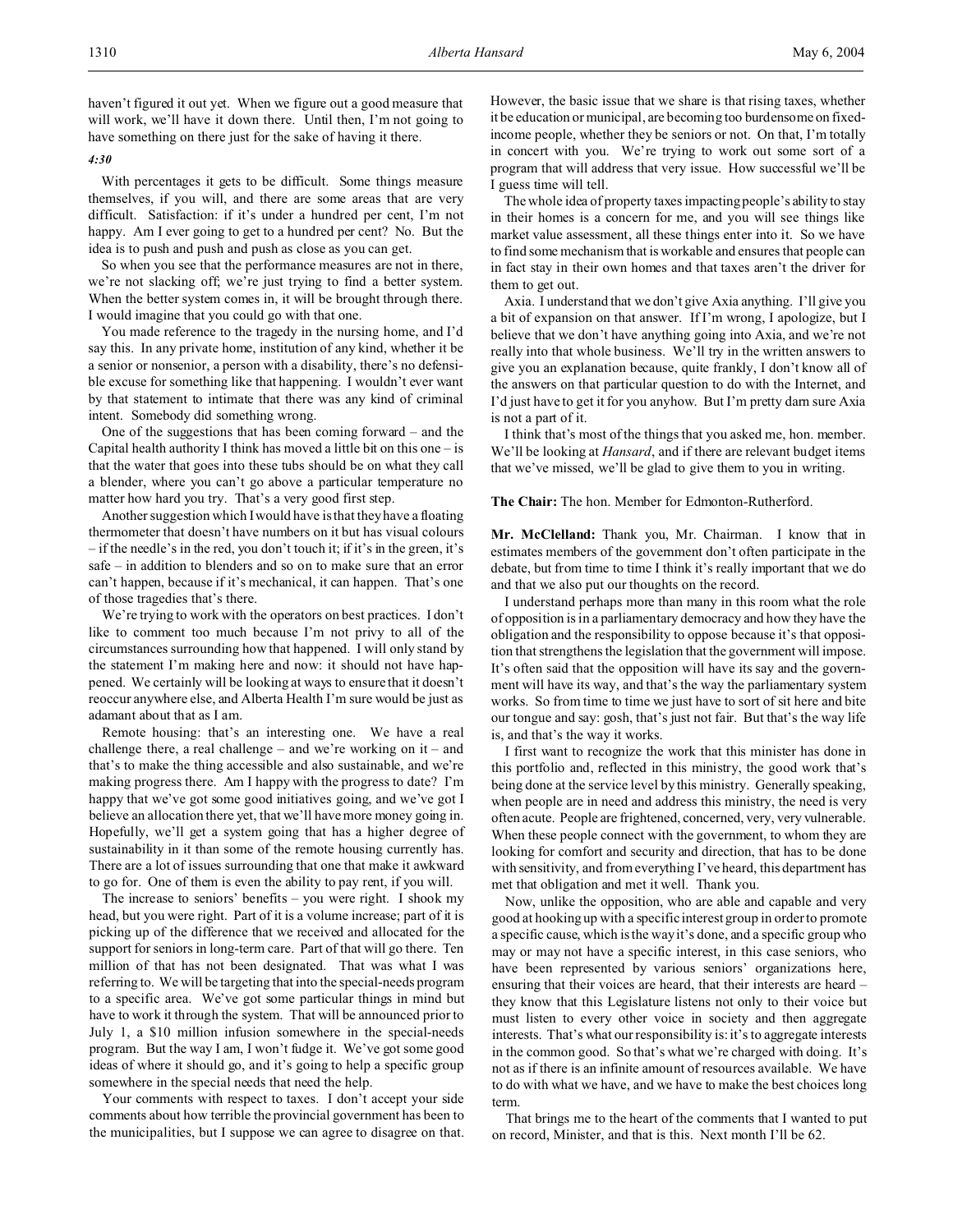# **An Hon. Member:** How old?

**Mr. McClelland:** Sixty-two. In three years I'll be 65. So the question is: do I become entitled because I'm 65? That's the elemental question. Does entitlement come as a result of age, or should public funds go where they're needed? Is want the determination or is need the determination?

#### *4:40*

Let me illustrate it this way. The opposition has made mention and seniors' groups and seniors individually have made representation to me with regard to the extended health care program in which every senior because they were 65 years of age was eligible for a hundred dollars for glasses, dentures, whatever it might be. This was a nice program, but if seniors had independent health care insurance or if they had other insurance, that insurance paid net of the hundred dollars which was to be paid out of the common tax base. So there we were paying our premiums to get the insurance to cover it, and the insurance company would pay, as they're wont to do, net of the hundred dollars that they would get.

Now, what about the senior that didn't have any coverage at all? That senior would get the hundred dollars, but what happened if the senior didn't have the other \$400 to get the dentures? They'd have the hundred but not the \$400 and would be nowhere.

So the point is that if we make the distinction for public benefit based on need not want, then what has happened will happen, and that is that the senior that needs the \$500 will get the \$500, get the service they require. It's a question, then, of ensuring that we get the best results for the money spent or the money that's available.

That brings me to the notion of health care premiums based on age. Now, I'm on record as suggesting that health care premiums are a tax. They're a regressive tax, and I don't think that we should have health care premiums for anybody in Alberta. We have to pay it. We all know that we have to pay it. But do people somehow because they are age 65 all of a sudden become unable to pay? Wouldn't it make more sense that the capacity to pay health care premiums, as long as we've got them, is based on need, not on age? Doesn't it make sense that a young family trying to get by have just as much need of support as someone that is post-65 but better off, substantially better off?

I suspect that intuitively seniors understand that as well because many people that are seniors have grandchildren. Somehow we who are grandparents know that there's a magical transformation that takes place. There's a concern for our grandchildren that seems to transcend the concern that we have for our children. It's entirely different. I think it's fair to say that the majority of seniors are just as concerned with the ability of their grandchildren and other grandchildren to have the same opportunities in life that they have enjoyed and that the transfer of wealth is not intergenerationally from one generation to another.

That's the problem with the Canada pension plan. It's not interprovincially unfair; it's intergenerationally unfair. Someone in my age group would have paid into the Canada pension plan something in the nature of 80 cents for every dollar I'll get out of it if I live to an actuarial age. Someone 20 years older than me would have paid something in the order of 50 to 60 cents. Someone starting off today would pay into the Canada pension plan a great deal more, 10 per cent of their income, 5 per cent from them, 5 per cent from their employer, unless, of course, they were self-employed, and then it would be 10 per cent, or around \$3,500 a year, for which after 40 years they would get something in the order of 80 cents for every dollar they put in, with not one cent appreciation of capital. Not one cent. That is a great proportion of the amount of money that young people can put away for their own futures.

We have a societal responsibility to do what's fair. We absolutely must in my view do something to ensure that seniors are able to stay in their homes and not be inflated out of being able to stay in their homes. People who have done everything right in their lives – they've put their kids through school; they belong to the community leagues; they've built the community – find themselves, because we're living longer and healthier, living beyond their capacity to survive on what they've put away.

It's kind of like having your boat tied to the jetty, and the water's coming up, and you're going to be swamped. We've got to be thinking about how we can hold seniors harmless from the numbers that eventually will get them because of inflation, and maybe it means freezing property taxes on seniors. We've talked about that often because that would be a good way to ensure that seniors can stay in their homes, and the property taxes would catch up when the home is sold, just like they do in California.

I don't think that most seniors, or seniors that have the resources, begrudge the school tax that goes into paying for future generations. It's part of our social responsibility to each other. Even if we don't have children, even if we don't have grandchildren, our social contract one to another is for our society, and that includes educating future generations because it's future generations that build the country for the future. It's how we renew ourselves. That's why families and children are so important, and that's why we have community.

I know that there are other people that want to join in this debate, and I know that there are not many questions to the ministry in my comments, but I thought it was really important that we put this on the record, Mr. Chairman, because I am often contacted by seniors full of umbrage. They think: my God, look how we're getting screwed, and you're doing it to us; look how badly off we are. But when I explain what is actually taking place, I have yet to have hear one single individual say, "Hey, wait a minute; I didn't understand that. Well, of course I agree." You know something? It doesn't matter whether we're younger or middle or seniors, we've all got a stake in our society. I really do think that what we are doing together is going to result in the kind of society that we want.

Thank you, Mr. Chairman.

**The Chair:** Before I call on the minister to perhaps reply, I wonder if we might have consent to briefly revert to Introduction of Guests.

[Unanimous consent granted]

head: **Introduction of Guests** *(reversion)*

**The Chair:** The hon. Member for St. Albert.

**Mrs. O'Neill:** Thank you very much, Mr. Chairman. I have the honour this afternoon to introduce to all members of this Assembly someone who is seated in the public gallery, whose son perhaps is better known to us than he, but we are very honoured because he is here in Edmonton to be the guest speaker tomorrow evening at a fundraising gala for early literacy and intervention programs in conjunction with Capital health and with the school boards in Edmonton. He's going to speak at the Magic Moments Gala tomorrow evening. He has been accompanied here at the Legislature by our Assistant Sergeant-at-Arms, Mr. Ed Richard. He is also accompanied by his friend Mr. John Wilson, who was a neighbour of his in Brantford, Ontario, and who now resides just north of Spruce Grove. So I would ask everybody in this Assembly to extend the warm welcome to Mr. Walter Gretzky, who is seated in the public gallery. Please rise, Mr. Gretzky.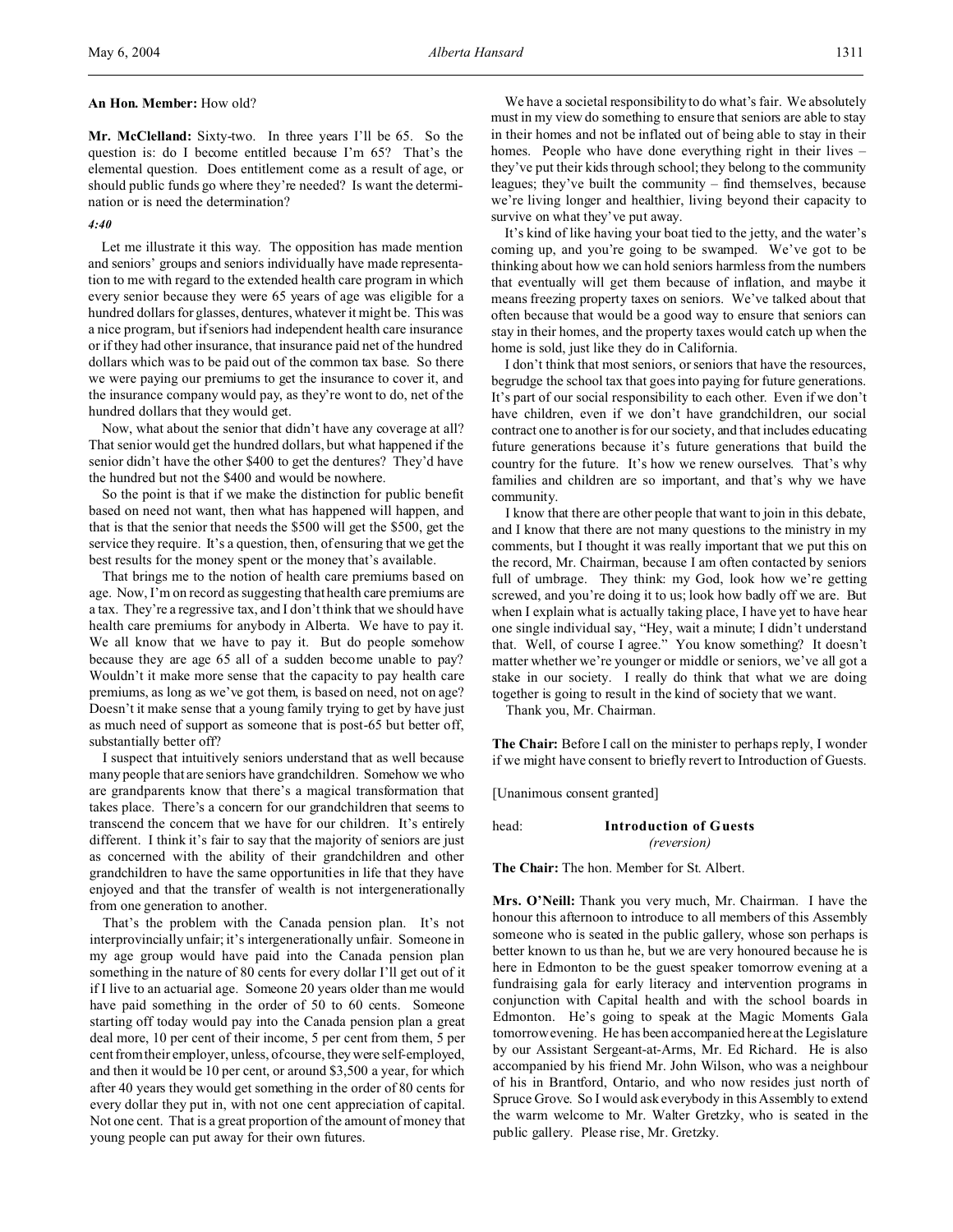#### head: **Main Estimates 2004-05**

**Seniors** *(continued)*

**The Chair:** The hon. Member for Edmonton-Strathcona.

**Dr. Pannu:** Thank you, Mr. Chairman. It's a pleasure to rise and speak to the estimates on the Seniors ministry. I want to acknowledge the presence of seniors throughout the afternoon on both sides of the House, the members' gallery and the public gallery. It's nice to see citizens taking interest in debates which deal with their tax dollars and their benefits and their well-being.

# *4:50*

Mr. Chairman, I just want to quickly make a few observations on the business plan I looked through. I remember that several years ago, a little over three years ago, when this ministry was established following the last election, the minister spoke with high hopes about his ability to advocate on behalf of seniors. I just notice that the word "advocacy" or the responsibility of this department to advocate on behalf of seniors has simply disappeared from the text of the business plan for the Ministry of Seniors. I want to make note of it, and I suppose the minister will perhaps respond as to why it is that the advocacy role of the department is not only perhaps downgraded but simply is no longer spoken of in the business plan.

Another quick observation on the business plan, Mr. Chairman, that I want to make has to do with the issue of long-term care and the radical increases, ranging from 40 to 50 per cent, that were introduced some time ago and have hit seniors very hard. They were introduced, I guess, in last October or September. We've been hearing with increasing frequency the hardships that seniors who use long-term care facilities have been forced to endure as a result of this, but one justification that was made when this massive change in long-term health care payments was introduced – this justification was used both by the private providers of this care and also by this ministry – was that additional charges are justified to guarantee and to deliver enhanced quality of long-term care.

I find in the business plan absolutely no mention specific to any performance measure that is specially designed to deliver on this promise that the ministry made, that it is committed to making sure that the additional funds that will be raised, although they would result in economic hardship will also deliver, in turn, enhanced quality of health care to seniors who use long-term care facilities. Where is the performance measure indicated in the business plan which reaffirms the commitment of this government and this ministry to follow up on that undertaking that it gave and the justification that was offered by you to increase those very, very unjustified and unpopular huge long-term care charges at the time? So that's the second question related to the business plan.

I want to now return to this afternoon's question period, Mr. Chairman. When I asked the first question, I was advised that the question that I asked is appropriately to be asked of the Minister of Seniors, so he might want to take an opportunity to answer the question. I'm going to read into the record the preamble and then the question that was put to the Premier, but on the advice of the Speaker the Premier did not rise to address this question. Here was the language of the question, Mr. Chairman.

Mr. Speaker, in the past few years the Tory government has hiked seniors' health care premiums 30 per cent, long-term care fees by [close to] 50 per cent, and eliminated universal eye care and dental benefits, but this is small change compared to what the government has in store for seniors in its still secret health care plan. At the recent Tory Party convention the health minister unveiled a proposal to cap or eliminate provincial drug coverage outside of hospitals, a change [in policy] that would take more than \$300 million out of the pockets of the province's seniors each year.

That was the preamble, Mr. Chairman.

My question that didn't get answered because of the intervention from the chair was:

Given that the government has already hiked co-payments on the [provincial] seniors' drug plan by 30 per cent, why would the government add to the financial misery of seniors by hatching a secret plan to either cap or even eliminate seniors' prescription drug coverage?

So the Minister of Seniors does have the opportunity to heed the advice of the Speaker to address this question that I raised during question period, Mr. Chairman.

Following up on this question of the potential threat that was implied in the Minister of Health and Wellness's proposal at the time of the Tory convention in Banff, that the coverage may be removed or under consideration to be removed, I want to draw attention to the fact that the 30 per cent copayment that seniors are responsible for for their prescription drugs was increased by 5 per cent. It increased from 25 to 30 per cent some years ago. Although the percentage of 30 per cent has remained stable now for a few years, we do know that the actual drug costs have been rising at a much faster rate than any other item in the health care costs category.

Even though 30 per cent has remained 30 per cent, the cost of drugs has been increasing at a rate of about 17 per cent. So actual costs, even at 30 per cent, to a senior who uses medication on a regular basis have been going up. They have not been stable. They have not been static. There has been an increase in the cost to seniors on an annual basis with respect to the amount of dollars that they have to pay in order to get necessary medication, medications that are prescribed for them to remain reasonably healthy or to recover from illnesses and chronic problems of health that they experience.

I wanted to just draw the attention of the House and of the minister to the various ways which are not really visible and noticeable to us in which seniors get hit by other increasing costs and to dollar amounts that they have to find somewhere to pay for these increasing costs. They have limited incomes and stagnant incomes in many cases, incomes that grow, if they grow at all, at a very, very small, minuscule rate.

Issues have been raised with respect to how various other living costs, you know, resulting from the deregulated electricity plan of this government, the property tax hikes for seniors and others, and many other sources of the costs to seniors are increasing. That point has been made, so I don't want to belabour this. Given that we're hearing from seniors ever more frequently about their sense of economic insecurity, about their fear of not being able to pay their costs, I don't hear from the government benches or from the ministry any serious attempts to address these concerns.

I was looking at a document here where the minister makes an assertion that the low-income seniors are better now than they were five, six years ago. Well, insofar as the minister's statements are correct – and I question this statement in itself – I think the rest of the seniors, those who are not considered by the minister as low income, are the ones who are feeling worse off. So it's they who are being asked by the minister to pay for the marginal improvements that he claims have happened in the plight of the low-income seniors.

It's strange, straight off, if the non low-income seniors have to pay and have to feel impoverished to pay for the improvements that the minister claims are being experienced by low-income seniors. Seniors do pay taxes. Seniors do pay property taxes, income taxes, and many other service taxes which are indirect and invisible, just as anyone else pays, so they're not trying to get a free ride. They're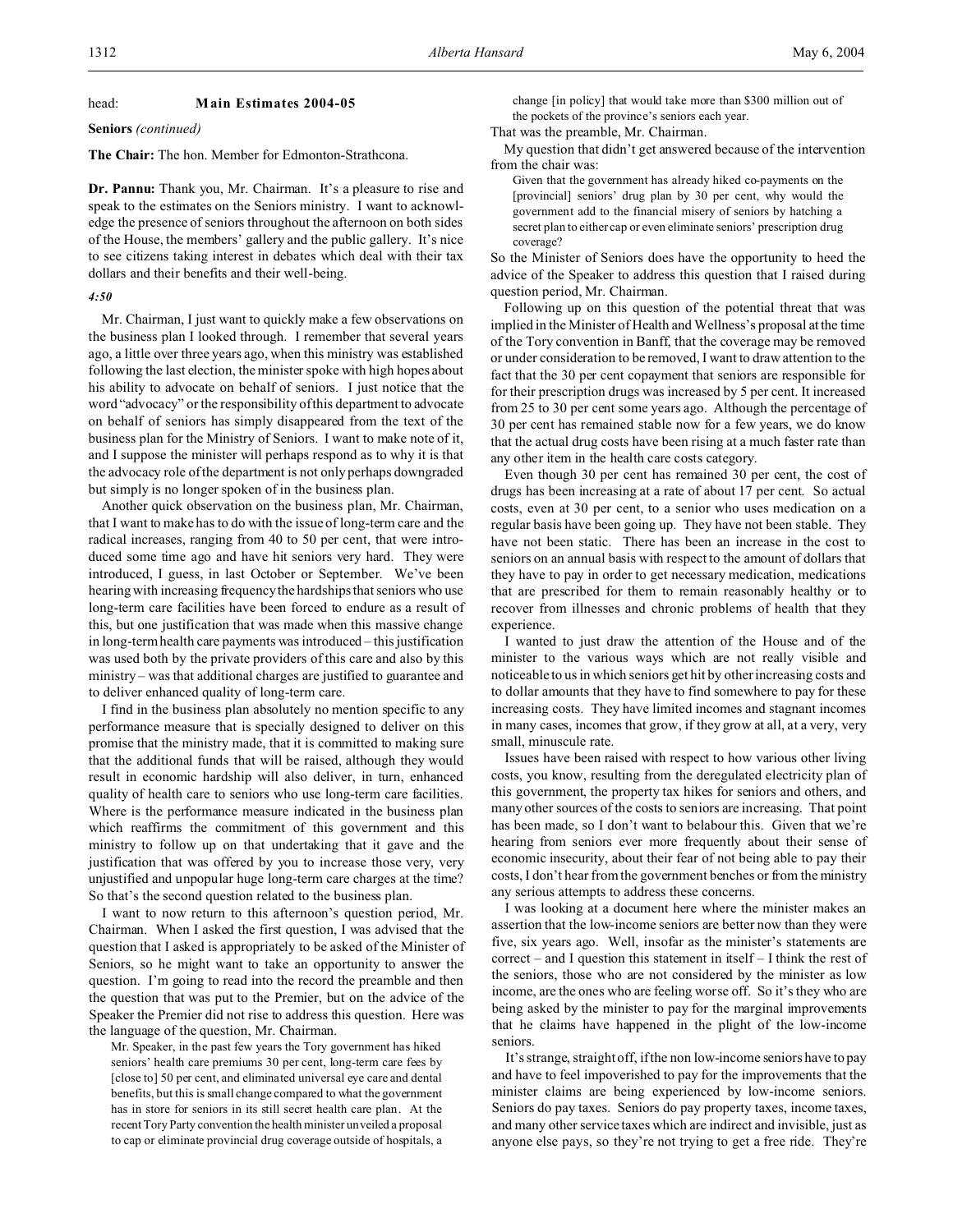doing their bit, and they have done so all their lives. They built this province, and to be told what they're told here is, I think, unfair to them.

#### *5:00*

On the long-term care issue I have one quick question for the minister. I was looking at Extendicare's business report that I think our staff took off the Internet, in which Extendicare, which is one of the private, for-profit providers – not the major one, perhaps, but one of the for-profit providers of long-term care – claims that its revenues have gone up by 50, 60 per cent. They say that out of this some money will be used for improvement of quality. The rest, they say, will be used of course to help the shareholders of the company. I ask the minister: has the minister got any real performance measures that will hold such companies and such providers to account for their undertaking to improve the quality of care for seniors?

One other matter that I want to raise, Mr. Chairman, very quickly – time is running out – has to do with the management authorities that deal with seniors' housing. I have been receiving complaints from within my own constituency from residents in some of these housing complexes which are managed by these authorities, and the complaints are serious.

When they make these complaints and put them on paper, some of them have been threatened with eviction if they don't stop doing this. I find it a matter of a great deal of concern. I think it's disturbing to see this happen. When seniors living in these places are already vulnerable, they then come under pressure from these management authorities and are threatened with eviction if they open their mouths and complain about the quality of care or don't get explanations for the questions that they have, questions that are quite legitimate.

I have been hearing from my constituents who use these facilities on a regular basis, and in fact I've got a letter on my table which threatens eviction unless these people who complain stop the complaints, and I would like the minister to do something about it.

In that regard, the findings of the Auditor General I think are germane. I was looking at the findings reported in the 2002-2003 Auditor General's report, and they say:

We found that:

the Ministry did not receive business plans for 4 management organizations, and another 4 of the business plans were not current – out of 11 management organizations we tested.

There are hundreds of those management organizations looking after these facilities, Mr. Chairman, and 4 out of 11 means about 40 per cent of the facilities do not simply have business plans which are clear enough or current enough based on which they can be held to account. That's why, I guess, the problems with seniors arise.

"The management of the operational reviews had the following deficiencies," and there are several of them listed. I'm sure the minister knows about them.

I looked at the department's response to these recommendations and findings of the AG's department. I don't find a very satisfactory response to these very serious concerns that the AG has expressed and which certainly translate into the concerns that my constituents have drawn to my attention with respect to the difficulties that they are faced with when they are dealing with these management authorities.

So these are some of the observations and questions. My time has run out for the moment. I will take another opportunity later. Thank you, Mr. Chairman.

**The Chair:** The hon. Minister of Seniors.

**Mr. Woloshyn:** Thank you, Mr. Chairman. I'm very distressed by the extremely misleading comments that were brought forward by the questioner. Very misleading.

Number one, the prescriptions. I don't want these comments to go uncorrected, because I don't want seniors here or perhaps hearing this outside the House to be unduly concerned. The copayment is 30 per cent, but you forget to mention up to a maximum of \$25 even if their prescription is \$500. So if it went up 17 per cent, that money came out of the Health budget, not out of the senior's pocket, so please put all the facts on the table.

I find your comments with respect to long-term care rates very interesting, very exorbitant, extremely exorbitant. Maximum cost in Alberta for a private room, \$48. Maximum cost in British Columbia, \$66.30; Saskatchewan, \$53; Ontario, \$66; Northwest Territories, \$23; Yukon, \$21. Quebec is 2 cents cheaper than us, \$48.28. So we're second lowest. They're the lowest. Nova Scotia, \$208.19, asset tested; New Brunswick, \$134, asset tested; Prince Edward Island, \$117 for the government's and \$150 for the privates, asset tested; Newfoundland, \$92, asset tested.

Now, you're going to sit there and tell me that to have the lowest rates in this country is exorbitant. Where do you get that from? I just find that totally, totally shameful. You talk about advocacy. Under my tutelage of the seniors the thresholds have gone up, the benefits have gone up when we have expanded programs, and we have taken care of the low-income seniors very, very well, thank you very much.

I'm on the public record, as well as some of my colleagues, although it's not government policy and I don't advocate premium supports, but I work within a team system, and as long as I'm the bottom end, I will accept that. But I will continue to advocate for it, and I feel very comfortable advocating in a democratic caucus that respects my views. If I can't convince my colleagues, I guess I'll accept the responsibility for that.

I'd like to know where you get your crazy notions of what happened at our convention in a session that I didn't have the opportunity to attend, but here you are getting information about how the minister of health is going to do these terrible things to people when we haven't even had the meeting. We don't even know what you're talking about, but you've got all the facts.

With respect to management bodies in the Auditor General's report, I've had discussions with the Auditor General off and on and will continue to have them. I find it difficult for us to list assets as a part of government that aren't a part of government, although they manage some of our assets and some of theirs.

If there are any written complaints on any management body in this province that some individual is being unfairly treated, I want those things in my office because they'll go to the department and they will be looked into to see if in fact there's validity to it. [interjection] Well, bring them over. You haven't sent me a single complaint, yet you stand here and say that you've got a desk full. Bring them over. I don't appreciate that kind of nonsense going on in here when you don't have facts. You haven't contacted me, you haven't contacted the staff, and you're making allegations against people who are doing a service not only to seniors but to low-income people, to folks who are in need, and you're sitting there telling me that they are terrible folks. I just don't accept that, thank you very much.

Mr. Chairman, I would like to thank the members, especially the Member for Edmonton-Centre, who went through the budget, had legitimate questions. I hope I've been able to answer the majority of those. The ones that we can't answer, we'll forward to you. You had reviewed that, and I appreciate the fact that you took the trouble